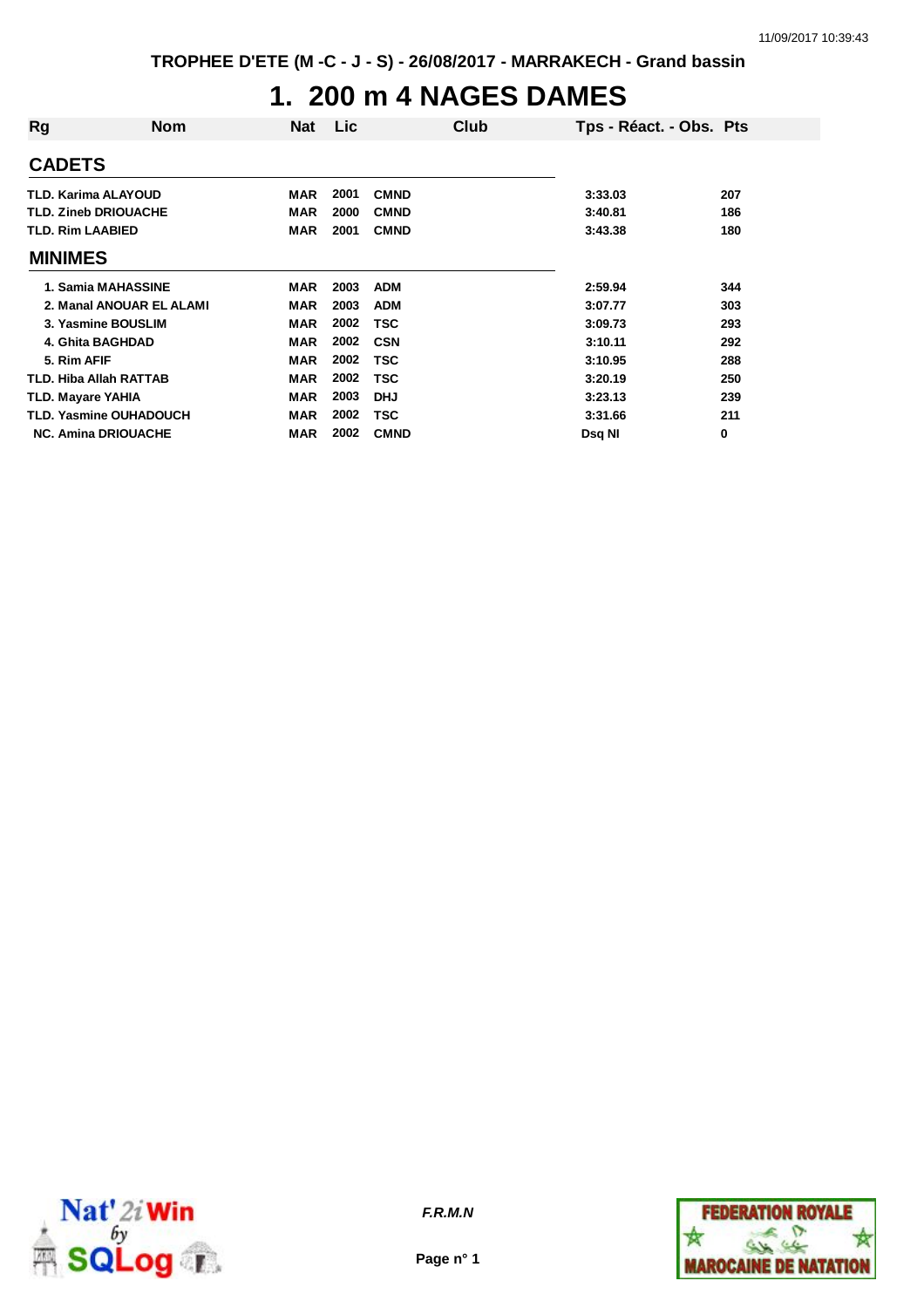# **2. 200 m 4 NAGES MESSIEURS**

| <b>Rg</b>      | <b>Nom</b>                         | <b>Nat</b> | Lic  | <b>Club</b>      | Tps - Réact. - Obs. Pts |     |
|----------------|------------------------------------|------------|------|------------------|-------------------------|-----|
| <b>SENIORS</b> |                                    |            |      |                  |                         |     |
|                | <b>TLD. Ayoub MEZIYERH</b>         | <b>MAR</b> | 1997 | <b>CMND</b>      | 2:49.64                 | 306 |
|                |                                    |            |      |                  |                         |     |
| <b>JUNIORS</b> |                                    |            |      |                  |                         |     |
|                | <b>TLD. Achraf BENLYAMANI</b>      | <b>MAR</b> | 1999 | <b>OCS</b>       | 3:00.22                 | 255 |
| <b>CADETS</b>  |                                    |            |      |                  |                         |     |
|                | 1. Omar AZIKOU                     | <b>MAR</b> | 2000 | <b>KAC</b>       | 2:50.13                 | 303 |
|                | 2. El Mehdi DIANE                  | <b>MAR</b> | 2001 | <b>ASAMIN</b>    | 2:53.47                 | 286 |
|                | <b>TLD. Anas AIT HADDOUCH</b>      | <b>MAR</b> | 2001 | <b>ASAMIN</b>    | 3:06.05                 | 232 |
|                | <b>TLD. Yassine ELAOUD</b>         | <b>MAR</b> | 2001 | <b>CMND</b>      | 3:12.55                 | 209 |
|                | <b>TLD. Abdelmoughit CHHABNI</b>   | <b>MAR</b> | 2000 | <b>CMM</b>       | 3:14.16                 | 204 |
|                | <b>TLD. Nasser Eddine BAZTIRI</b>  | <b>MAR</b> | 2000 | <b>CKM</b>       | 3:15.04                 | 201 |
|                | <b>TLD. Youssef ESSAFA</b>         | <b>MAR</b> | 2001 | <b>CKM</b>       | 3:22.20                 | 180 |
|                | <b>TLD. Mustapha KHATIM</b>        | <b>MAR</b> | 2000 | <b>CMND</b>      | 3:35.25                 | 149 |
|                | TLD. Abdelkodouss AIT ABDALLAH     | <b>MAR</b> | 2000 | <b>CKM</b>       | 3:36.44                 | 147 |
|                | <b>NC. Abdelmajid ANKA SOUBAAI</b> | <b>MAR</b> | 2001 | <b>KACM</b>      | Frf n.d.                |     |
|                | <b>NC. Mohamed ELOUKKAIL</b>       | <b>MAR</b> | 2000 | <b>OUM RABII</b> | Dsq NI                  | 0   |
| <b>MINIMES</b> |                                    |            |      |                  |                         |     |
|                | 1. Wail DAIBOUN                    | <b>MAR</b> | 2002 | <b>ACK</b>       | 2:51.44                 | 296 |
|                | 2. Mohamed Imam MAHJOUBI           | <b>MAR</b> | 2003 | <b>ASAMIN</b>    | 2:52.77                 | 290 |
|                | 3. El Mehdi LAANAYA                | <b>MAR</b> | 2003 | <b>TSC</b>       | 2:53.16                 | 288 |
|                | 4. Imad AFEJDGHANE                 | <b>MAR</b> | 2002 | <b>ASAMIN</b>    | 2:58.08                 | 264 |
|                | 5. Younes BELKHDARE                | <b>MAR</b> | 2002 | <b>ASAMIN</b>    | 3:00.63                 | 253 |
|                | 6. Youssef TABIT                   | <b>MAR</b> | 2003 | <b>ASAMIN</b>    | 3:01.63                 | 249 |
|                | 7. Mohamed Reda MAMI               | <b>MAR</b> | 2002 | <b>TSC</b>       | 3:02.89                 | 244 |
|                | 8. Mounir ZAHIDI                   | <b>MAR</b> | 2002 | <b>JIHA</b>      | 3:03.88                 | 240 |
|                | TLD. Rayyane ELOUAZZANI            | <b>MAR</b> | 2002 | <b>OCS</b>       | 3:05.50                 | 234 |
|                | <b>TLD. Ahmed Amine CHAYED</b>     | <b>MAR</b> | 2003 | <b>JIHA</b>      | 3:17.38                 | 194 |
|                | TLD. Ayoub KHYAT                   | <b>MAR</b> | 2002 | <b>KACM</b>      | 3:29.98                 | 161 |
|                | <b>NC. Adam FDAILI</b>             | <b>MAR</b> | 2002 | <b>CMND</b>      | Frf n.d.                |     |
|                | <b>NC. Ayoub RABOUN</b>            | <b>MAR</b> | 2003 | <b>CMND</b>      | Dsq NI                  | 0   |
|                | <b>NC. Houssam HOUARI</b>          | <b>MAR</b> | 2003 | TSC              | Dsq NI                  | 0   |



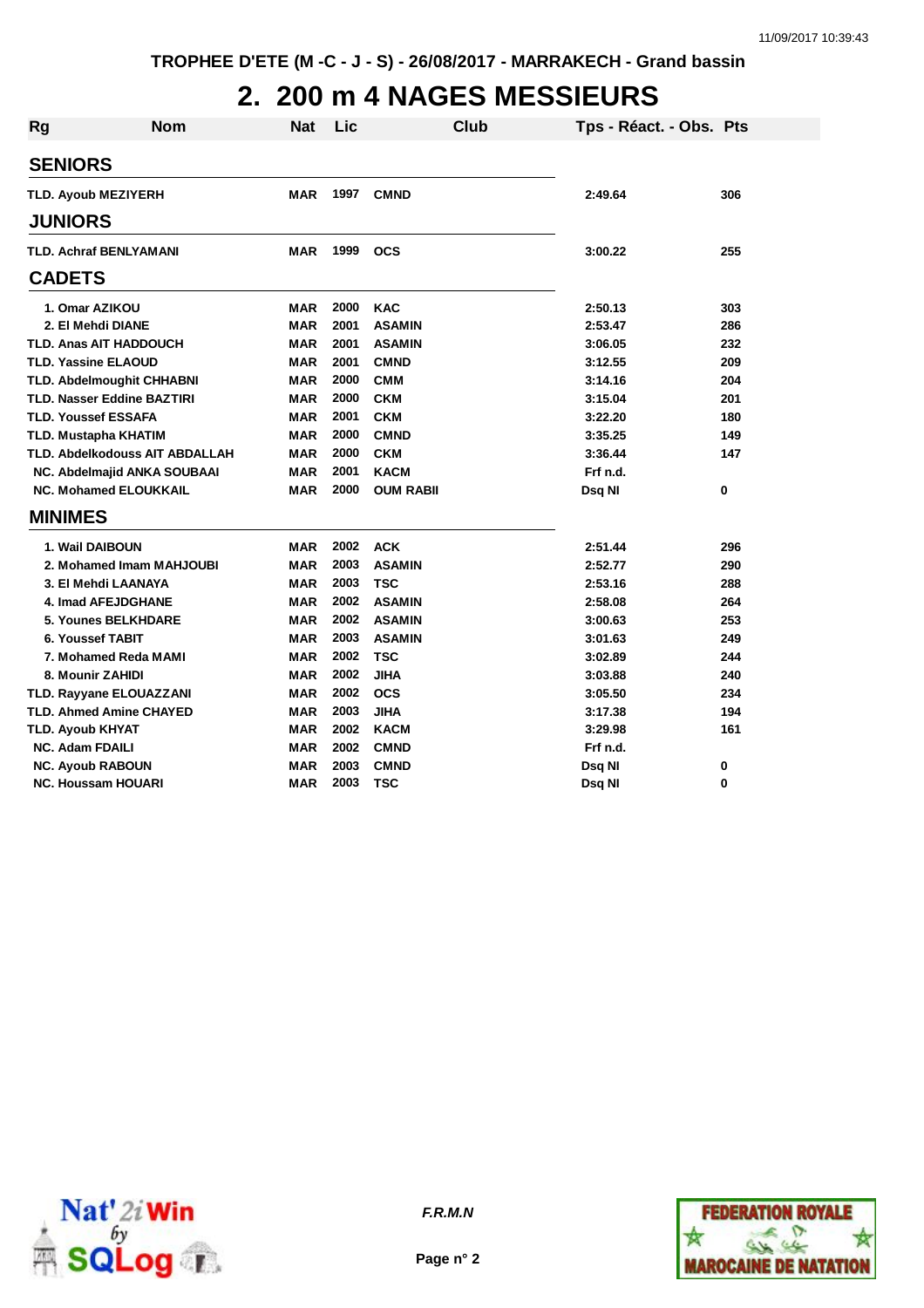**TROPHEE D'ETE (M -C - J - S) - 26/08/2017 - MARRAKECH - Grand bassin**

# **3. 100 m DOS DAMES**

| Rg                              | <b>Nom</b>               | <b>Nat</b> | Lic  |               | Club | Tps - Réact. - Obs. Pts |     |
|---------------------------------|--------------------------|------------|------|---------------|------|-------------------------|-----|
| <b>SENIORS</b>                  |                          |            |      |               |      |                         |     |
| <b>TLD. Wiam MAGDER</b>         |                          | <b>MAR</b> | 1997 | <b>CKM</b>    |      | 1:51.54                 | 141 |
| <b>JUNIORS</b>                  |                          |            |      |               |      |                         |     |
| <b>TLD. Boutaina EL RAMI</b>    |                          | <b>MAR</b> | 1999 | <b>TSC</b>    |      | 1:31.83                 | 253 |
| <b>TLD. Ibtissam OUELDRAMI</b>  |                          | <b>MAR</b> | 1998 | <b>CKM</b>    |      | 1:39.56                 | 198 |
| <b>CADETS</b>                   |                          |            |      |               |      |                         |     |
| 1. Igbal SAKHRAOUI              |                          | MAR        | 2001 | <b>CSN</b>    |      | 1:31.34                 | 257 |
| <b>MINIMES</b>                  |                          |            |      |               |      |                         |     |
| 1. Samia MAHASSINE              |                          | <b>MAR</b> | 2003 | <b>ADM</b>    |      | 1:27.88                 | 289 |
| 2. Nada EL AISSARI              |                          | <b>MAR</b> | 2003 | <b>ASAMIN</b> |      | 1:33.38                 | 241 |
| 3. Hiba Allah RATTAB            |                          | <b>MAR</b> | 2002 | <b>TSC</b>    |      | 1:34.69                 | 231 |
|                                 | 4. Manal ANOUAR EL ALAMI | <b>MAR</b> | 2003 | <b>ADM</b>    |      | 1:35.23                 | 227 |
| <b>TLD. Nouhaila EL AIROUKI</b> |                          | <b>MAR</b> | 2002 | <b>DHJ</b>    |      | 1:44.16                 | 173 |
| <b>NC. Chaimae MAAROUF</b>      |                          | <b>MAR</b> | 2002 | <b>KAC</b>    |      | Frf n.d.                |     |



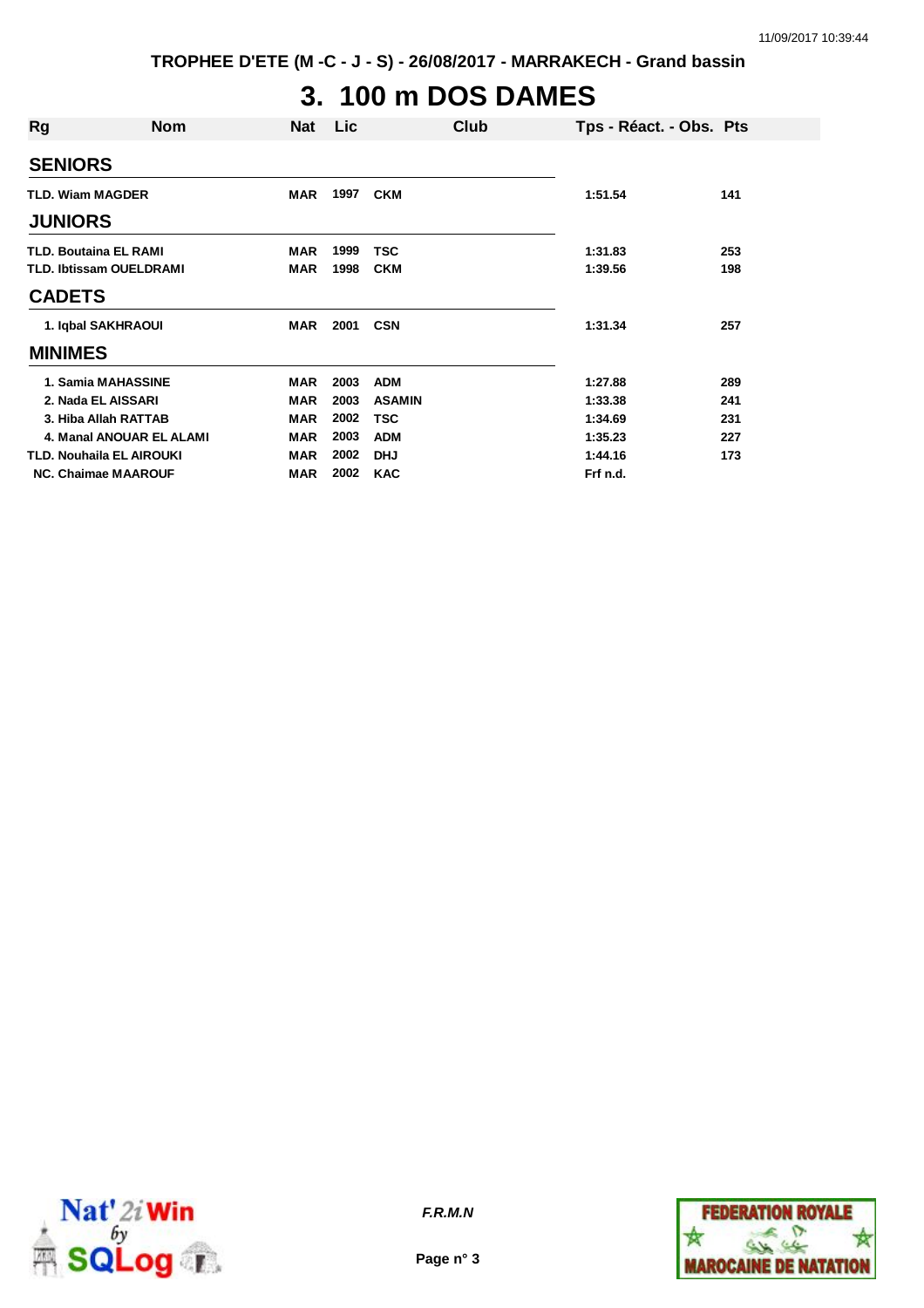# **4. 100 m DOS MESSIEURS**

| Rg                        | <b>Nom</b>                         | <b>Nat</b> | Lic  | <b>Club</b> | Tps - Réact. - Obs. Pts |     |
|---------------------------|------------------------------------|------------|------|-------------|-------------------------|-----|
| <b>SENIORS</b>            |                                    |            |      |             |                         |     |
|                           | <b>TLD. Younes Taha NADIFIYINE</b> | <b>MAR</b> | 1995 | <b>KACM</b> | 1:17.31                 | 303 |
|                           | <b>TLD. Yassine ATROUCH</b>        | <b>MAR</b> | 1994 | <b>ADM</b>  | 1:19.16                 | 282 |
|                           | <b>TLD. Ayoub MEZIYERH</b>         | <b>MAR</b> | 1997 | <b>CMND</b> | 1:21.80                 | 256 |
|                           | <b>TLD. Khalil ZERZOUR</b>         | <b>MAR</b> | 1996 | <b>CBN</b>  | 1:26.91                 | 213 |
| <b>JUNIORS</b>            |                                    |            |      |             |                         |     |
|                           | <b>NC. Mosab ELHAMDOUNI</b>        | <b>MAR</b> | 1999 | <b>OCS</b>  | Dsq NI                  | 0   |
| <b>CADETS</b>             |                                    |            |      |             |                         |     |
|                           | <b>1. Yassine CHERGUI MOUANE</b>   | <b>MAR</b> | 2001 | <b>OCS</b>  | 1:24.81                 | 229 |
|                           | 2. Ayoub AZZA                      | <b>MAR</b> | 2001 | <b>ADM</b>  | 1:26.78                 | 214 |
|                           | 3. Yahya AOKACH                    | <b>MAR</b> | 2000 | <b>JIHA</b> | 1:27.63                 | 208 |
|                           | <b>TLD. Abdelmoughit CHHABNI</b>   | <b>MAR</b> | 2000 | <b>CMM</b>  | 1:31.50                 | 182 |
|                           | <b>TLD. Ahmed DAHLANE</b>          | <b>MAR</b> | 2001 | <b>JIHA</b> | 1:31.51                 | 182 |
|                           | <b>TLD. Youssef ESSAFA</b>         | <b>MAR</b> | 2001 | <b>CKM</b>  | 1:34.22                 | 167 |
| <b>MINIMES</b>            |                                    |            |      |             |                         |     |
|                           | 1. Youssef KARADA                  | <b>MAR</b> | 2003 | <b>CBN</b>  | 1:15.45                 | 326 |
|                           | 2. Wail DAIBOUN                    | <b>MAR</b> | 2002 | <b>ACK</b>  | 1:17.72                 | 298 |
|                           | 3. Yassine JAA                     | <b>MAR</b> | 2003 | <b>CBN</b>  | 1:22.19                 | 252 |
|                           | 4. Othmane AIT SALAH               | <b>MAR</b> | 2002 | <b>JIHA</b> | 1:23.91                 | 237 |
| 5. Alaa ABIR              |                                    | <b>MAR</b> | 2003 | <b>DHJ</b>  | 1:29.80                 | 193 |
| <b>TLD. Hamza HILALI</b>  |                                    | <b>MAR</b> | 2002 | <b>CCC</b>  | 1:37.13                 | 152 |
|                           | <b>TLD. Mohamed Reda MAMI</b>      | <b>MAR</b> | 2002 | <b>TSC</b>  | 1:37.23                 | 152 |
| <b>TLD. Zakaria NADIR</b> |                                    | <b>MAR</b> | 2003 | <b>ADM</b>  | 1:39.69                 | 141 |
| <b>NC. Ziad SGHYAR</b>    |                                    | <b>MAR</b> | 2002 | <b>KACM</b> | Frf n.d.                |     |
|                           | <b>NC. Ilyas BKHIBKHI</b>          | <b>MAR</b> | 2002 | <b>CMND</b> | Dsq NI                  | 0   |



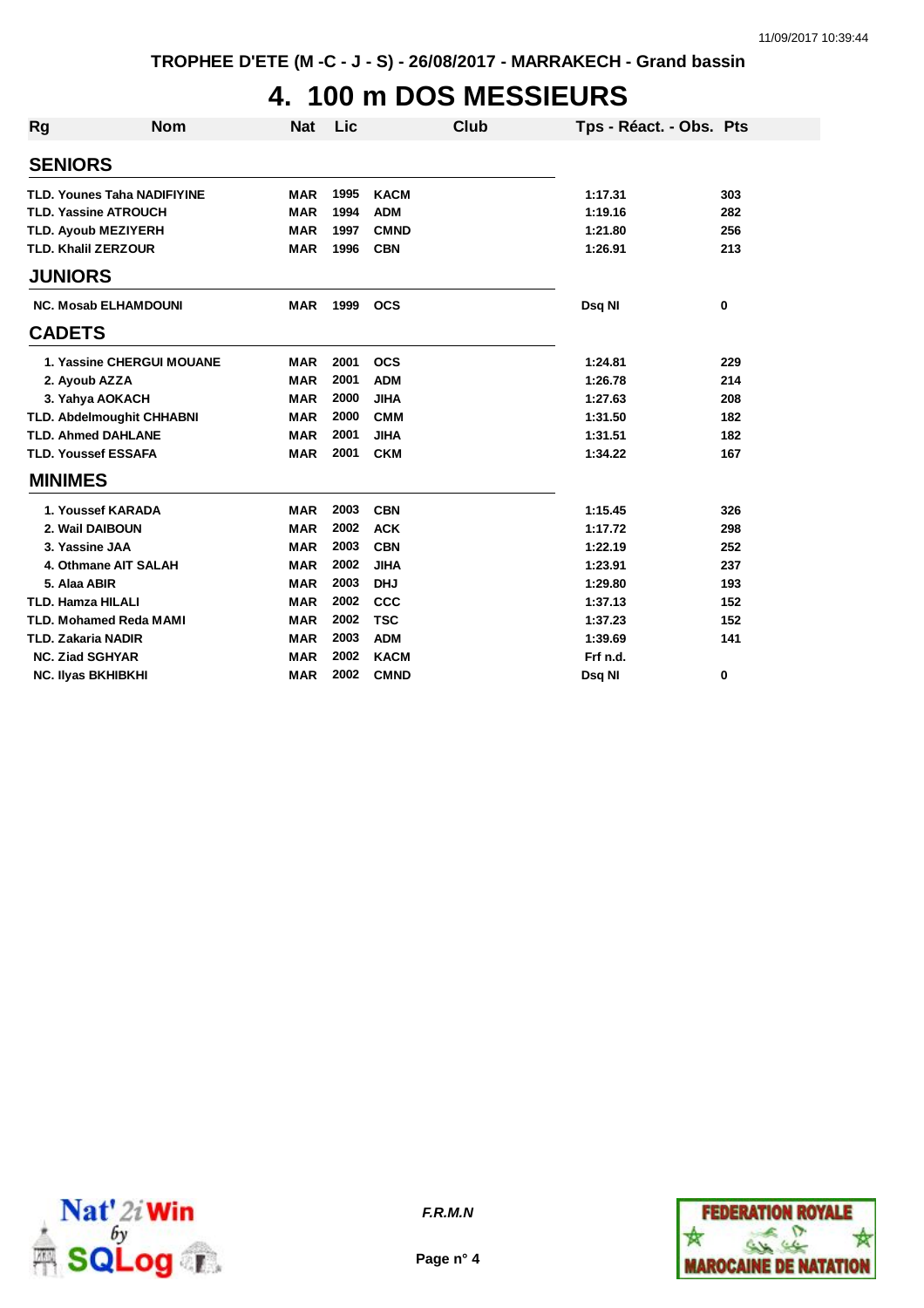## **5. 50 m BRASSE DAMES**

| <b>Rg</b> | <b>Nom</b>                                  | <b>Nat</b> | Lic          |                            | Club | Tps - Réact. - Obs. Pts |            |
|-----------|---------------------------------------------|------------|--------------|----------------------------|------|-------------------------|------------|
|           | <b>SENIORS</b>                              |            |              |                            |      |                         |            |
|           | 1. Ilham AIT MOUDJOUT                       | <b>MAR</b> | 1994         | <b>JIHA</b>                |      | 44.70                   | 297        |
|           | 2. Amina EL AKKAD                           | <b>MAR</b> | 1995         | <b>JIHA</b>                |      | 44.80                   | 295        |
|           | <b>NC. Wiam MAGDER</b>                      | <b>MAR</b> | 1997         | <b>CKM</b>                 |      | Dsq NI                  | 0          |
|           | <b>JUNIORS</b>                              |            |              |                            |      |                         |            |
|           | 1. Hind KAZAMA                              | <b>MAR</b> | 1999         | <b>JIHA</b>                |      | 45.09                   | 289        |
|           | TLD. Oumaima DIANI                          | <b>MAR</b> | 1998         | <b>JIHA</b>                |      | 51.70                   | 192        |
|           | <b>NC. Kaoutar MAHROUJ</b>                  | <b>MAR</b> | 1998         | <b>CKM</b>                 |      | Frf n.d.                |            |
|           | <b>CADETS</b>                               |            |              |                            |      |                         |            |
|           | 1. Hala BAHI                                | <b>MAR</b> | 2001         | <b>TSC</b>                 |      | 45.47                   | 282        |
|           | <b>TLD. Rim LAABIED</b>                     | <b>MAR</b> | 2001         | <b>CMND</b>                |      | 47.60                   | 246        |
|           | <b>TLD. Samia M'SAFER</b>                   | <b>MAR</b> | 2001         | <b>CMND</b>                |      | 48.08                   | 239        |
|           | <b>TLD. Karima ALAYOUD</b>                  | <b>MAR</b> | 2001         | <b>CMND</b>                |      | 48.52                   | 232        |
|           | TLD. Nada ELAAKIL ELFAKIH                   | <b>MAR</b> | 2001         | <b>TSC</b>                 |      | 48.59                   | 231        |
|           | <b>TLD. Iqbal SAKHRAOUI</b>                 | <b>MAR</b> | 2001         | <b>CSN</b>                 |      | 48.86                   | 227        |
|           | <b>TLD. Marwa EL AISSARI</b>                | <b>MAR</b> | 2001         | <b>ASAMIN</b>              |      | 50.08                   | 211        |
|           | <b>TLD. Zineb DRIOUACHE</b>                 | <b>MAR</b> | 2000         | <b>CMND</b>                |      | 50.66                   | 204        |
|           | <b>TLD. Imane FARHAT</b>                    | <b>MAR</b> | 2001         | <b>OCBG</b>                |      | 55.45                   | 155        |
|           | <b>TLD. Bahia HOUD</b>                      | <b>MAR</b> | 2001         | <b>KACM</b>                |      | 59.50                   | 126        |
|           | <b>NC. Ikrame RAOUI</b>                     | MAR        | 2001         | <b>OCBG</b>                |      | Dsq NI                  | 0          |
|           | <b>MINIMES</b>                              |            |              |                            |      |                         |            |
|           | 1. Manal ANOUAR EL ALAMI                    | <b>MAR</b> | 2003         | <b>ADM</b>                 |      | 42.89                   | 336        |
|           | 2. Ghita BAGHDAD                            | <b>MAR</b> | 2002         | <b>CSN</b>                 |      | 44.09                   | 310        |
|           | 3. Samia MAHASSINE                          | <b>MAR</b> | 2003         | <b>ADM</b>                 |      | 44.78                   | 295        |
|           | 4. Nidal BAYAR                              | MAR        | 2003         | <b>OCS</b>                 |      | 44.95                   | 292        |
|           | 5. Rima EL BROUZI                           | <b>MAR</b> | 2003         | <b>TSC</b>                 |      | 45.28                   | 286        |
|           | 6. Yasmine BOUSLIM                          | <b>MAR</b> | 2002         | <b>TSC</b>                 |      | 45.95                   | 273        |
|           | 7. Yasmine OUHADOUCH                        | <b>MAR</b> | 2002         | <b>TSC</b>                 |      | 46.19                   | 269        |
|           | 8. Mayare YAHIA                             | <b>MAR</b> | 2003         | <b>DHJ</b>                 |      | 46.50                   | 264        |
|           | 9. Rim AFIF                                 | MAR        | 2002         | <b>TSC</b>                 |      | 46.86                   | 258        |
|           | 10. Oumniyya TOURBI                         | <b>MAR</b> | 2003         | <b>CMND</b>                |      | 46.89                   | 257        |
|           | TLD. Amira ELOUAZZANI                       | MAR        | 2003         | <b>OCS</b>                 |      | 48.13                   | 238        |
|           | TLD. Ihssane ELJAZOULI                      | MAR        | 2003<br>2002 | <b>OCS</b>                 |      | 49.09                   | 224        |
|           | TLD. Hiba Allah RATTAB                      | MAR        | 2002         | <b>TSC</b>                 |      | 49.58<br>49.78          | 218<br>215 |
|           | TLD. Salma MOUNA<br>TLD. Hibat Allah DOUADA | MAR<br>MAR | 2002         | <b>CMND</b><br><b>KACM</b> |      | 52.04                   | 188        |
|           | TLD. Mariem EL QAS                          | MAR        | 2002         | <b>KACM</b>                |      | 52.69                   | 181        |
|           | TLD. Ghita AMRANI                           | MAR        | 2002         | TSC                        |      | 52.85                   | 180        |
|           | <b>TLD. Lina BOURZIK</b>                    | <b>MAR</b> | 2002         | <b>TSC</b>                 |      | 55.25                   | 157        |
|           | <b>TLD. Asmaa OUCHKOUK</b>                  | <b>MAR</b> | 2002         | <b>CBN</b>                 |      | 55.31                   | 157        |
|           | <b>TLD. Amina DRIOUACHE</b>                 | <b>MAR</b> | 2002         | <b>CMND</b>                |      | 56.00                   | 151        |
|           | TLD. Nada DOUIOUI                           | <b>MAR</b> | 2003         | <b>CBN</b>                 |      | 57.30                   | 141        |
|           | TLD. Hala JARDINI                           | MAR        | 2003         | <b>CKM</b>                 |      | 58.17                   | 135        |
|           | TLD. Aya EL MANSIBI                         | MAR        | 2003         | <b>CKM</b>                 |      | 1:13.25                 | 67         |
|           | <b>NC. Chaimae MAAROUF</b>                  | MAR        | 2002         | KAC                        |      | Frf n.d.                |            |
|           | <b>NC. Samia ENNAJI</b>                     | MAR        | 2003         | <b>CBN</b>                 |      | Dsq NI                  | 0          |
|           | <b>NC. Salma EL MACHFOU</b>                 | MAR        | 2003         | <b>JIHA</b>                |      | Dsq NI                  | 0          |



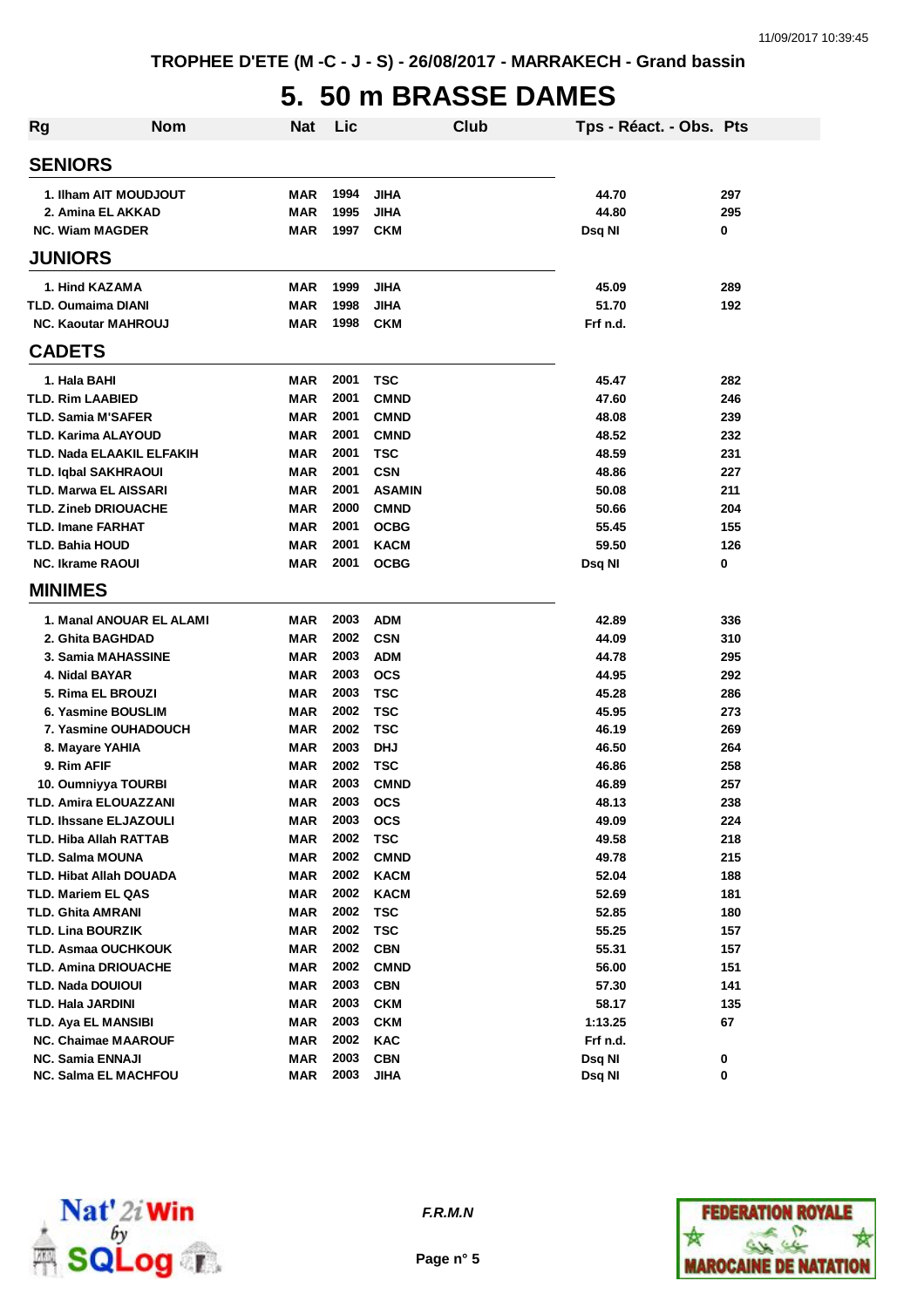## **6. 50 m BRASSE MESSIEURS**

| Rg                                | <b>Nom</b> | <b>Nat</b> | Lic  |                  | Club | Tps - Réact. - Obs. Pts |     |
|-----------------------------------|------------|------------|------|------------------|------|-------------------------|-----|
| <b>SENIORS</b>                    |            |            |      |                  |      |                         |     |
| 1. Karim MOUCHARIQ                |            | <b>MAR</b> | 1988 | <b>COMN</b>      |      | 34.72                   | 453 |
| 2. Amine QUISTAS                  |            | <b>MAR</b> | 1996 | <b>ADM</b>       |      | 34.95                   | 444 |
| TLD. EL YAZID AIT BENCHIBA        |            | <b>MAR</b> | 1994 | <b>JIHA</b>      |      | 37.16                   | 369 |
| <b>TLD. Yassine ATROUCH</b>       |            | <b>MAR</b> | 1994 | <b>ADM</b>       |      | 38.78                   | 325 |
| <b>TLD. Arafa BOUCHTAOUI</b>      |            | MAR        | 1990 | <b>JIHA</b>      |      | 40.22                   | 291 |
| <b>TLD. Achraf ELHAJRAOUI</b>     |            | MAR        | 1991 | <b>COMN</b>      |      | 40.32                   | 289 |
| <b>TLD. Adil ACHIR</b>            |            | <b>MAR</b> | 1994 | <b>JIHA</b>      |      | 41.63                   | 263 |
| <b>TLD. Youssef DIDI</b>          |            | <b>MAR</b> | 1995 | <b>CKM</b>       |      | 41.70                   | 261 |
| <b>TLD. Ismaïl TAKANI</b>         |            | MAR        | 1983 | <b>COMN</b>      |      | 42.97                   | 239 |
| <b>TLD. Ramzi TEBJI</b>           |            | MAR        | 1995 | <b>JIHA</b>      |      | 43.18                   | 235 |
| <b>TLD. EI Mehdi EL MAAMOURI</b>  |            | MAR        | 1997 | <b>KACM</b>      |      | 43.25                   | 234 |
| <b>TLD. Ayoub ESSALEHI</b>        |            | <b>MAR</b> | 1995 | <b>CMM</b>       |      | 44.53                   | 214 |
| TLD. Hamza OUASSAS                |            | <b>MAR</b> | 1991 | <b>CBN</b>       |      | 45.72                   | 198 |
| <b>NC. Jamal HOUZAM</b>           |            | <b>MAR</b> | 1981 | <b>COMN</b>      |      | Frf n.d.                |     |
| <b>NC. Amine EL KASBI</b>         |            | <b>MAR</b> | 1991 | <b>OUM RABII</b> |      | Frf n.d.                |     |
| <b>NC. Imad BOUAROUA</b>          |            | <b>MAR</b> | 1991 | <b>OUM RABII</b> |      | Frf n.d.                |     |
| <b>NC. Anouar AOUZIOU</b>         |            | <b>MAR</b> | 1997 | <b>CKM</b>       |      | Dsq NI                  | 0   |
| <b>JUNIORS</b>                    |            |            |      |                  |      |                         |     |
| <b>TLD. Achraf BENLYAMANI</b>     |            | MAR        | 1999 | <b>OCS</b>       |      | 39.47                   | 308 |
| <b>TLD. Amine EL HAIL</b>         |            | MAR        | 1999 | <b>JIHA</b>      |      | 39.84                   | 300 |
| TLD. Oussama B'CHIRI              |            | <b>MAR</b> | 1999 | <b>ADM</b>       |      | 41.20                   | 271 |
| <b>TLD. Hicham EL AABID</b>       |            | <b>MAR</b> | 1999 | <b>CKM</b>       |      | 41.91                   | 257 |
| <b>TLD. Bouchaib EZZARHOUNY</b>   |            | MAR        | 1998 | <b>OUM RABII</b> |      | 42.50                   | 247 |
| <b>TLD. Mohamed EL QORRI</b>      |            | <b>MAR</b> | 1999 | <b>CMM</b>       |      | 43.72                   | 227 |
| <b>TLD. Mosab ELHAMDOUNI</b>      |            | <b>MAR</b> | 1999 | <b>OCS</b>       |      | 44.19                   | 219 |
| <b>TLD. Abderahmane BECHARY</b>   |            | MAR        | 1999 | <b>CKM</b>       |      | 44.47                   | 215 |
| <b>TLD. Zouhair BARMAKI</b>       |            | MAR        | 1999 | <b>CKM</b>       |      | 46.78                   | 185 |
| <b>TLD. Mohamed M'ZIRGAT</b>      |            | MAR        | 1998 | <b>CKM</b>       |      | 51.09                   | 142 |
| <b>TLD. Mouad ELKANBOUGI</b>      |            | MAR        | 1999 | <b>CKM</b>       |      | 51.31                   | 140 |
| <b>NC. Souhaib EL AICHI</b>       |            | MAR        | 1999 | <b>KACM</b>      |      | Frf n.d.                |     |
| <b>NC. Khalid BOU LAADAM</b>      |            | MAR        | 1999 | <b>JIHA</b>      |      | Dsq NI                  | 0   |
| <b>CADETS</b>                     |            |            |      |                  |      |                         |     |
| 1. El Mehdi DIANE                 |            | MAR        | 2001 | <b>ASAMIN</b>    |      | 34.80                   | 450 |
| 2. Anas AIT HADDOUCH              |            | MAR        | 2001 | <b>ASAMIN</b>    |      | 38.20                   | 340 |
| 3. Mustafa AITBELLA               |            | <b>MAR</b> | 2000 | <b>OCS</b>       |      | 40.56                   | 284 |
| 4. Aissa MOURHAT                  |            | <b>MAR</b> | 2000 | <b>OUM RABII</b> |      | 40.63                   | 282 |
| 5. Amine CHIHAZ                   |            | MAR        | 2001 | <b>CBN</b>       |      | 41.09                   | 273 |
| 6. Youness BELBOUKHARI            |            | MAR        | 2000 | <b>CBN</b>       |      | 41.50                   | 265 |
| 7. Mohamad CHAKIB                 |            | <b>MAR</b> | 2000 | <b>KACM</b>      |      | 41.63                   | 263 |
| TLD. Mustapha KHATIM              |            | MAR        | 2000 | <b>CMND</b>      |      | 42.67                   | 244 |
| <b>TLD. Mohamed JARDINI</b>       |            | MAR        | 2001 | <b>CKM</b>       |      | 42.69                   | 243 |
| TLD. Ayoub AZZA                   |            | MAR        | 2001 | <b>ADM</b>       |      | 42.97                   | 239 |
| <b>TLD. Amine TORCHI</b>          |            | MAR        | 2000 | <b>CMM</b>       |      | 43.03                   | 238 |
| <b>TLD. Nasser Eddine BAZTIRI</b> |            | MAR        | 2000 | <b>CKM</b>       |      | 43.63                   | 228 |
| TLD. Younes ELBEZOUARI            |            | MAR        | 2001 | <b>CMM</b>       |      | 44.16                   | 220 |
| TLD. Akram ZINE                   |            | MAR        | 2000 | <b>OCS</b>       |      | 44.35                   | 217 |
| TLD. Abdelbar AMEJJOUD            |            | MAR        | 2001 | <b>CBN</b>       |      | 45.38                   | 203 |
| <b>TLD. Abdessamad SABIH</b>      |            | MAR        | 2001 | <b>KACM</b>      |      | 45.44                   | 202 |
| TLD. Hamza BELAAZRI               |            | MAR        | 2001 | <b>KACM</b>      |      | 45.54                   | 200 |
| <b>TLD. Youssef ESSAFA</b>        |            | MAR        | 2001 | <b>CKM</b>       |      | 46.45                   | 189 |
| TLD. Abderahmane SOUHJOUD         |            | MAR        | 2001 | <b>CKM</b>       |      | 47.24                   | 180 |
| <b>TLD. Ahmed EL AABID</b>        |            | MAR        | 2000 | <b>CKM</b>       |      | 48.31                   | 168 |
| TLD. El Mahdi SOUKAR              |            | <b>MAR</b> | 2001 | <b>CBN</b>       |      | 53.55                   | 123 |
| $N = 4!$ $\alpha$ : take          |            |            |      |                  |      |                         |     |



*F.R.M.N*

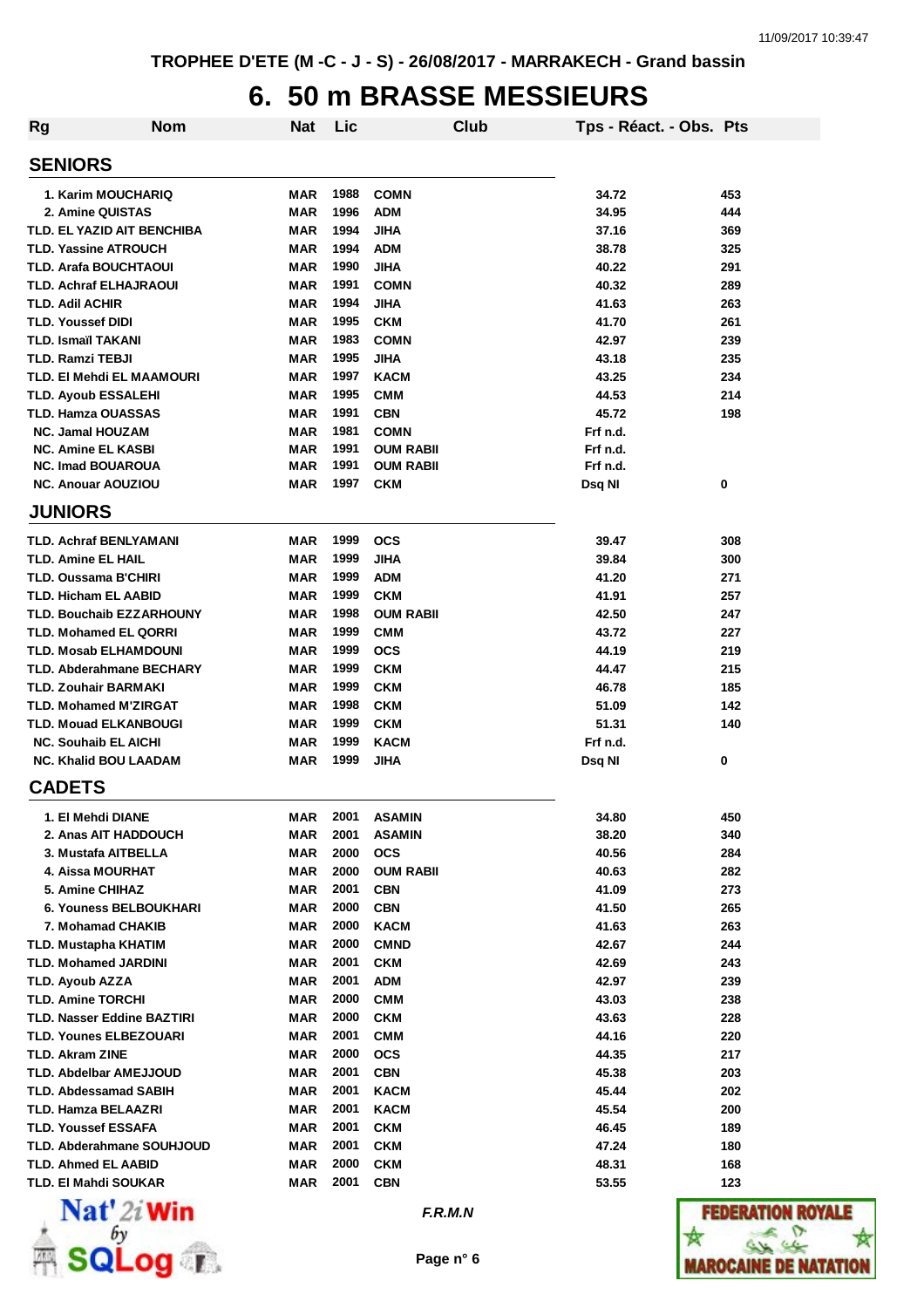## **6. 50 m BRASSE MESSIEURS**

| <b>Rg</b> | <b>Nom</b>                                                                                                                        | Nat                                    | Lic                          |                                                             | Club | Tps - Réact. - Obs. Pts                 |            |
|-----------|-----------------------------------------------------------------------------------------------------------------------------------|----------------------------------------|------------------------------|-------------------------------------------------------------|------|-----------------------------------------|------------|
|           | <b>CADETS</b>                                                                                                                     |                                        |                              |                                                             |      |                                         |            |
|           | <b>TLD. Othmane SOUKAR</b><br><b>NC. Naoufal BACHIRI TAOUFIQ</b><br><b>NC. Mohamed ELOUKKAIL</b><br>NC. Abdelkodouss AIT ABDALLAH | MAR<br>MAR<br><b>MAR</b><br><b>MAR</b> | 2001<br>2000<br>2000<br>2000 | <b>CBN</b><br><b>KACM</b><br><b>OUM RABII</b><br><b>CKM</b> |      | 53.69<br>Frf n.d.<br>Frf n.d.<br>Dsq NI | 122<br>0   |
|           | <b>NC. Abdelmoutalib NACIRI</b>                                                                                                   | MAR                                    | 2000                         | <b>OUM RABII</b>                                            |      | Dsq NI                                  | 0          |
|           | <b>MINIMES</b>                                                                                                                    |                                        |                              |                                                             |      |                                         |            |
|           | 1. Mohamed Imam MAHJOUBI                                                                                                          | MAR                                    | 2003                         | <b>ASAMIN</b>                                               |      | 37.66                                   | 355        |
|           | 2. Imad AFEJDGHANE                                                                                                                | <b>MAR</b>                             | 2002                         | <b>ASAMIN</b>                                               |      | 37.78                                   | 351        |
|           | 3. Mounir ZAHIDI                                                                                                                  | MAR                                    | 2002                         | JIHA                                                        |      | 38.16                                   | 341        |
|           | 4. Ilyasse ALIOUI                                                                                                                 | MAR                                    | 2002                         | <b>OCS</b>                                                  |      | 38.97                                   | 320        |
|           | 5. Saad ELMESKINI                                                                                                                 | MAR                                    | 2002                         | <b>JIHA</b>                                                 |      | 39.72                                   | 302        |
|           | 6. Mehdi SAISSI HASSANI                                                                                                           | MAR                                    | 2002                         | <b>ACK</b>                                                  |      | 39.84                                   | 300        |
|           | 7. Naoufal JRAFE                                                                                                                  | MAR                                    | 2002                         | <b>ACK</b>                                                  |      | 40.85                                   | 278        |
|           | 8. Hatim BENAZZOUZ                                                                                                                | <b>MAR</b>                             | 2003                         | <b>OCS</b>                                                  |      | 41.34                                   | 268        |
|           | 9. Mohamed Reda ENNAZIHI                                                                                                          | <b>MAR</b>                             | 2002                         | <b>OCS</b>                                                  |      | 41.51                                   | 265        |
|           | <b>10. Achraf HMAITTANE</b>                                                                                                       | <b>MAR</b><br><b>MAR</b>               | 2003<br>2002                 | <b>CBN</b><br><b>OCS</b>                                    |      | 41.54<br>41.72                          | 264<br>261 |
|           | 11. Rayyane ELOUAZZANI<br>12. Amjad SAISSI                                                                                        | MAR                                    | 2003                         | <b>OCS</b>                                                  |      | 41.75                                   | 260        |
|           | 13. Yassine JAA                                                                                                                   | MAR                                    | 2003                         | <b>CBN</b>                                                  |      | 42.28                                   | 251        |
|           | 13. El Mehdi LAANAYA                                                                                                              | <b>MAR</b>                             | 2003                         | <b>TSC</b>                                                  |      | 42.28                                   | 251        |
|           | <b>15. Youssef KHAOURI MAHIR</b>                                                                                                  | MAR                                    | 2003                         | <b>CBN</b>                                                  |      | 42.41                                   | 248        |
|           | 16. Achraf BENRBIB                                                                                                                | MAR                                    | 2003                         | <b>OCS</b>                                                  |      | 42.48                                   | 247        |
|           | 17. Anas LAMKHIDA                                                                                                                 | MAR                                    | 2003                         | <b>KACM</b>                                                 |      | 42.78                                   | 242        |
|           | <b>18. Younes BELKHDARE</b>                                                                                                       | MAR                                    | 2002                         | <b>ASAMIN</b>                                               |      | 43.28                                   | 234        |
|           | 19. Mohamed Adam SAIB                                                                                                             | MAR                                    | 2002                         | JIHA                                                        |      | 43.81                                   | 225        |
|           | 20. Anwar SAISSI                                                                                                                  | MAR                                    | 2003                         | <b>OCS</b>                                                  |      | 43.83                                   | 225        |
|           | 21. Saad ABDOUH                                                                                                                   | MAR                                    | 2002                         | <b>JIHA</b>                                                 |      | 44.03                                   | 222        |
|           | 22. Saif Eddine EL KHATTABY                                                                                                       | MAR                                    | 2003                         | <b>KACM</b>                                                 |      | 44.19                                   | 219        |
|           | 23. Mohamed Taha BADR                                                                                                             | MAR                                    | 2002                         | <b>OUM RABII</b>                                            |      | 44.56                                   | 214        |
|           | 24. Ahmed Amine CHAYED                                                                                                            | MAR                                    | 2003                         | JIHA                                                        |      | 44.89                                   | 209        |
|           | 25. El Khalil EL MAZOUNI                                                                                                          | MAR                                    | 2003                         | <b>CSN</b>                                                  |      | 44.91                                   | 209        |
|           | TLD. Adam EL MALEHY                                                                                                               | <b>MAR</b>                             | 2002                         | <b>KACM</b>                                                 |      | 46.23                                   | 192        |
|           | TLD. Elmehdi BELQARCH                                                                                                             | MAR                                    | 2002                         | <b>CBN</b>                                                  |      | 46.38                                   | 190        |
|           | TLD. Houssam HOUARI                                                                                                               | MAR                                    | 2003                         | TSC                                                         |      | 46.38                                   | 190        |
|           | TLD. Ilyas BKHIBKHI                                                                                                               | MAR                                    | 2002                         | <b>CMND</b>                                                 |      | 46.48                                   | 188        |
|           | <b>TLD. Chihabeddine LACHHAB</b>                                                                                                  | <b>MAR</b>                             | 2003<br>2002                 | <b>CBN</b>                                                  |      | 46.73                                   | 185        |
|           | <b>TLD. Younes KOUIS</b><br><b>TLD. Othmane AIT SALAH</b>                                                                         | <b>MAR</b><br>MAR                      | 2002                         | <b>ASNS</b><br>JIHA                                         |      | 46.88<br>46.97                          | 184<br>183 |
|           | TLD. Youssef ELHAMIL                                                                                                              | MAR                                    | 2003                         | <b>JIHA</b>                                                 |      | 47.16                                   | 180        |
|           | <b>TLD. Charaf Eddine BABBIH</b>                                                                                                  | MAR                                    | 2003                         | <b>CBN</b>                                                  |      | 47.66                                   | 175        |
|           | <b>TLD. Youssef RHALLAB</b>                                                                                                       | <b>MAR</b>                             | 2002                         | <b>CKM</b>                                                  |      | 48.19                                   | 169        |
|           | <b>TLD. Samy ENOUASSIH</b>                                                                                                        | MAR                                    | 2003                         | JIHA                                                        |      | 48.22                                   | 169        |
|           | <b>TLD. Fouad BABBIH</b>                                                                                                          | MAR                                    | 2002                         | <b>CBN</b>                                                  |      | 48.84                                   | 162        |
|           | TLD. Zakaria NADIR                                                                                                                | <b>MAR</b>                             | 2003                         | <b>ADM</b>                                                  |      | 50.72                                   | 145        |
|           | TLD. Yassine MARJANI                                                                                                              | MAR                                    | 2003                         | <b>KACM</b>                                                 |      | 50.73                                   | 145        |
|           | TLD. Youssef ELAASSAL                                                                                                             | MAR                                    | 2003                         | KACM                                                        |      | 50.86                                   | 144        |
|           | TLD. Hamza HILALI                                                                                                                 | <b>MAR</b>                             | 2002                         | <b>CCC</b>                                                  |      | 51.03                                   | 142        |
|           | TLD. Yassine AADAD                                                                                                                | <b>MAR</b>                             | 2003                         | <b>CMND</b>                                                 |      | 51.06                                   | 142        |
|           | TLD. Zakaria AFTIR                                                                                                                | MAR                                    | 2002                         | <b>CMM</b>                                                  |      | 52.08                                   | 134        |
|           | TLD. Ahmed BOUMEHDI                                                                                                               | MAR                                    | 2002                         | <b>CKM</b>                                                  |      | 52.88                                   | 128        |
|           | TLD. Oussama EL MOUEKKEN                                                                                                          | MAR                                    | 2003                         | <b>COMN</b>                                                 |      | 53.19                                   | 126        |
|           | TLD. Salaheddine HERRISSE                                                                                                         | MAR                                    | 2003                         | <b>JIHA</b>                                                 |      | 54.69                                   | 116        |
|           | <b>TLD. Outman BELBAGARI</b>                                                                                                      | MAR                                    | 2002                         | <b>CBN</b>                                                  |      | 55.06                                   | 113        |
|           | <b>TLD. Yahia LAAMIRI</b>                                                                                                         | MAR                                    | 2003                         | <b>CBN</b>                                                  |      | 55.79                                   | 109        |



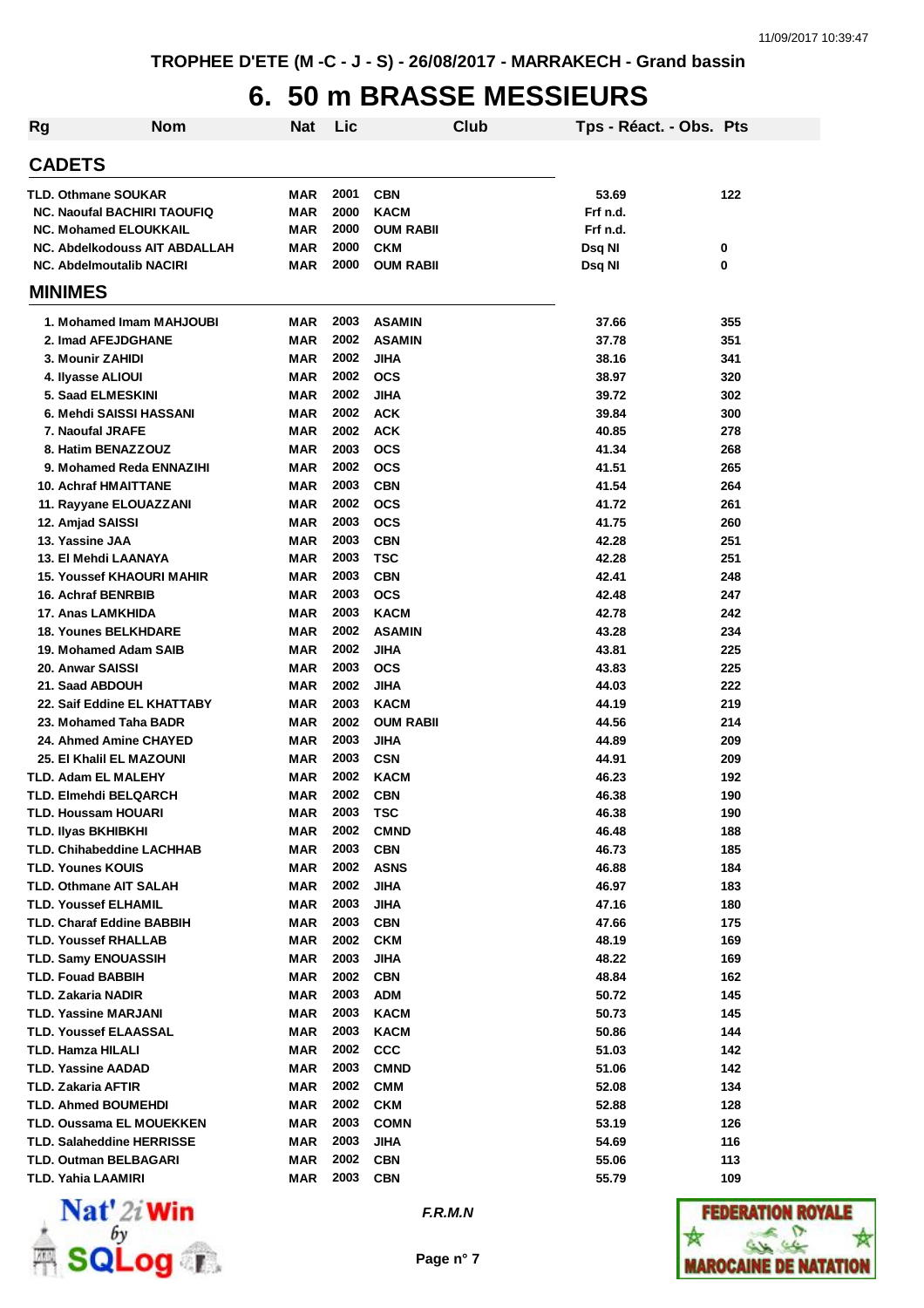# **6. 50 m BRASSE MESSIEURS**

| <b>MINIMES</b>                                                                        |  |
|---------------------------------------------------------------------------------------|--|
| 2002<br><b>TLD. Walid OUMOUSSA</b><br><b>MAR</b><br><b>CMM</b><br>89<br>59.73         |  |
| 2002<br>79<br>TLD. Hamza AMEJJOUD<br><b>MAR</b><br><b>CBN</b><br>1:02.09              |  |
| 2002<br><b>NC. Hamza ZAKHA</b><br><b>MAR</b><br><b>CKM</b><br>Frf n.d.                |  |
| 2002<br><b>NC. Adam FDAILI</b><br><b>MAR</b><br><b>CMND</b><br>Frf n.d.               |  |
| <b>NC. Adil FAKIHANI</b><br>2002<br><b>KACM</b><br><b>MAR</b><br>Frf n.d.             |  |
| 2003<br><b>NC. Oussama BNITTO</b><br><b>MAR</b><br><b>KACM</b><br>Frf n.d.            |  |
| <b>NC. Samy CHERIF</b><br><b>MAR</b><br>2002<br><b>OCS</b><br>Frf n.d.                |  |
| <b>MAR</b><br>2003<br>Frf n.d.<br><b>NC. Badr Eddine ARGUIEL</b><br><b>OCS</b>        |  |
| 2002<br><b>NC. Nassim MITA</b><br><b>MAR</b><br><b>OCS</b><br>Frf n.d.                |  |
| 2003<br><b>NC. Anass ELYOUSSOUFI</b><br>TSC<br><b>MAR</b><br>Dsq NI<br>0              |  |
| 2003<br><b>MAR</b><br><b>CKM</b><br><b>NC. Yahya AOUZIOU</b><br>Dsq NI<br>0           |  |
| 2002<br><b>NC. Ayman LAKHOUAL</b><br><b>MAR</b><br><b>JIHA</b><br>Dsq NI<br>0         |  |
| 2003<br>NC. Salah Eddine CHBANI IDRISSI<br><b>MAR</b><br><b>CKM</b><br>Dsq NI<br>0    |  |
| 2002<br><b>NC. Amine ZAKHA</b><br><b>MAR</b><br><b>CKM</b><br>Dsq NI<br>0             |  |
| 2002<br><b>NC. Ayoub EL HAJRAOUI</b><br><b>MAR</b><br><b>CKM</b><br>Dsq NI<br>0       |  |
| 2003<br><b>NC. Marouane EL AICHI</b><br><b>MAR</b><br><b>KACM</b><br>Dsq NI<br>0      |  |
| 2002<br><b>OUM RABII</b><br>0<br><b>NC. Elouadoudi AKKOUR</b><br><b>MAR</b><br>Dsq NI |  |



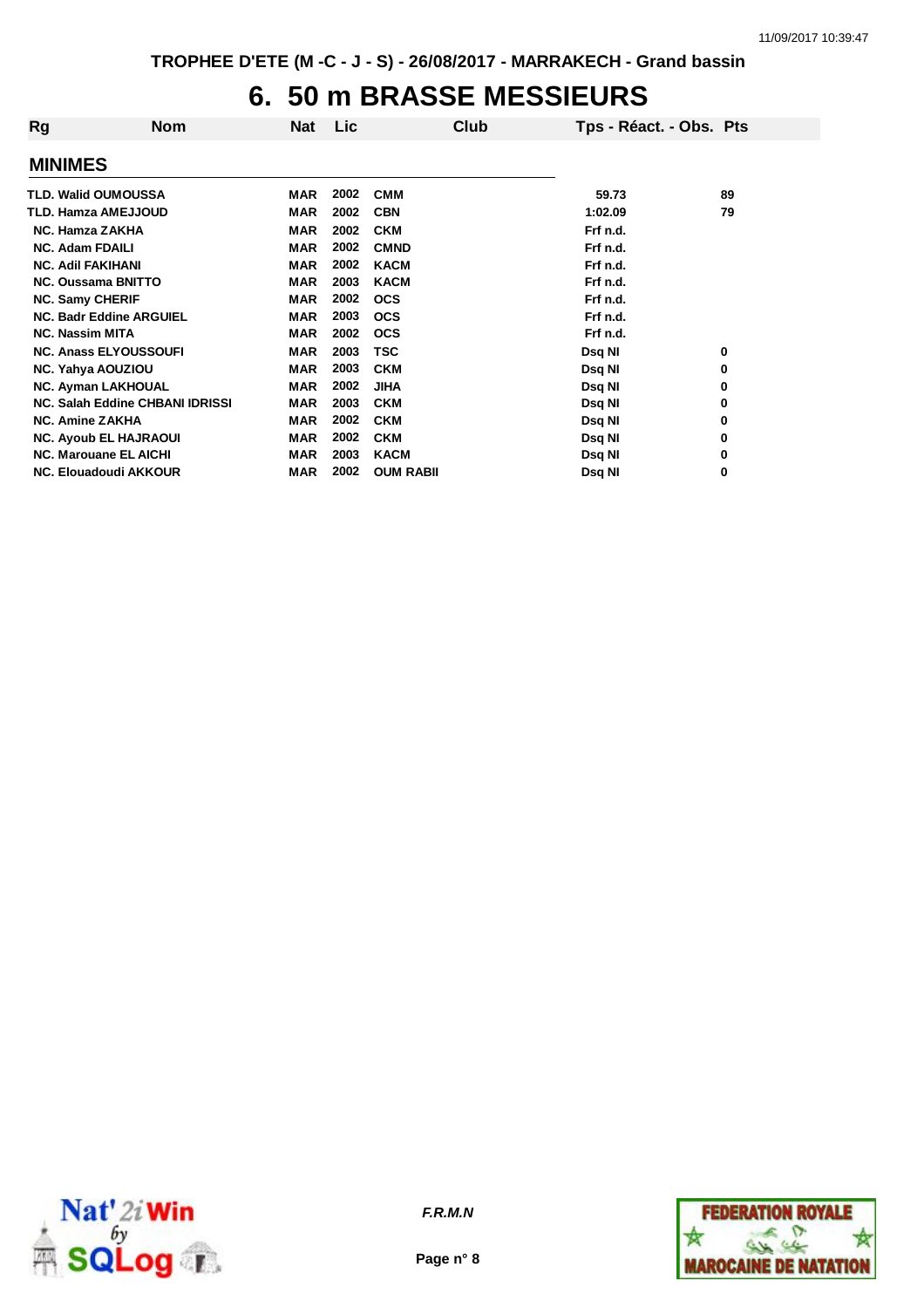### **7. 100 m PAPILLON DAMES**

| <b>Rg</b>       | <b>Nom</b> | Nat        | Lic      | Club | Tps - Réact. - Obs. Pts |     |
|-----------------|------------|------------|----------|------|-------------------------|-----|
| <b>MINIMES</b>  |            |            |          |      |                         |     |
| 1. Ghita AMRANI |            | <b>MAR</b> | 2002 TSC |      | 1:32.70                 | 220 |



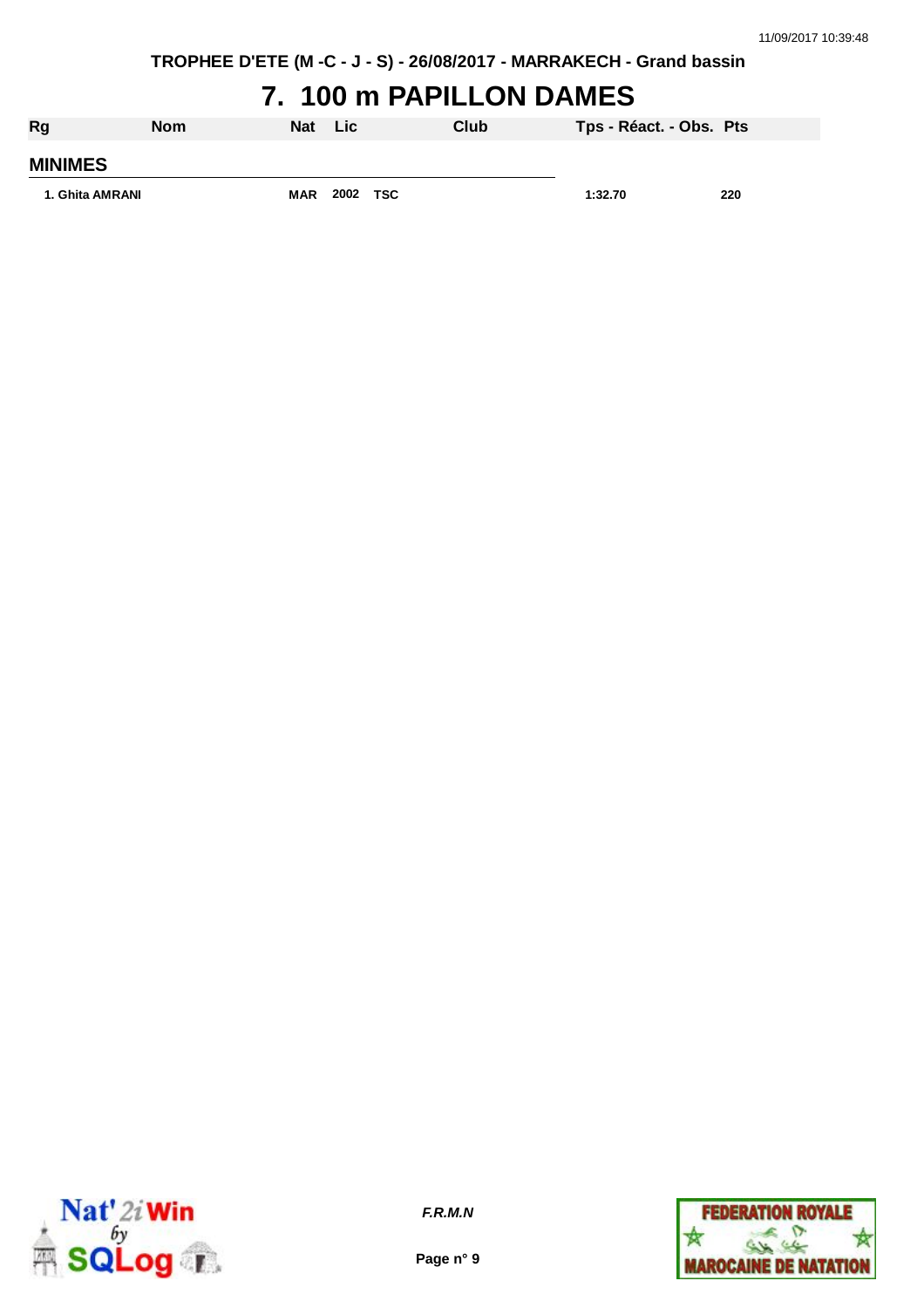# **8. 100 m PAPILLON MESSIEURS**

| Rg                                                                     | <b>Nom</b> | <b>Nat</b>                      | Lic                  |                                         | Club | Tps - Réact. - Obs. Pts       |                   |
|------------------------------------------------------------------------|------------|---------------------------------|----------------------|-----------------------------------------|------|-------------------------------|-------------------|
| <b>SENIORS</b>                                                         |            |                                 |                      |                                         |      |                               |                   |
| NC. Abdellah KANBAR<br><b>NC. Yassine AJOUIHRA</b>                     |            | MAR<br><b>MAR</b>               | 1996<br>1993         | <b>CMM</b><br><b>CMM</b>                |      | Frf n.d.<br>Dsq NI            | 0                 |
| <b>CADETS</b>                                                          |            |                                 |                      |                                         |      |                               |                   |
| TLD. Omar AZIKOU<br>TLD. Nasser Eddine BAZTIRI                         |            | MAR<br><b>MAR</b>               | 2000<br>2000         | <b>KAC</b><br><b>CKM</b>                |      | 1:23.77<br>1:26.91            | 210<br>188        |
| <b>MINIMES</b>                                                         |            |                                 |                      |                                         |      |                               |                   |
| 1. Youssef KARADA<br>TLD. EI Mehdi LAANAYA<br><b>TLD. Ayoub RABOUN</b> |            | <b>MAR</b><br><b>MAR</b><br>MAR | 2003<br>2003<br>2003 | <b>CBN</b><br><b>TSC</b><br><b>CMND</b> |      | 1:14.66<br>1:25.86<br>1:39.13 | 297<br>195<br>126 |



**Page n° 10**

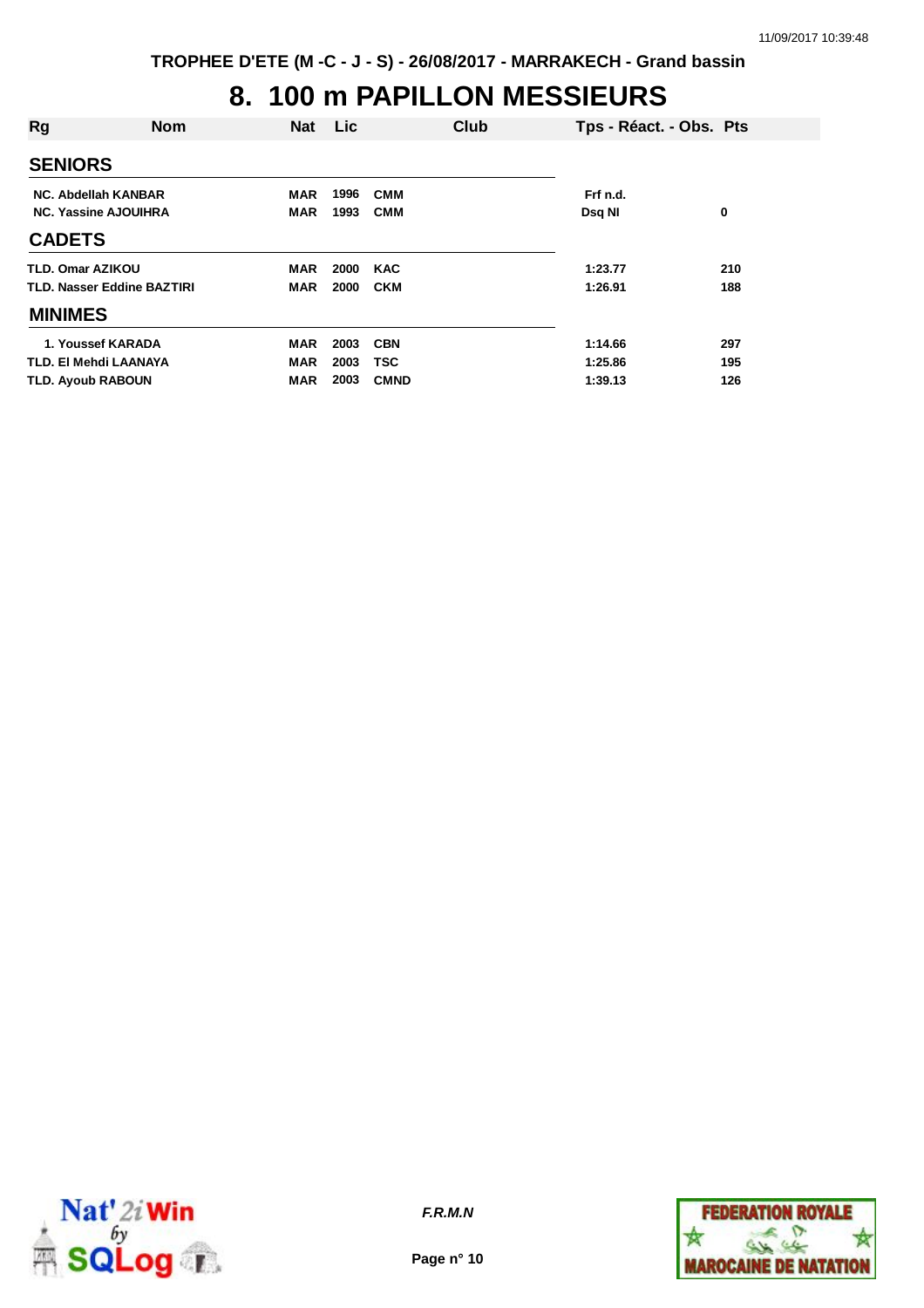# **9. 4 x 50 m NAGE LIBRE DAMES**

| Rg | <b>Nom</b>                      | <b>Nat</b> | Lic  | Club        | Tps - Réact. - Obs. Pts |     |
|----|---------------------------------|------------|------|-------------|-------------------------|-----|
|    | <b>JUNIORS</b>                  |            |      |             |                         |     |
|    | 1. Oumaima DIANI                | <b>MAR</b> | 1998 | <b>JIHA</b> | 2:32.32                 | 268 |
|    | <b>Hind KAZAMA</b>              | <b>MAR</b> | 1999 | <b>JIHA</b> |                         | 268 |
|    | <b>Imane ZAYANE</b>             | <b>MAR</b> | 1998 | <b>JIHA</b> |                         | 268 |
|    | <b>Nouhaila ZAYANE</b>          | <b>MAR</b> | 1998 | <b>JIHA</b> |                         | 268 |
|    | <b>NC. Amal AL BAKRACH</b>      | <b>MAR</b> | 1998 | <b>CKM</b>  | Frf n.d.                |     |
|    | <b>Wissal DIGOURDI</b>          | <b>MAR</b> | 1999 | <b>CKM</b>  |                         |     |
|    | <b>Kaoutar MAHROUJ</b>          | <b>MAR</b> | 1998 | <b>CKM</b>  |                         |     |
|    | <b>Ibtissam OUELDRAMI</b>       | <b>MAR</b> | 1998 | <b>CKM</b>  |                         |     |
|    | <b>CADETS</b>                   |            |      |             |                         |     |
|    | 1. Asmaa EDDOUNE                | <b>MAR</b> | 2001 | <b>JIHA</b> | 2:40.33                 | 229 |
|    | Jihane HADHOUMI                 | <b>MAR</b> | 2001 | <b>JIHA</b> |                         | 229 |
|    | <b>Aya MANSOURI</b>             | <b>MAR</b> | 2000 | <b>JIHA</b> |                         | 229 |
|    | <b>Ikram TLEMCANI LAACHOUBI</b> | <b>MAR</b> | 2000 | <b>JIHA</b> |                         | 229 |
|    | <b>MINIMES</b>                  |            |      |             |                         |     |
|    | 1. Yasmine BOUSLIM              | <b>MAR</b> | 2002 | <b>TSC</b>  | 2:17.28                 | 366 |
|    | <b>Rim AFIF</b>                 | <b>MAR</b> | 2002 | <b>TSC</b>  |                         | 366 |
|    | <b>Rima EL BROUZI</b>           | <b>MAR</b> | 2003 | <b>TSC</b>  |                         | 366 |
|    | <b>Yasmine OUHADOUCH</b>        | <b>MAR</b> | 2002 | <b>TSC</b>  |                         | 366 |
|    |                                 |            |      |             |                         |     |



**Page n° 11**

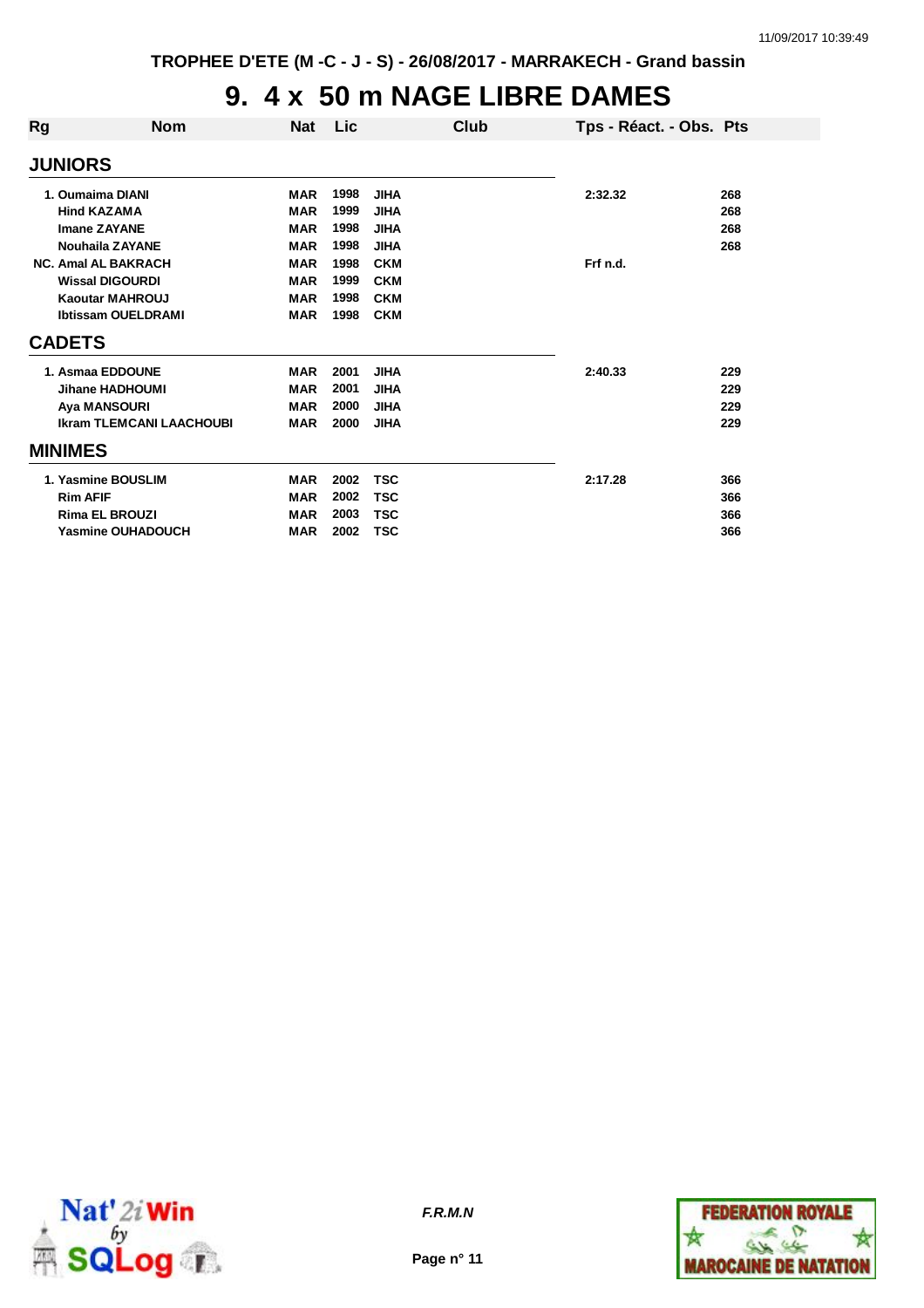#### **10. 4 x 50 m NAGE LIBRE MESSIEURS**

| <b>Rg</b>      | <b>Nom</b>                                    | Nat                      | Lic          |                          | Club | Tps - Réact. - Obs. Pts |            |
|----------------|-----------------------------------------------|--------------------------|--------------|--------------------------|------|-------------------------|------------|
| <b>SENIORS</b> |                                               |                          |              |                          |      |                         |            |
|                | 1. Hicham EL QASEMY                           | MAR                      | 1984         | JIHA                     |      | 2:06.11                 | 315        |
|                | Arafa BOUCHTAOUI                              | MAR                      | 1990         | JIHA                     |      |                         | 315        |
|                | <b>Mohamed ACHIR</b>                          | MAR                      | 1981         | JIHA                     |      |                         | 315        |
|                | EL YAZID AIT BENCHIBA                         | MAR                      | 1994         | <b>JIHA</b>              |      |                         | 315        |
|                | 2. Ayoub CHBILI                               | MAR                      | 1995         | <b>OUM RABII</b>         |      | 2:13.23                 | 267        |
|                | Ayoub KARAM                                   | <b>MAR</b>               | 1995         | <b>OUM RABII</b>         |      |                         | 267        |
|                | <b>Amine EL KASBI</b>                         | MAR                      | 1991         | <b>OUM RABII</b>         |      |                         | 267        |
|                | <b>Imad BOUAROUA</b>                          | MAR                      | 1991         | OUM RABII                |      |                         | 267        |
|                | <b>NC. Achraf ELHAJRAOUI</b>                  | MAR                      | 1991         | <b>COMN</b>              |      | Dsq AT                  | 0          |
|                | <b>Jamal HOUZAM</b>                           | <b>MAR</b>               | 1981         | <b>COMN</b>              |      |                         | 0          |
|                | Karim MOUCHARIQ                               | <b>MAR</b>               | 1988<br>1983 | <b>COMN</b>              |      |                         | 0<br>0     |
| <b>JUNIORS</b> | <b>Yassine OUAHNINE</b>                       | MAR                      |              | <b>COMN</b>              |      |                         |            |
|                |                                               |                          | 2002         |                          |      |                         |            |
|                | 1. Ayman LAKHOUAL<br><b>Khalid BOU LAADAM</b> | <b>MAR</b><br><b>MAR</b> | 1999         | <b>JIHA</b><br>JIHA      |      | 2:15.36                 | 255<br>255 |
|                | <b>Amine EL HAIL</b>                          | MAR                      | 1999         | JIHA                     |      |                         | 255        |
|                | <b>Ali HAFID</b>                              | <b>MAR</b>               | 1998         | <b>JIHA</b>              |      |                         | 255        |
|                | 2. Hicham EL AABID                            | <b>MAR</b>               | 1999         | <b>CKM</b>               |      | 2:16.10                 | 251        |
|                | <b>Abderahmane BECHARY</b>                    | <b>MAR</b>               | 1999         | <b>CKM</b>               |      |                         | 251        |
|                | <b>Mouad ELKANBOUGI</b>                       | MAR                      | 1999         | <b>CKM</b>               |      |                         | 251        |
|                | <b>Zouhair BARMAKI</b>                        | MAR                      | 1999         | <b>CKM</b>               |      |                         | 251        |
|                | <b>NC. Elouadoudi AKKOUR</b>                  | MAR                      | 2002         | <b>OUM RABII</b>         |      | Frf n.d.                |            |
|                | El Mehdi MARZAK                               | MAR                      | 2002         | <b>OUM RABII</b>         |      |                         |            |
|                | <b>Bouchaib EZZARHOUNY</b>                    | MAR                      | 1998         | <b>OUM RABII</b>         |      |                         |            |
|                | <b>Mohamed Taha BADR</b>                      | <b>MAR</b>               | 2002         | <b>OUM RABII</b>         |      |                         |            |
| <b>CADETS</b>  |                                               |                          |              |                          |      |                         |            |
|                | 1. Anas LAKNANBI                              | <b>MAR</b>               | 2000         | <b>JIHA</b>              |      | 2:05.13                 | 323        |
|                | Ilyas MAADANI                                 | MAR                      | 2002         | JIHA                     |      |                         | 323        |
|                | <b>Ahmed DAHLANE</b>                          | MAR                      | 2001         | JIHA                     |      |                         | 323        |
|                | Yahya AOKACH                                  | MAR                      | 2000         | JIHA                     |      |                         | 323        |
|                | 2. Nasser Eddine BAZTIRI                      | MAR                      | 2000         | <b>CKM</b>               |      | 2:16.89                 | 246        |
|                | <b>Abdelkodouss AIT ABDALLAH</b>              | MAR                      | 2000         | <b>CKM</b>               |      |                         | 246        |
|                | <b>Ahmed EL AABID</b>                         | MAR                      | 2000         | <b>CKM</b>               |      |                         | 246        |
|                | <b>Youssef ESSAFA</b>                         | MAR                      | 2001         | <b>CKM</b>               |      |                         | 246        |
|                | 3. Amine CHIHAZ                               | MAR                      | 2001         | <b>CBN</b>               |      | 2:18.95                 | 236        |
|                | <b>Abdelbar AMEJJOUD</b>                      | MAR                      | 2001         | <b>CBN</b>               |      |                         | 236        |
|                | Yahya AHL M'BAREK<br>Youness BELBOUKHARI      | MAR<br>MAR               | 2000<br>2000 | <b>CBN</b><br><b>CBN</b> |      |                         | 236<br>236 |
|                | 4. Mohamad CHAKIB                             | <b>MAR</b>               | 2000         | <b>KACM</b>              |      | 2:23.88                 | 212        |
|                | Hamza BELAAZRI                                | <b>MAR</b>               | 2001         | <b>KACM</b>              |      |                         | 212        |
|                | <b>Yasser AADAM</b>                           | <b>MAR</b>               | 2002         | <b>KACM</b>              |      |                         | 212        |
|                | <b>Abdessamad SABIH</b>                       | <b>MAR</b>               | 2001         | <b>KACM</b>              |      |                         | 212        |
|                | 5. Youssef ASSAKIN                            | <b>MAR</b>               | 2001         | <b>OUM RABII</b>         |      | 2:42.33                 | 148        |
|                | <b>Houssam ADDI</b>                           | MAR                      | 2000         | <b>OUM RABII</b>         |      |                         | 148        |
|                | <b>Mohamed ELOUKKAIL</b>                      | MAR                      | 2000         | <b>OUM RABII</b>         |      |                         | 148        |
|                | <b>Aissa MOURHAT</b>                          | <b>MAR</b>               | 2000         | <b>OUM RABII</b>         |      |                         | 148        |
| <b>MINIMES</b> |                                               |                          |              |                          |      |                         |            |
|                | 1. Mohamed Imam MAHJOUBI                      | MAR                      | 2003         | <b>ASAMIN</b>            |      | 2:05.08                 | 323        |
|                | <b>Youssef TABIT</b>                          | <b>MAR</b>               | 2003         | <b>ASAMIN</b>            |      |                         | 323        |
|                | Imad AFEJDGHANE                               | MAR                      | 2002         | <b>ASAMIN</b>            |      |                         | 323        |
|                | <b>Younes BELKHDARE</b>                       | MAR                      | 2002         | <b>ASAMIN</b>            |      |                         | 323        |
|                | 2. Rayyane ELOUAZZANI                         | <b>MAR</b>               | 2002         | <b>OCS</b>               |      | 2:05.41                 | 321        |
|                | <b>Hatim BENAZZOUZ</b>                        | <b>MAR</b>               | 2003         | <b>OCS</b>               |      |                         | 321        |
|                | <b>Amjad SAISSI</b>                           | MAR                      | 2003         | <b>OCS</b>               |      |                         | 321        |
|                | $\mathbf{Nat}'$ 2i Win                        |                          |              | F.R.M.N                  |      |                         | FEDER      |
|                |                                               |                          |              |                          |      |                         |            |
|                | Log T                                         |                          |              | Page n° 12               |      |                         | IAROCAI    |

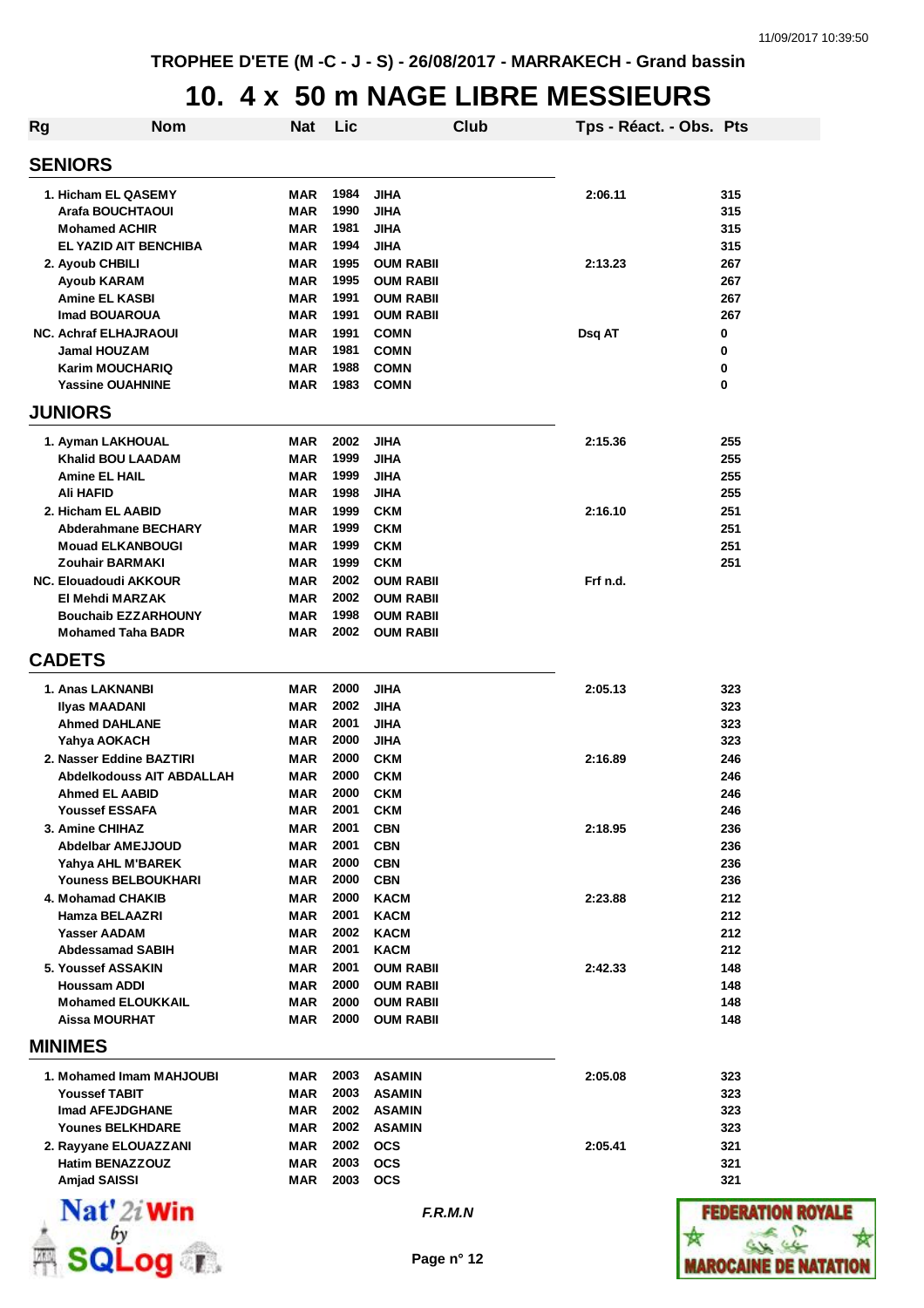#### **10. 4 x 50 m NAGE LIBRE MESSIEURS**

| <b>Nom</b>                  | <b>Nat</b> | Lic  |             | Club |         |                         |
|-----------------------------|------------|------|-------------|------|---------|-------------------------|
| <b>MINIMES</b>              |            |      |             |      |         |                         |
| <b>Ilyasse ALIOUI</b>       | <b>MAR</b> | 2002 | <b>OCS</b>  |      |         | 321                     |
| 3. Mounir ZAHIDI            | <b>MAR</b> | 2002 | <b>JIHA</b> |      | 2:05.53 | 320                     |
| <b>Saad ABDOUH</b>          | <b>MAR</b> | 2002 | <b>JIHA</b> |      |         | 320                     |
| <b>Othmane AIT SALAH</b>    | <b>MAR</b> | 2002 | <b>JIHA</b> |      |         | 320                     |
| <b>Saad ELMESKINI</b>       | <b>MAR</b> | 2002 | <b>JIHA</b> |      |         | 320                     |
| 4. El Mehdi LAANAYA         | <b>MAR</b> | 2003 | <b>TSC</b>  |      | 2:14.32 | 261                     |
| <b>Houssam HOUARI</b>       | <b>MAR</b> | 2003 | TSC         |      |         | 261                     |
| <b>Anass ELYOUSSOUFI</b>    | <b>MAR</b> | 2003 | <b>TSC</b>  |      |         | 261                     |
| <b>Mohamed Reda MAMI</b>    | <b>MAR</b> | 2002 | <b>TSC</b>  |      |         | 261                     |
| 5. Anas LAMKHIDA            | <b>MAR</b> | 2003 | <b>KACM</b> |      | 2:26.00 | 203                     |
| <b>Youssef ELAASSAL</b>     | <b>MAR</b> | 2003 | <b>KACM</b> |      |         | 203                     |
| <b>Mohamed JERRARI</b>      | <b>MAR</b> | 2003 | <b>KACM</b> |      |         | 203                     |
| <b>Ayoub KHYAT</b>          | <b>MAR</b> | 2002 | <b>KACM</b> |      |         | 203                     |
| <b>6. Youssef RHALLAB</b>   | <b>MAR</b> | 2002 | <b>CKM</b>  |      | 2:37.66 | 161                     |
| <b>Ahmed BOUMEHDI</b>       | <b>MAR</b> | 2002 | <b>CKM</b>  |      |         | 161                     |
| <b>Ayoub EL HAJRAOUI</b>    | <b>MAR</b> | 2002 | <b>CKM</b>  |      |         | 161                     |
| <b>Amine ZAKHA</b>          | <b>MAR</b> | 2002 | <b>CKM</b>  |      |         | 161                     |
| 7. Chihabeddine LACHHAB     | <b>MAR</b> | 2003 | <b>CBN</b>  |      | 2:49.19 | 130                     |
| <b>Charaf Eddine BABBIH</b> | <b>MAR</b> | 2003 | <b>CBN</b>  |      |         | 130                     |
| <b>Outman BELBAGARI</b>     | <b>MAR</b> | 2002 | <b>CBN</b>  |      |         | 130                     |
| <b>Fouad BABBIH</b>         | <b>MAR</b> | 2002 | <b>CBN</b>  |      |         | 130                     |
|                             |            |      |             |      |         | Tps - Réact. - Obs. Pts |



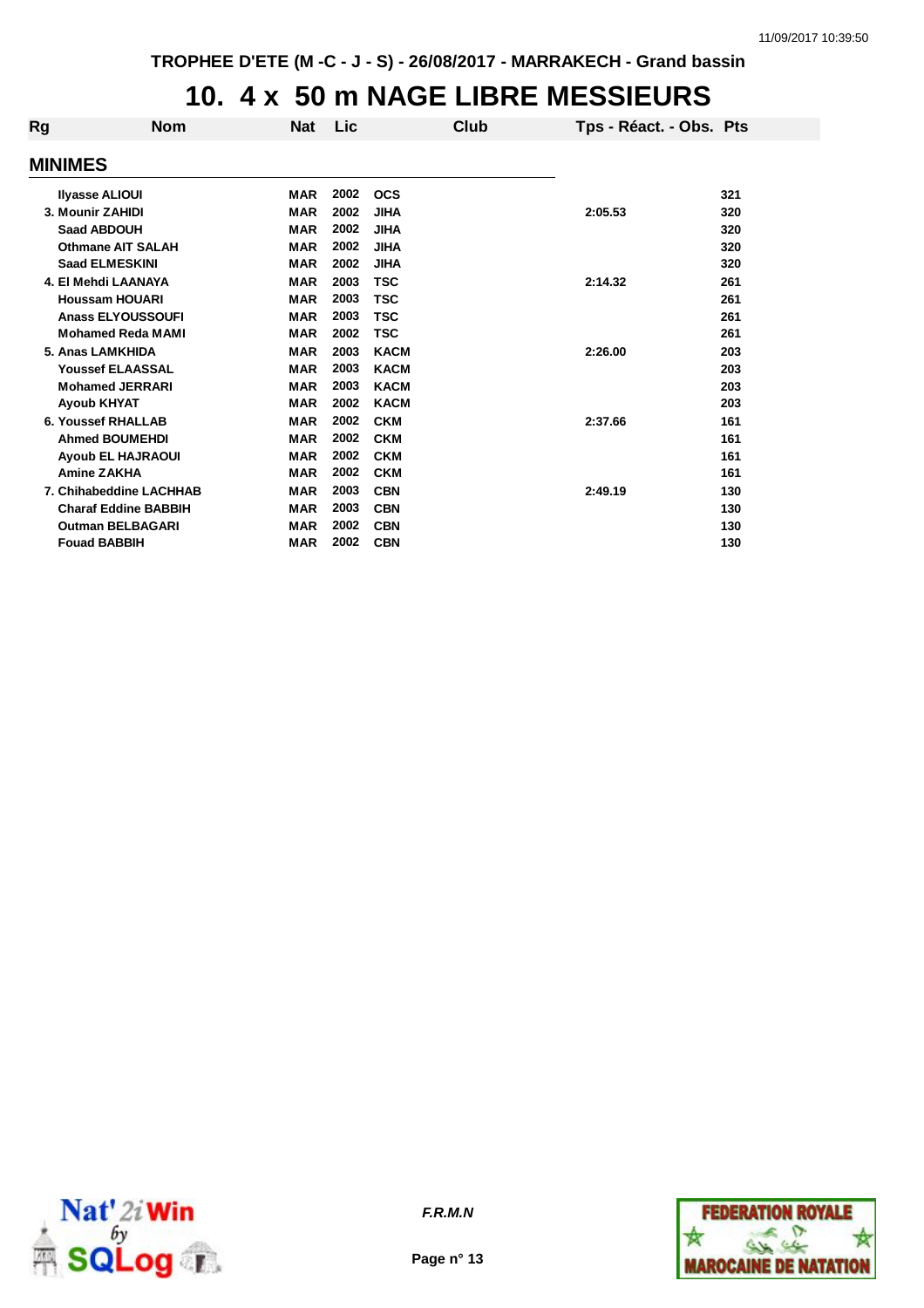### **11. 100 m NAGE LIBRE MESSIEURS**

| <b>Rg</b>         | <b>Nom</b>                                                        | <b>Nat</b>               | Lic          |                     | Club | Tps - Réact. - Obs. Pts |                                            |
|-------------------|-------------------------------------------------------------------|--------------------------|--------------|---------------------|------|-------------------------|--------------------------------------------|
| <b>SENIORS</b>    |                                                                   |                          |              |                     |      |                         |                                            |
|                   | 1. Younes Taha NADIFIYINE                                         | <b>MAR</b>               | 1995         | <b>KACM</b>         |      | 1:00.29                 | 471                                        |
|                   | 2. Amine QUISTAS                                                  | <b>MAR</b>               | 1996         | <b>ADM</b>          |      | 1:03.52                 | 402                                        |
|                   | 3. Karim MOUCHARIQ                                                | <b>MAR</b>               | 1988         | <b>COMN</b>         |      | 1:05.66                 | 364                                        |
|                   | 4. Yassine ATROUCH                                                | <b>MAR</b>               | 1994         | <b>ADM</b>          |      | 1:05.73                 | 363                                        |
|                   | <b>TLD. Ayoub MEZIYERH</b>                                        | MAR                      | 1997         | <b>CMND</b>         |      | 1:07.11                 | 341                                        |
|                   | <b>TLD. Amine EL KASBI</b>                                        | <b>MAR</b>               | 1991         | <b>OUM RABII</b>    |      | 1:07.60                 | 334                                        |
|                   | <b>TLD. Khalil ZERZOUR</b>                                        | <b>MAR</b>               | 1996         | <b>CBN</b>          |      | 1:12.50                 | 270                                        |
|                   | <b>TLD. Ayoub ESSALEHI</b>                                        | <b>MAR</b>               | 1995         | <b>CMM</b>          |      | 1:14.66                 | 248                                        |
|                   | TLD. EI Mehdi EL MAAMOURI                                         | <b>MAR</b>               | 1997         | <b>KACM</b>         |      | 1:14.84                 | 246                                        |
|                   | <b>TLD. Hamza OUASSAS</b>                                         | <b>MAR</b>               | 1991         | <b>CBN</b>          |      | 1:15.91                 | 236                                        |
|                   | <b>TLD. Rachid ENJJAREN</b>                                       | <b>MAR</b>               | 1993         | <b>CMND</b>         |      | 1:17.48                 | 221                                        |
|                   | <b>TLD. Hssine BORDO</b>                                          | <b>MAR</b>               | 1993         | <b>CKM</b>          |      | 1:22.16                 | 186                                        |
|                   | <b>TLD. Mohamed FEKKAK</b>                                        | <b>MAR</b>               | 1995         | <b>OCBG</b>         |      | 1:24.50                 | 171                                        |
|                   | <b>TLD. Arafa BOUCHTAOUI</b>                                      | <b>MAR</b>               | 1990         | <b>JIHA</b>         |      | 1:26.20                 | 161                                        |
|                   | <b>TLD. Anouar AOUZIOU</b>                                        | <b>MAR</b>               | 1997         | <b>CKM</b>          |      | 1:27.25                 | 155                                        |
| TLD. Youssef DIDI |                                                                   | <b>MAR</b>               | 1995         | <b>CKM</b>          |      | 1:37.72                 | 110                                        |
|                   | <b>NC. Oussama EL KAOUKABI</b>                                    | <b>MAR</b>               | 1989         | <b>OCBG</b>         |      | Frf n.d.                |                                            |
|                   | <b>NC. Abdellah KANBAR</b>                                        | <b>MAR</b>               | 1996         | <b>CMM</b>          |      | Frf n.d.                |                                            |
|                   | <b>NC. Yassine AJOUIHRA</b>                                       | <b>MAR</b>               | 1993         | <b>CMM</b>          |      | Frf n.d.                |                                            |
|                   | <b>NC. Khalid KHATIM</b>                                          | <b>MAR</b>               | 1986         | <b>CMND</b>         |      | Frf n.d.                |                                            |
|                   | <b>NC. Imad BOUAROUA</b>                                          | <b>MAR</b>               | 1991<br>1995 | <b>OUM RABII</b>    |      | Frf n.d.                |                                            |
|                   | <b>NC. Ayoub CHBILI</b>                                           | <b>MAR</b>               |              | <b>OUM RABII</b>    |      | Frf n.d.                |                                            |
| <b>JUNIORS</b>    |                                                                   |                          |              |                     |      |                         |                                            |
|                   | 1. Mosab ELHAMDOUNI                                               | MAR                      | 1999         | <b>OCS</b>          |      | 1:04.81                 | 379                                        |
|                   | <b>TLD. Achraf BENLYAMANI</b>                                     | <b>MAR</b>               | 1999         | <b>OCS</b>          |      | 1:07.28                 | 339                                        |
|                   | TLD. Oussama B'CHIRI                                              | <b>MAR</b>               | 1999         | <b>ADM</b>          |      | 1:09.62                 | 305                                        |
|                   | TLD. Youssef ELMOUTAOUAKIL                                        | <b>MAR</b>               | 1999         | <b>CMND</b>         |      | 1:10.75                 | 291                                        |
|                   | <b>TLD. Ouadii IGOUZAL</b>                                        | <b>MAR</b>               | 1999         | <b>CSN</b>          |      | 1:12.04                 | 276                                        |
| TLD. Ali HAFID    |                                                                   | <b>MAR</b>               | 1998         | JIHA                |      | 1:13.69<br>1:14.22      | 258                                        |
|                   | <b>TLD. Khalid BOU LAADAM</b><br><b>TLD. Abderrahmane BOUILLY</b> | <b>MAR</b><br><b>MAR</b> | 1999<br>1998 | JIHA<br><b>OCBG</b> |      | 1:15.94                 | 252<br>235                                 |
|                   | TLD. Hicham EL AABID                                              | <b>MAR</b>               | 1999         | <b>CKM</b>          |      |                         |                                            |
|                   | <b>TLD. Mohamed M'ZIRGAT</b>                                      | <b>MAR</b>               | 1998         | <b>CKM</b>          |      | 1:18.78<br>1:19.13      | 211<br>208                                 |
|                   | <b>TLD. Yassin HARMOUCH</b>                                       | MAR                      | 1998         | <b>OCBG</b>         |      | 1:19.16                 | 208                                        |
|                   | <b>TLD. Bouchaib EZZARHOUNY</b>                                   | MAR                      | 1998         | <b>OUM RABII</b>    |      | 1:19.48                 | 205                                        |
|                   | <b>TLD. Abderahmane BECHARY</b>                                   | <b>MAR</b>               | 1999         | <b>CKM</b>          |      | 1:23.50                 | 177                                        |
|                   | <b>TLD. Yazid ABOUHAFSS</b>                                       | <b>MAR</b>               | 1999         | <b>OCBG</b>         |      | 1:29.66                 | 143                                        |
|                   | TLD. Youssef FEKKAK                                               | MAR                      | 1998         | <b>OCBG</b>         |      | 1:30.88                 | 137                                        |
|                   | <b>TLD. Mouad ELKANBOUGI</b>                                      | MAR                      | 1999         | <b>CKM</b>          |      | 1:33.03                 | 128                                        |
| <b>CADETS</b>     |                                                                   |                          |              |                     |      |                         |                                            |
|                   | 1. El Mehdi DIANE                                                 | MAR                      | 2001         | <b>ASAMIN</b>       |      | 1:07.81                 | 331                                        |
|                   | 2. Omar AZIKOU                                                    | MAR                      | 2000         | <b>KAC</b>          |      | 1:07.85                 | 330                                        |
|                   | 3. Abdelmoughit CHHABNI                                           | <b>MAR</b>               | 2000         | <b>CMM</b>          |      | 1:09.41                 | 308                                        |
|                   | 4. Yassine ELAOUD                                                 | MAR                      | 2001         | <b>CMND</b>         |      | 1:09.45                 | 308                                        |
|                   | 5. Yahya AOKACH                                                   | MAR                      | 2000         | <b>JIHA</b>         |      | 1:10.63                 | 293                                        |
|                   | 6. Nasser Eddine BAZTIRI                                          | <b>MAR</b>               | 2000         | <b>CKM</b>          |      | 1:10.75                 | 291                                        |
| TLD. Ayoub AZZA   |                                                                   | MAR                      | 2001         | <b>ADM</b>          |      | 1:12.47                 | 271                                        |
|                   | <b>TLD. Ahmed DAHLANE</b>                                         | <b>MAR</b>               | 2001         | JIHA                |      | 1:12.61                 | 269                                        |
|                   | TLD. Mustapha KHATIM                                              | MAR                      | 2000         | <b>CMND</b>         |      | 1:12.63                 | 269                                        |
|                   | <b>TLD. Anas AIT HADDOUCH</b>                                     | MAR                      | 2001         | <b>ASAMIN</b>       |      | 1:12.78                 | 267                                        |
|                   | <b>TLD. Abdessamad SABIH</b>                                      | MAR                      | 2001         | <b>KACM</b>         |      | 1:12.78                 | 267                                        |
|                   | TLD. Amine CHIHAZ                                                 | MAR                      | 2001         | <b>CBN</b>          |      | 1:16.11                 | 234                                        |
|                   | TLD. Mustafa AITBELLA                                             | MAR                      | 2000         | <b>OCS</b>          |      | 1:16.29                 | 232                                        |
|                   | $N_{\alpha}$ 41.0.1882.                                           |                          |              |                     |      |                         | <b><i><b><i>PRODUCED AND A</i></b></i></b> |



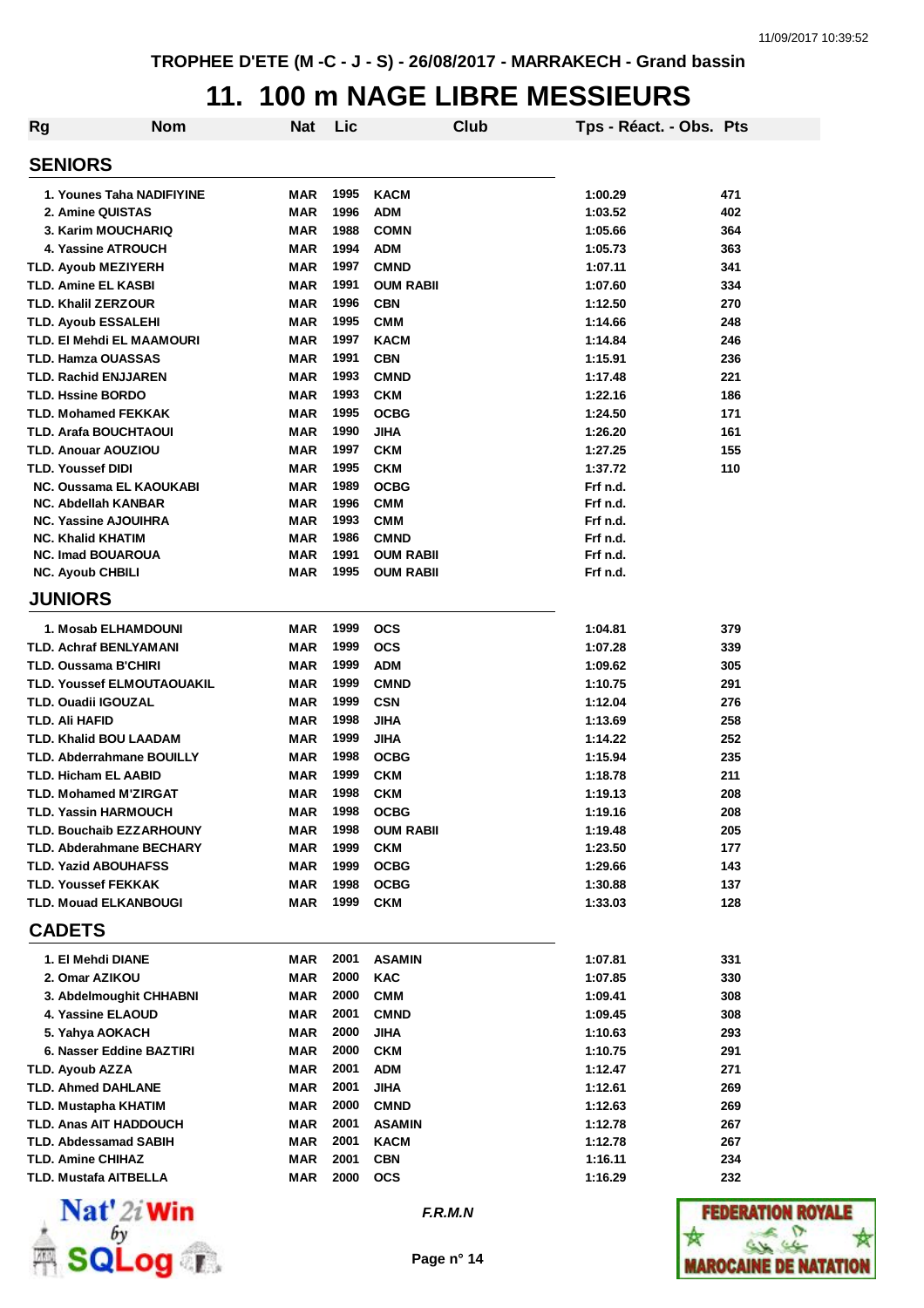#### **11. 100 m NAGE LIBRE MESSIEURS**

| <b>Rg</b> | Nom                                   | <b>Nat</b> | Lic  |                  | Club | Tps - Réact. - Obs. Pts |     |
|-----------|---------------------------------------|------------|------|------------------|------|-------------------------|-----|
|           | <b>CADETS</b>                         |            |      |                  |      |                         |     |
|           | <b>TLD. Youssef ESSAFA</b>            | <b>MAR</b> | 2001 | <b>CKM</b>       |      | 1:16.48                 | 230 |
|           | <b>TLD. Yahya AHL M'BAREK</b>         | <b>MAR</b> | 2000 | <b>CBN</b>       |      | 1:19.56                 | 205 |
|           | <b>TLD. Anas LAKNANBI</b>             | <b>MAR</b> | 2000 | <b>JIHA</b>      |      | 1:20.29                 | 199 |
|           | <b>TLD. Mohamed ELOUKKAIL</b>         | <b>MAR</b> | 2000 | <b>OUM RABII</b> |      | 1:20.88                 | 195 |
|           | <b>TLD. Amine TORCHI</b>              | <b>MAR</b> | 2000 | <b>CMM</b>       |      | 1:21.13                 | 193 |
|           | <b>TLD. Mohamad CHAKIB</b>            | <b>MAR</b> | 2000 | <b>KACM</b>      |      | 1:21.79                 | 188 |
|           | <b>TLD. Youness BELBOUKHARI</b>       | <b>MAR</b> | 2000 | <b>CBN</b>       |      | 1:22.69                 | 182 |
|           | <b>TLD. Yassir MOUZZOUN</b>           | <b>MAR</b> | 2001 | <b>CMND</b>      |      | 1:22.72                 | 182 |
|           | <b>TLD. Abderahmane SOUHJOUD</b>      | <b>MAR</b> | 2001 | <b>CKM</b>       |      | 1:23.47                 | 177 |
|           | <b>TLD. Abdelkodouss AIT ABDALLAH</b> | <b>MAR</b> | 2000 | <b>CKM</b>       |      | 1:24.86                 | 168 |
|           | <b>TLD. Aissa MOURHAT</b>             | <b>MAR</b> | 2000 | <b>OUM RABII</b> |      | 1:25.36                 | 166 |
|           | <b>TLD. Othmane SOUKAR</b>            | <b>MAR</b> | 2001 | <b>CBN</b>       |      | 1:25.70                 | 164 |
|           | <b>TLD. Younes ELBEZOUARI</b>         | <b>MAR</b> | 2001 | <b>CMM</b>       |      | 1:26.75                 | 158 |
|           | <b>TLD. Abdelbar AMEJJOUD</b>         | <b>MAR</b> | 2001 | <b>CBN</b>       |      | 1:30.63                 | 138 |
|           | <b>TLD. Ahmed EL AABID</b>            | <b>MAR</b> | 2000 | <b>CKM</b>       |      | 1:30.91                 | 137 |
|           | <b>TLD. Yassine EZZINE</b>            | <b>MAR</b> | 2000 | <b>OCBG</b>      |      | 1:33.09                 | 127 |
|           | <b>TLD. Salaheddine ZAGGOUR</b>       | <b>MAR</b> | 2000 | <b>OCBG</b>      |      | 1:34.63                 | 121 |
|           | TLD. El Mahdi SOUKAR                  | <b>MAR</b> | 2001 | <b>CBN</b>       |      | 1:58.11                 | 62  |
|           | <b>TLD. Youssef ASSAKIN</b>           | <b>MAR</b> | 2001 | <b>OUM RABII</b> |      | 2:14.65                 | 42  |
|           | <b>NC. Hamza ZAGGOUR</b>              | <b>MAR</b> | 2000 | <b>OCBG</b>      |      | Frf n.d.                |     |
|           | <b>NC. Hicham EL GHOUFILI</b>         | <b>MAR</b> | 2000 | <b>KACM</b>      |      | Frf n.d.                |     |
|           | NC. Naoufal BACHIRI TAOUFIQ           | <b>MAR</b> | 2000 | <b>KACM</b>      |      | Frf n.d.                |     |
|           | NC. Abdelmajid ANKA SOUBAAI           | MAR        | 2001 | <b>KACM</b>      |      | Frf n.d.                |     |
|           | NC. Hamza BELAAZRI                    | MAR        | 2001 | <b>KACM</b>      |      | Frf n.d.                |     |
|           | <b>NC. Abdelmoutalib NACIRI</b>       | <b>MAR</b> | 2000 | <b>OUM RABII</b> |      | Frf n.d.                |     |
|           | <b>NC. Houssam ADDI</b>               | <b>MAR</b> | 2000 | <b>OUM RABII</b> |      | Abandon                 | 0   |
|           | <b>MINIMES</b>                        |            |      |                  |      |                         |     |
|           | 1. Youssef KARADA                     | <b>MAR</b> | 2003 | <b>CBN</b>       |      | 1:03.91                 | 395 |
|           | 2. Wail DAIBOUN                       | <b>MAR</b> | 2002 | <b>ACK</b>       |      | 1:05.70                 | 364 |
|           | 3. El Mehdi LAANAYA                   | <b>MAR</b> | 2003 | <b>TSC</b>       |      | 1:07.63                 | 333 |
|           | 4. Rayyane ELOUAZZANI                 | MAR        | 2002 | <b>OCS</b>       |      | 1:08.13                 | 326 |
|           | <b>5. Achraf HMAITTANE</b>            | MAR        | 2003 | <b>CBN</b>       |      | 1:08.38                 | 322 |
|           | 6. Yassine JAA                        | <b>MAR</b> | 2003 | <b>CBN</b>       |      | 1:08.84                 | 316 |
|           | 7. Saad ABDOUH                        | MAR        | 2002 | JIHA             |      | 1:09.28                 | 310 |
|           | 8. Mohamed Imam MAHJOUBI              | <b>MAR</b> | 2003 | <b>ASAMIN</b>    |      | 1:09.69                 | 305 |
|           | 9. Ilyasse ALIOUI                     | MAR        | 2002 | <b>OCS</b>       |      | 1:09.98                 | 301 |
|           | <b>10. Imad AFEJDGHANE</b>            | MAR        | 2002 | <b>ASAMIN</b>    |      | 1:10.19                 | 298 |
|           | 11. Ilyas MAADANI                     | <b>MAR</b> | 2002 | <b>JIHA</b>      |      | 1:10.94                 | 289 |
|           | <b>12. Younes BELKHDARE</b>           | <b>MAR</b> | 2002 | <b>ASAMIN</b>    |      | 1:11.09                 | 287 |
|           | <b>13. Saad ELMESKINI</b>             | <b>MAR</b> | 2002 | <b>JIHA</b>      |      | 1:11.48                 | 282 |
|           | <b>14. Youssef TABIT</b>              | <b>MAR</b> | 2003 | <b>ASAMIN</b>    |      | 1:11.50                 | 282 |
|           | 15. Ayoub RABOUN                      | <b>MAR</b> | 2003 | <b>CMND</b>      |      | 1:11.53                 | 282 |
|           | 16. Mohamed Reda MAMI                 | <b>MAR</b> | 2002 | <b>TSC</b>       |      | 1:11.66                 | 280 |
|           | 17. Othmane AIT SALAH                 | MAR        | 2002 | JIHA             |      | 1:11.84                 | 278 |
|           | 18. Ilyas BKHIBKHI                    | MAR        | 2002 | <b>CMND</b>      |      | 1:13.53                 | 259 |
|           | 19. Ahmed Amine CHAYED                | MAR        | 2003 | <b>JIHA</b>      |      | 1:13.59                 | 259 |
|           | 20. Amjad SAISSI                      | <b>MAR</b> | 2003 | <b>OCS</b>       |      | 1:14.06                 | 254 |
|           | 21. Hamza HILALI                      | <b>MAR</b> | 2002 | <b>CCC</b>       |      | 1:14.47                 | 249 |
|           | 22. Mohamed JERRARI                   | MAR        | 2003 | <b>KACM</b>      |      | 1:15.72                 | 237 |
|           | <b>TLD. Houssam HOUARI</b>            | MAR        | 2003 | <b>TSC</b>       |      | 1:16.06                 | 234 |
|           | TLD. EI Khalil EL MAZOUNI             | MAR        | 2003 | <b>CSN</b>       |      | 1:16.11                 | 234 |
|           | TLD. Ayoub KHYAT                      | MAR        | 2002 | <b>KACM</b>      |      | 1:16.56                 | 230 |
|           | <b>TLD. Yassine AADAD</b>             | <b>MAR</b> | 2003 | <b>CMND</b>      |      | 1:17.13                 | 225 |
|           | <b>TLD. Anwar SAISSI</b>              | <b>MAR</b> | 2003 | <b>OCS</b>       |      | 1:17.44                 | 222 |



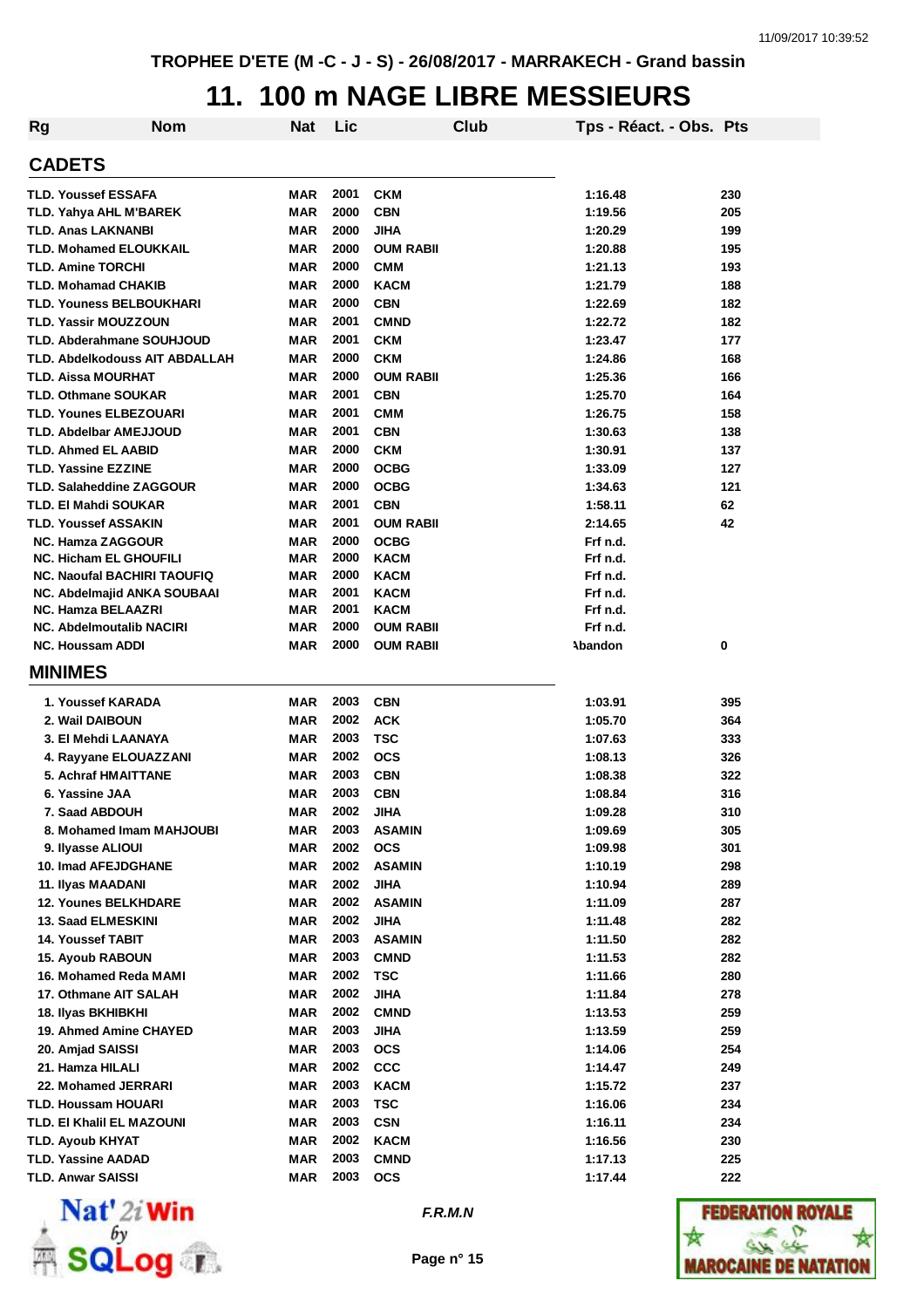#### **11. 100 m NAGE LIBRE MESSIEURS**

| <b>Rg</b> | <b>Nom</b>                        | Nat        | Lic  | <b>Club</b>      | Tps - Réact. - Obs. Pts |     |
|-----------|-----------------------------------|------------|------|------------------|-------------------------|-----|
|           | <b>MINIMES</b>                    |            |      |                  |                         |     |
|           | <b>TLD. Youssef ELHAMIL</b>       | <b>MAR</b> | 2003 | <b>JIHA</b>      | 1:18.14                 | 216 |
|           | TLD. Elmehdi BELQARCH             | <b>MAR</b> | 2002 | <b>CBN</b>       | 1:18.16                 | 216 |
|           | <b>TLD. Zakaria NADIR</b>         | <b>MAR</b> | 2003 | <b>ADM</b>       | 1:18.27                 | 215 |
|           | <b>TLD. Youssef KHAOURI MAHIR</b> | <b>MAR</b> | 2003 | <b>CBN</b>       | 1:18.34                 | 214 |
|           | <b>TLD. Chihabeddine LACHHAB</b>  | <b>MAR</b> | 2003 | <b>CBN</b>       | 1:18.91                 | 210 |
|           | <b>TLD. Younes KOUIS</b>          | <b>MAR</b> | 2002 | <b>ASNS</b>      | 1:18.93                 | 209 |
|           | <b>TLD. Youssef RHALLAB</b>       | <b>MAR</b> | 2002 | <b>CKM</b>       | 1:18.95                 | 209 |
|           | <b>TLD. Mohamed Adam SAIB</b>     | <b>MAR</b> | 2002 | <b>JIHA</b>      | 1:19.28                 | 207 |
|           | TLD. Abd El Kaddouss ERRIFAIY     | <b>MAR</b> | 2002 | <b>CMM</b>       | 1:19.83                 | 202 |
|           | <b>TLD. Soufiane LACHGUER</b>     | <b>MAR</b> | 2002 | <b>CMND</b>      | 1:21.09                 | 193 |
|           | TLD. Ayman LAKHOUAL               | <b>MAR</b> | 2002 | <b>JIHA</b>      | 1:22.97                 | 180 |
|           | <b>TLD. Anas LAMKHIDA</b>         | <b>MAR</b> | 2003 | <b>KACM</b>      | 1:23.66                 | 176 |
|           | <b>TLD. Samy ENOUASSIH</b>        | <b>MAR</b> | 2003 | <b>JIHA</b>      | 1:23.69                 | 176 |
|           | <b>TLD. Alaa ABIR</b>             | <b>MAR</b> | 2003 | <b>DHJ</b>       | 1:23.75                 | 175 |
|           | TLD. Amine ZAKHA                  | <b>MAR</b> | 2002 | <b>CKM</b>       | 1:28.72                 | 147 |
|           | <b>TLD. Charaf Eddine BABBIH</b>  | <b>MAR</b> | 2003 | <b>CBN</b>       | 1:29.69                 | 143 |
|           | <b>TLD. Elouadoudi AKKOUR</b>     | <b>MAR</b> | 2002 | <b>OUM RABII</b> | 1:30.92                 | 137 |
|           | <b>TLD. Ayoub EL HAJRAOUI</b>     | <b>MAR</b> | 2002 | <b>CKM</b>       | 1:32.19                 | 131 |
|           | <b>TLD. Adam EL MALEHY</b>        | <b>MAR</b> | 2002 | <b>KACM</b>      | 1:33.80                 | 125 |
|           | <b>TLD. Mohamed Amine TOUZI</b>   | <b>MAR</b> | 2002 | <b>CMND</b>      | 1:35.25                 | 119 |
|           | <b>TLD. Anass ELYOUSSOUFI</b>     | <b>MAR</b> | 2003 | <b>TSC</b>       | 1:36.72                 | 114 |
|           | <b>TLD. Mohamed BOUCHIKHA</b>     | <b>MAR</b> | 2003 | <b>CMND</b>      | 1:37.76                 | 110 |
|           | <b>TLD. Walid OUMOUSSA</b>        | <b>MAR</b> | 2002 | <b>CMM</b>       | 1:38.03                 | 109 |
|           | <b>TLD. Yasser AADAM</b>          | <b>MAR</b> | 2002 | <b>KACM</b>      | 1:38.03                 | 109 |
|           | <b>TLD. Zakaria AFTIR</b>         | <b>MAR</b> | 2002 | <b>CMM</b>       | 1:42.03                 | 97  |
|           | <b>TLD. Fouad BABBIH</b>          | <b>MAR</b> | 2002 | <b>CBN</b>       | 1:42.63                 | 95  |
|           | <b>TLD. Youssef ELAASSAL</b>      | <b>MAR</b> | 2003 | <b>KACM</b>      | 1:43.94                 | 91  |
|           | <b>TLD. Salaheddine HERRISSE</b>  | <b>MAR</b> | 2003 | <b>JIHA</b>      | 1:48.91                 | 79  |
|           | <b>TLD. Outman BELBAGARI</b>      | <b>MAR</b> | 2002 | <b>CBN</b>       | 1:49.70                 | 78  |
|           | TLD. Salah Eddine CHBANI IDRISSI  | <b>MAR</b> | 2003 | <b>CKM</b>       | 1:51.69                 | 74  |
|           | <b>TLD. Yassine ELHIMAR</b>       | <b>MAR</b> | 2003 | <b>CMND</b>      | 2:15.28                 | 41  |
|           | <b>TLD. Mouad BOUSLAMTI</b>       | <b>MAR</b> | 2003 | <b>TSC</b>       | 2:20.91                 | 36  |
|           | <b>NC. Hamza ZAKHA</b>            | <b>MAR</b> | 2002 | <b>CKM</b>       | Frf n.d.                |     |
|           | <b>NC. Adam FDAILI</b>            | <b>MAR</b> | 2002 | <b>CMND</b>      | Frf n.d.                |     |
|           | <b>NC. Oussama BNITTO</b>         | <b>MAR</b> | 2003 | <b>KACM</b>      | Frf n.d.                |     |
|           | NC. El Mehdi MARZAK               | <b>MAR</b> | 2002 | <b>OUM RABII</b> | Abandon                 | 0   |



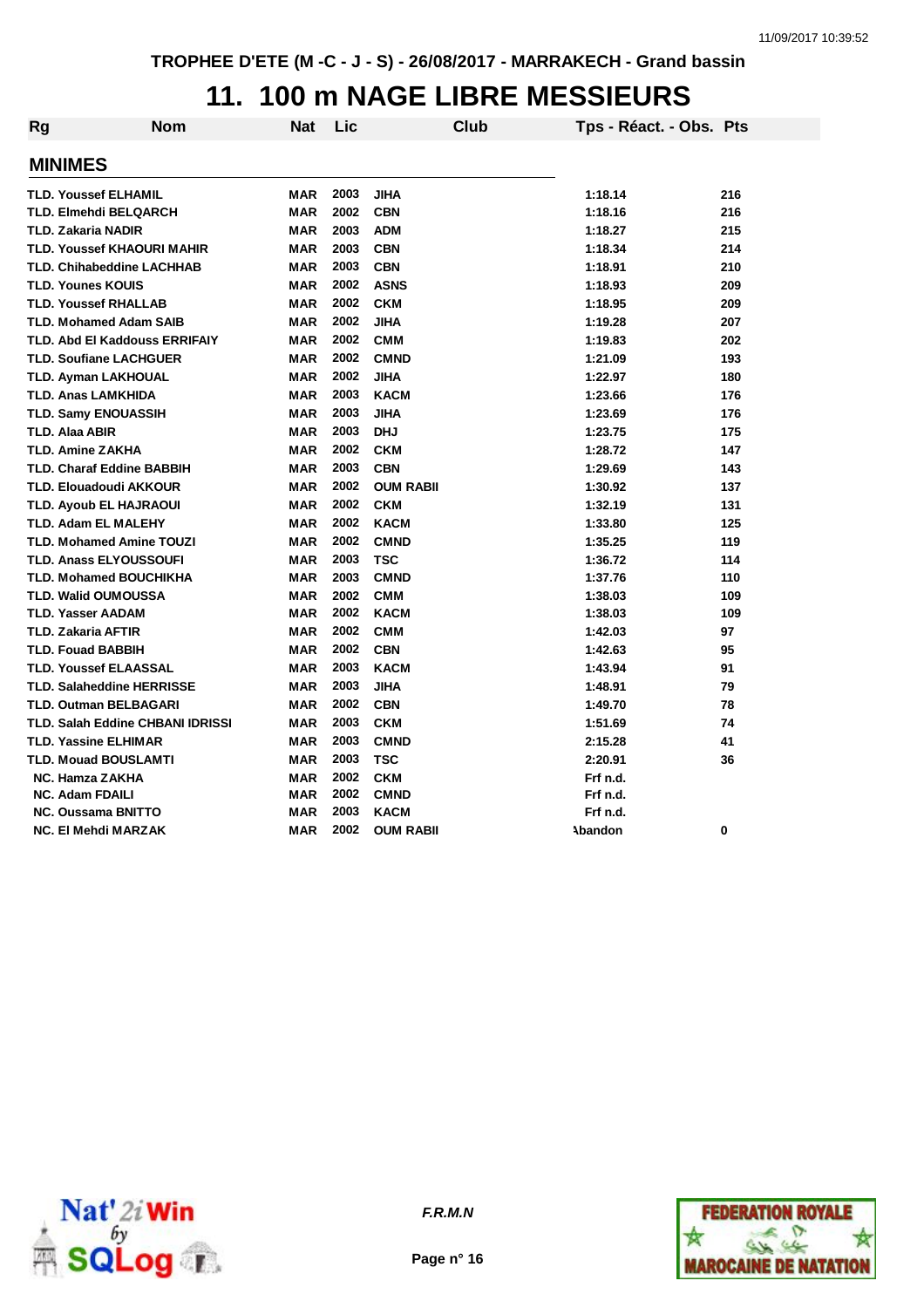# **12. 100 m NAGE LIBRE DAMES**

| <b>Rg</b>                      | <b>Nom</b> | <b>Nat</b> | Lic  |               | Club | Tps - Réact. - Obs. Pts |     |
|--------------------------------|------------|------------|------|---------------|------|-------------------------|-----|
| <b>SENIORS</b>                 |            |            |      |               |      |                         |     |
| <b>TLD. Wiam MAGDER</b>        |            | MAR        | 1997 | <b>CKM</b>    |      | 1:28.88                 | 201 |
| <b>JUNIORS</b>                 |            |            |      |               |      |                         |     |
| <b>TLD. Ibtissam OUELDRAMI</b> |            | MAR        | 1998 | <b>CKM</b>    |      | 1:28.13                 | 206 |
| TLD. Hind KAZAMA               |            | <b>MAR</b> | 1999 | <b>JIHA</b>   |      | 1:28.38                 | 204 |
| TLD. Boutaina EL RAMI          |            | <b>MAR</b> | 1999 | <b>TSC</b>    |      | 1:29.91                 | 194 |
| <b>NC. Kaoutar MAHROUJ</b>     |            | <b>MAR</b> | 1998 | <b>CKM</b>    |      | Frf n.d.                |     |
| <b>CADETS</b>                  |            |            |      |               |      |                         |     |
| TLD. Karima ALAYOUD            |            | MAR        | 2001 | <b>CMND</b>   |      | 1:16.78                 | 311 |
| <b>TLD. Iqbal SAKHRAOUI</b>    |            | <b>MAR</b> | 2001 | <b>CSN</b>    |      | 1:18.15                 | 295 |
| <b>TLD. Samia M'SAFER</b>      |            | <b>MAR</b> | 2001 | <b>CMND</b>   |      | 1:19.91                 | 276 |
| <b>TLD. Marwa EL AISSARI</b>   |            | <b>MAR</b> | 2001 | <b>ASAMIN</b> |      | 1:20.51                 | 270 |
| <b>TLD. Rim LAABIED</b>        |            | <b>MAR</b> | 2001 | <b>CMND</b>   |      | 1:20.75                 | 268 |
| <b>TLD. Zineb DRIOUACHE</b>    |            | <b>MAR</b> | 2000 | <b>CMND</b>   |      | 1:22.88                 | 248 |
| TLD. Nada ELAAKIL ELFAKIH      |            | <b>MAR</b> | 2001 | <b>TSC</b>    |      | 1:24.53                 | 233 |
| TLD. Hala BAHI                 |            | <b>MAR</b> | 2001 | <b>TSC</b>    |      | 1:24.94                 | 230 |
| <b>TLD. Bahia HOUD</b>         |            | <b>MAR</b> | 2001 | <b>KACM</b>   |      | 1:45.45                 | 120 |
| <b>MINIMES</b>                 |            |            |      |               |      |                         |     |
| 1. Ghita BAGHDAD               |            | MAR        | 2002 | <b>CSN</b>    |      | 1:12.41                 | 371 |
| 2. Manal ANOUAR EL ALAMI       |            | <b>MAR</b> | 2003 | <b>ADM</b>    |      | 1:13.47                 | 356 |
| 3. Yasmine BOUSLIM             |            | <b>MAR</b> | 2002 | <b>TSC</b>    |      | 1:13.95                 | 349 |
| <b>4. Samia MAHASSINE</b>      |            | <b>MAR</b> | 2003 | <b>ADM</b>    |      | 1:14.31                 | 344 |
| 5. Nada EL AISSARI             |            | <b>MAR</b> | 2003 | <b>ASAMIN</b> |      | 1:14.88                 | 336 |
| 6. Rima EL BROUZI              |            | <b>MAR</b> | 2003 | <b>TSC</b>    |      | 1:15.63                 | 326 |
| 7. Rim AFIF                    |            | <b>MAR</b> | 2002 | <b>TSC</b>    |      | 1:15.78                 | 324 |
| 8. Mayare YAHIA                |            | MAR        | 2003 | <b>DHJ</b>    |      | 1:18.51                 | 291 |
| <b>TLD. Nidal BAYAR</b>        |            | <b>MAR</b> | 2003 | <b>OCS</b>    |      | 1:20.66                 | 269 |
| <b>TLD. Ghita AMRANI</b>       |            | <b>MAR</b> | 2002 | <b>TSC</b>    |      | 1:22.38                 | 252 |
| <b>TLD. Hibat Allah DOUADA</b> |            | <b>MAR</b> | 2002 | <b>KACM</b>   |      | 1:25.28                 | 227 |
| TLD. Nouhaila EL AIROUKI       |            | <b>MAR</b> | 2002 | <b>DHJ</b>    |      | 1:25.84                 | 223 |
| <b>TLD. Salma EL MACHFOU</b>   |            | <b>MAR</b> | 2003 | <b>JIHA</b>   |      | 1:26.72                 | 216 |
| TLD. Salma MOUNA               |            | MAR        | 2002 | <b>CMND</b>   |      | 1:29.06                 | 199 |
| <b>TLD. Lina BOURZIK</b>       |            | MAR        | 2002 | <b>TSC</b>    |      | 1:29.59                 | 196 |
| <b>TLD. Amina DRIOUACHE</b>    |            | <b>MAR</b> | 2002 | <b>CMND</b>   |      | 1:31.22                 | 186 |
| TLD. Samia ENNAJI              |            | <b>MAR</b> | 2003 | <b>CBN</b>    |      | 1:32.39                 | 179 |
| <b>TLD. Oumniyya TOURBI</b>    |            | <b>MAR</b> | 2003 | <b>CMND</b>   |      | 1:35.10                 | 164 |
| <b>TLD. Ghita DARIF</b>        |            | <b>MAR</b> | 2003 | <b>CMND</b>   |      | 1:38.69                 | 146 |
| <b>TLD. Nada DOUIOUI</b>       |            | <b>MAR</b> | 2003 | <b>CBN</b>    |      | 1:38.78                 | 146 |
| <b>TLD. Hala JARDINI</b>       |            | <b>MAR</b> | 2003 | <b>CKM</b>    |      | 1:43.20                 | 128 |
| <b>NC. Chaimae MAAROUF</b>     |            | <b>MAR</b> | 2002 | <b>KAC</b>    |      | Frf n.d.                |     |



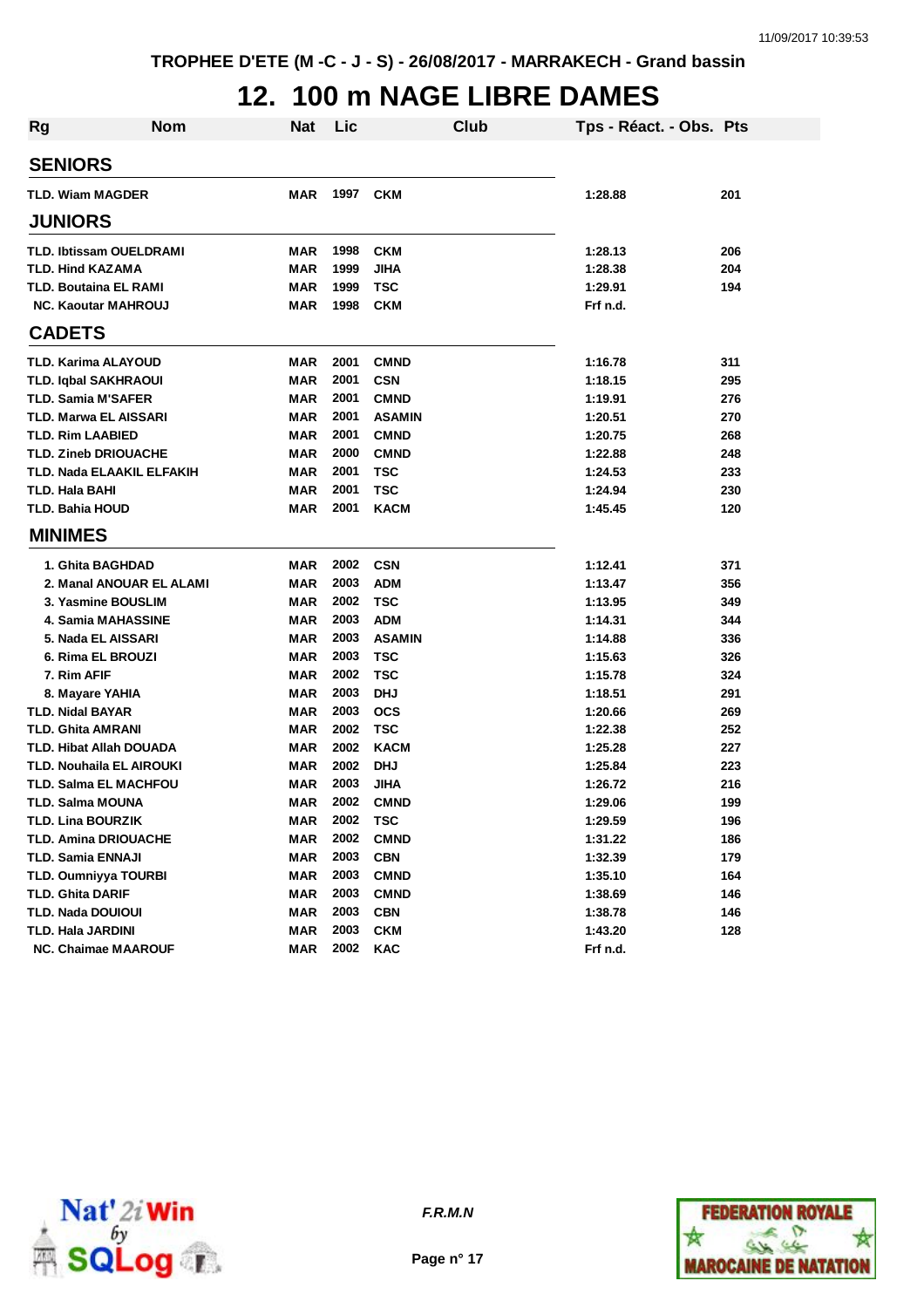# **13. 50 m DOS MESSIEURS**

| <b>Rg</b> | <b>Nom</b>                                | <b>Nat</b>               | Lic          |                           | Club | Tps - Réact. - Obs. Pts |     |
|-----------|-------------------------------------------|--------------------------|--------------|---------------------------|------|-------------------------|-----|
|           | <b>SENIORS</b>                            |                          |              |                           |      |                         |     |
|           | 1. Yassine ATROUCH                        | MAR                      | 1994         | <b>ADM</b>                |      | 33.16                   | 381 |
|           | 2. Khalil ZERZOUR                         | <b>MAR</b>               | 1996         | <b>CBN</b>                |      | 34.92                   | 326 |
|           | 3. Zakaria AHL MBAREK                     | <b>MAR</b>               | 1997         | <b>CBN</b>                |      | 35.28                   | 316 |
|           | <b>TLD. Ayoub MEZIYERH</b>                | <b>MAR</b>               | 1997         | <b>CMND</b>               |      | 36.03                   | 297 |
|           | <b>TLD. Younes Taha NADIFIYINE</b>        | <b>MAR</b>               | 1995         | <b>KACM</b>               |      | 36.28                   | 291 |
|           | <b>TLD. Yassine OUAHNINE</b>              | <b>MAR</b>               | 1983         | <b>COMN</b>               |      | 44.34                   | 159 |
|           | <b>JUNIORS</b>                            |                          |              |                           |      |                         |     |
|           | TLD. Yassir KAZZOUNE                      | <b>MAR</b>               | 1998         | <b>KACM</b>               |      | 47.52                   | 129 |
|           | <b>NC. Souhaib EL AICHI</b>               | <b>MAR</b>               | 1999         | <b>KACM</b>               |      | Frf n.d.                |     |
|           | <b>NC. Omar KHALAL</b>                    | MAR                      | 1999         | <b>KACM</b>               |      | Frf n.d.                |     |
|           | <b>CADETS</b>                             |                          |              |                           |      |                         |     |
|           | <b>1. Yassine CHERGUI MOUANE</b>          | <b>MAR</b>               | 2001         | <b>OCS</b>                |      | 36.97                   | 275 |
|           | 2. Yahya AOKACH                           | MAR                      | 2000         | <b>JIHA</b>               |      | 39.02                   | 233 |
|           | 3. Ahmed DAHLANE                          | <b>MAR</b>               | 2001         | <b>JIHA</b>               |      | 39.66                   | 222 |
|           | 4. Youssef ESSAFA                         | <b>MAR</b>               | 2001         | <b>CKM</b>                |      | 40.50                   | 209 |
|           | <b>TLD. Mustafa AITBELLA</b>              | <b>MAR</b>               | 2000         | <b>OCS</b>                |      | 41.19                   | 198 |
|           | <b>TLD. Mohamad CHAKIB</b>                | <b>MAR</b>               | 2000         | <b>KACM</b>               |      | 47.59                   | 128 |
|           | <b>TLD. Yassir MOUZZOUN</b>               | <b>MAR</b>               | 2001         | <b>CMND</b>               |      | 52.88                   | 93  |
|           | <b>NC. Hamza BELAAZRI</b>                 | <b>MAR</b>               | 2001         | KACM                      |      | Frf n.d.                |     |
|           | <b>MINIMES</b>                            |                          |              |                           |      |                         |     |
|           | 1. Wail DAIBOUN                           | <b>MAR</b>               | 2002         | <b>ACK</b>                |      | 33.05                   | 385 |
|           | 2. Youssef KARADA                         | <b>MAR</b>               | 2003         | <b>CBN</b>                |      | 34.63                   | 334 |
|           | 3. Mehdi SAISSI HASSANI                   | MAR                      | 2002         | <b>ACK</b>                |      | 36.06                   | 296 |
|           | 4. Yassine JAA                            | MAR                      | 2003         | <b>CBN</b>                |      | 36.94                   | 275 |
|           | 5. Mohamed Reda ENNAZIHI                  | MAR                      | 2002         | <b>OCS</b>                |      | 37.47                   | 264 |
|           | 6. Saad ELMESKINI                         | MAR                      | 2002         | <b>JIHA</b>               |      | 38.31                   | 247 |
|           | 7. Othmane AIT SALAH                      | <b>MAR</b>               | 2002         | <b>JIHA</b>               |      | 38.81                   | 237 |
|           | 8. Hatim BENAZZOUZ                        | <b>MAR</b>               | 2003         | <b>OCS</b>                |      | 39.59                   | 223 |
|           | 9. Saad ABDOUH                            | MAR                      | 2002         | <b>JIHA</b>               |      | 39.98                   | 217 |
|           | 10. Ilyasse ALIOUI                        | MAR                      | 2002         | <b>OCS</b>                |      | 40.13                   | 215 |
|           | <b>11. Younes BELKHDARE</b>               | <b>MAR</b>               | 2002         | <b>ASAMIN</b>             |      | 40.38                   | 211 |
|           | 12. Mohamed Reda MAMI                     | MAR                      | 2002         | TSC                       |      | 40.97                   | 202 |
|           | 13. Alaa ABIR                             | <b>MAR</b>               | 2003         | <b>DHJ</b>                |      | 41.10                   | 200 |
|           | 14. Youssef TABIT                         | <b>MAR</b>               | 2003         | <b>ASAMIN</b>             |      | 41.50                   | 194 |
|           | <b>15. Achraf BENRBIB</b>                 | <b>MAR</b>               | 2003         | <b>OCS</b>                |      | 42.32                   | 183 |
|           | <b>16. Youssef KHAOURI MAHIR</b>          | <b>MAR</b>               | 2003         | <b>CBN</b>                |      | 42.55                   | 180 |
|           | <b>17. Youssef ELHAMIL</b>                | <b>MAR</b>               | 2003         | JIHA                      |      | 42.75                   | 177 |
|           | <b>TLD. Anwar SAISSI</b>                  | <b>MAR</b>               | 2003         | <b>OCS</b>                |      | 44.03                   | 162 |
|           | TLD. Ilyas MAADANI                        | <b>MAR</b>               | 2002         | <b>JIHA</b>               |      | 44.06                   | 162 |
|           | <b>TLD. Yassine MARJANI</b>               | <b>MAR</b>               | 2003         | <b>KACM</b>               |      | 45.13                   | 151 |
|           | <b>TLD. Badr Eddine ARGUIEL</b>           | <b>MAR</b>               | 2003         | <b>OCS</b>                |      | 48.48                   | 121 |
|           | <b>TLD. Ayman LAKHOUAL</b>                | <b>MAR</b>               | 2002         | JIHA                      |      | 49.22                   | 116 |
|           | <b>TLD. Saif Eddine EL KHATTABY</b>       | <b>MAR</b>               | 2003         | <b>KACM</b>               |      | 50.52                   | 107 |
|           | <b>TLD. Yasser AADAM</b>                  | <b>MAR</b>               | 2002         | <b>KACM</b>               |      | 50.72                   | 106 |
|           | <b>TLD. Anass ELYOUSSOUFI</b>             | <b>MAR</b>               | 2003         | <b>TSC</b>                |      | 52.66                   | 95  |
|           | TLD. Marouane EL AICHI                    | <b>MAR</b>               | 2003         | <b>KACM</b>               |      | 1:02.30                 | 57  |
|           | <b>NC. Adam EL MALEHY</b>                 | <b>MAR</b>               | 2002         | <b>KACM</b>               |      | Frf n.d.                |     |
|           | NC. Adil FAKIHANI                         | MAR                      | 2002         | <b>KACM</b>               |      | Frf n.d.                |     |
|           | <b>NC. Oussama BNITTO</b>                 | MAR                      | 2003<br>2002 | <b>KACM</b>               |      | Frf n.d.                |     |
|           | <b>NC. Ziad SGHYAR</b><br>NC. Nassim MITA | <b>MAR</b><br><b>MAR</b> | 2002         | <b>KACM</b><br><b>OCS</b> |      | Frf n.d.<br>Frf n.d.    |     |
|           | NC. Mohamed Taha BADR                     | MAR                      | 2002         | <b>OUM RABII</b>          |      | Frf n.d.                |     |
|           |                                           |                          |              |                           |      |                         |     |



**Page n° 18**

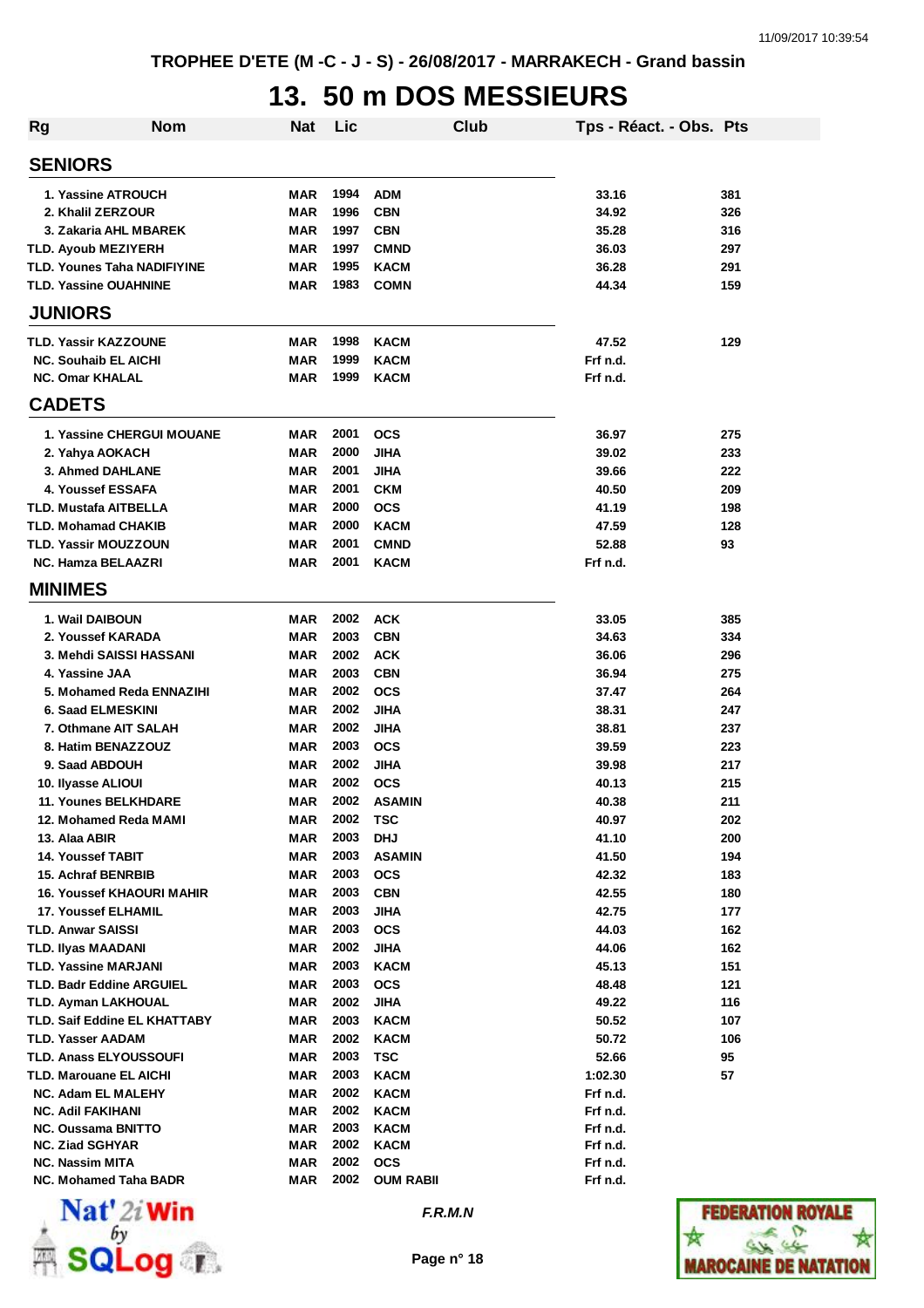# **13. 50 m DOS MESSIEURS**

| Rg                      | <b>Nom</b> | Nat        | <b>Lic</b> |             | Club | Tps - Réact. - Obs. Pts |  |
|-------------------------|------------|------------|------------|-------------|------|-------------------------|--|
| <b>MINIMES</b>          |            |            |            |             |      |                         |  |
| <b>NC. Younes KOUIS</b> |            | <b>MAR</b> | 2002       | <b>ASNS</b> |      | Dsg NI                  |  |



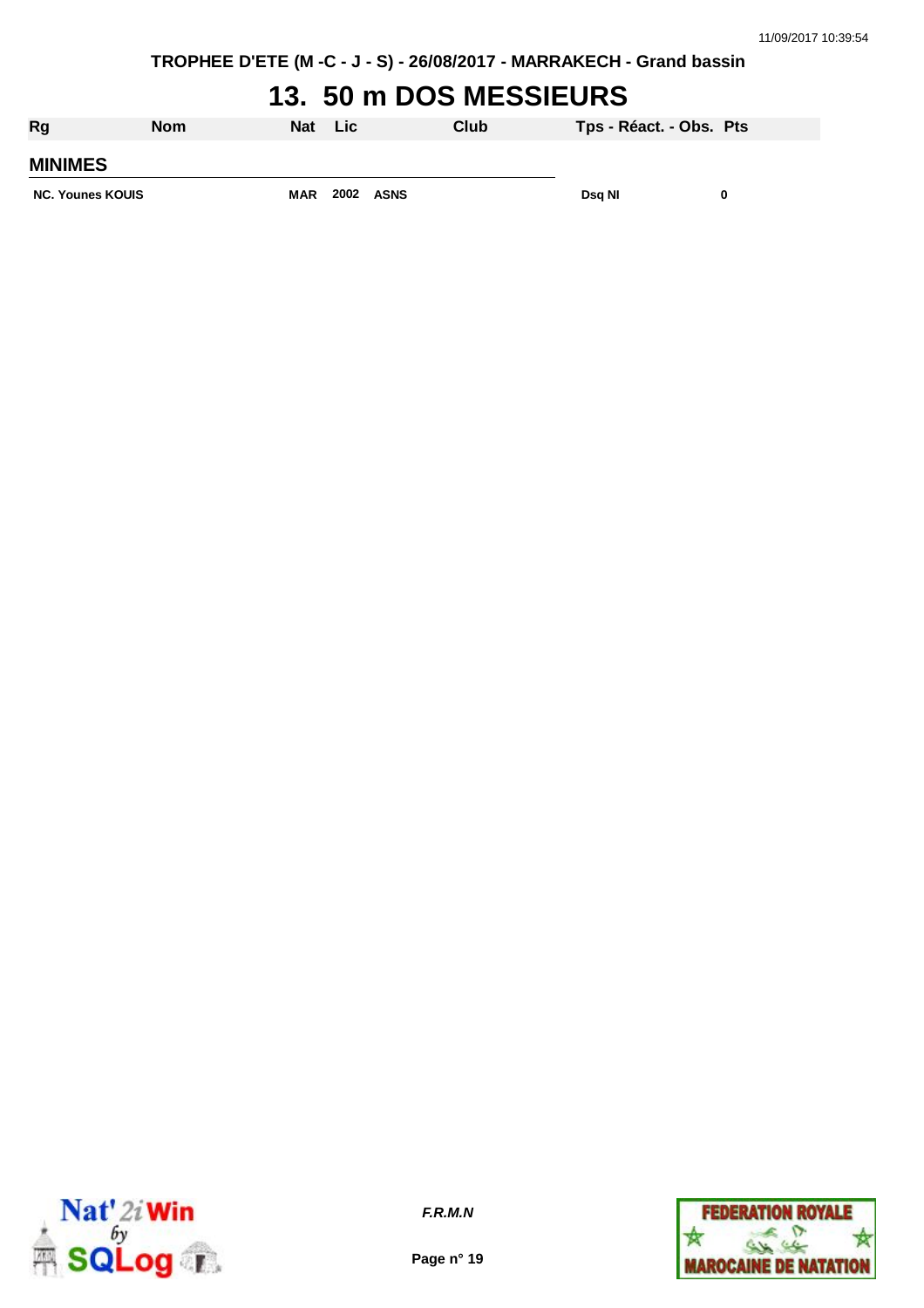# **14. 50 m DOS DAMES**

| Rg                       | <b>Nom</b>                     | <b>Nat</b> | <b>Lic</b> | Club          |          | Tps - Réact. - Obs. Pts |
|--------------------------|--------------------------------|------------|------------|---------------|----------|-------------------------|
| <b>SENIORS</b>           |                                |            |            |               |          |                         |
|                          | <b>TLD. Wiam MAGDER</b>        | <b>MAR</b> | 1997       | <b>CKM</b>    | 48.07    | 178                     |
| <b>JUNIORS</b>           |                                |            |            |               |          |                         |
|                          | <b>TLD. Ibtissam OUELDRAMI</b> | <b>MAR</b> | 1998       | <b>CKM</b>    | 44.38    | 226                     |
|                          | <b>TLD. Boutaina EL RAMI</b>   | <b>MAR</b> | 1999       | <b>TSC</b>    | 45.98    | 203                     |
|                          | <b>NC. Kaoutar MAHROUJ</b>     | <b>MAR</b> | 1998       | <b>CKM</b>    | Frf n.d. |                         |
| <b>CADETS</b>            |                                |            |            |               |          |                         |
|                          | 1. Iqbal SAKHRAOUI             | <b>MAR</b> | 2001       | <b>CSN</b>    | 40.94    | 288                     |
|                          | 2. Aya MANSOURI                | <b>MAR</b> | 2000       | <b>JIHA</b>   | 43.48    | 241                     |
| <b>MINIMES</b>           |                                |            |            |               |          |                         |
|                          | 1. Salma BOUHMALA              | <b>MAR</b> | 2002       | <b>OCS</b>    | 40.17    | 305                     |
|                          | 2. Nidal BAYAR                 | <b>MAR</b> | 2003       | <b>OCS</b>    | 42.86    | 251                     |
|                          | 3. Nada EL AISSARI             | <b>MAR</b> | 2003       | <b>ASAMIN</b> | 43.57    | 239                     |
|                          | 4. Hiba Allah RATTAB           | <b>MAR</b> | 2002       | <b>TSC</b>    | 43.84    | 235                     |
|                          | 5. Salma EL MACHFOU            | <b>MAR</b> | 2003       | <b>JIHA</b>   | 44.63    | 222                     |
|                          | 6. Nouhaila EL AIROUKI         | <b>MAR</b> | 2002       | <b>DHJ</b>    | 46.94    | 191                     |
|                          | 7. Amira ELOUAZZANI            | <b>MAR</b> | 2003       | <b>OCS</b>    | 46.97    | 191                     |
|                          | <b>TLD. Hibat Allah DOUADA</b> | <b>MAR</b> | 2002       | <b>KACM</b>   | 49.45    | 163                     |
| <b>TLD. Hala JARDINI</b> |                                | MAR        | 2003       | <b>CKM</b>    | 1:07.61  | 64                      |
|                          | <b>NC. Mariem EL QAS</b>       | <b>MAR</b> | 2002       | <b>KACM</b>   | Frf n.d. |                         |



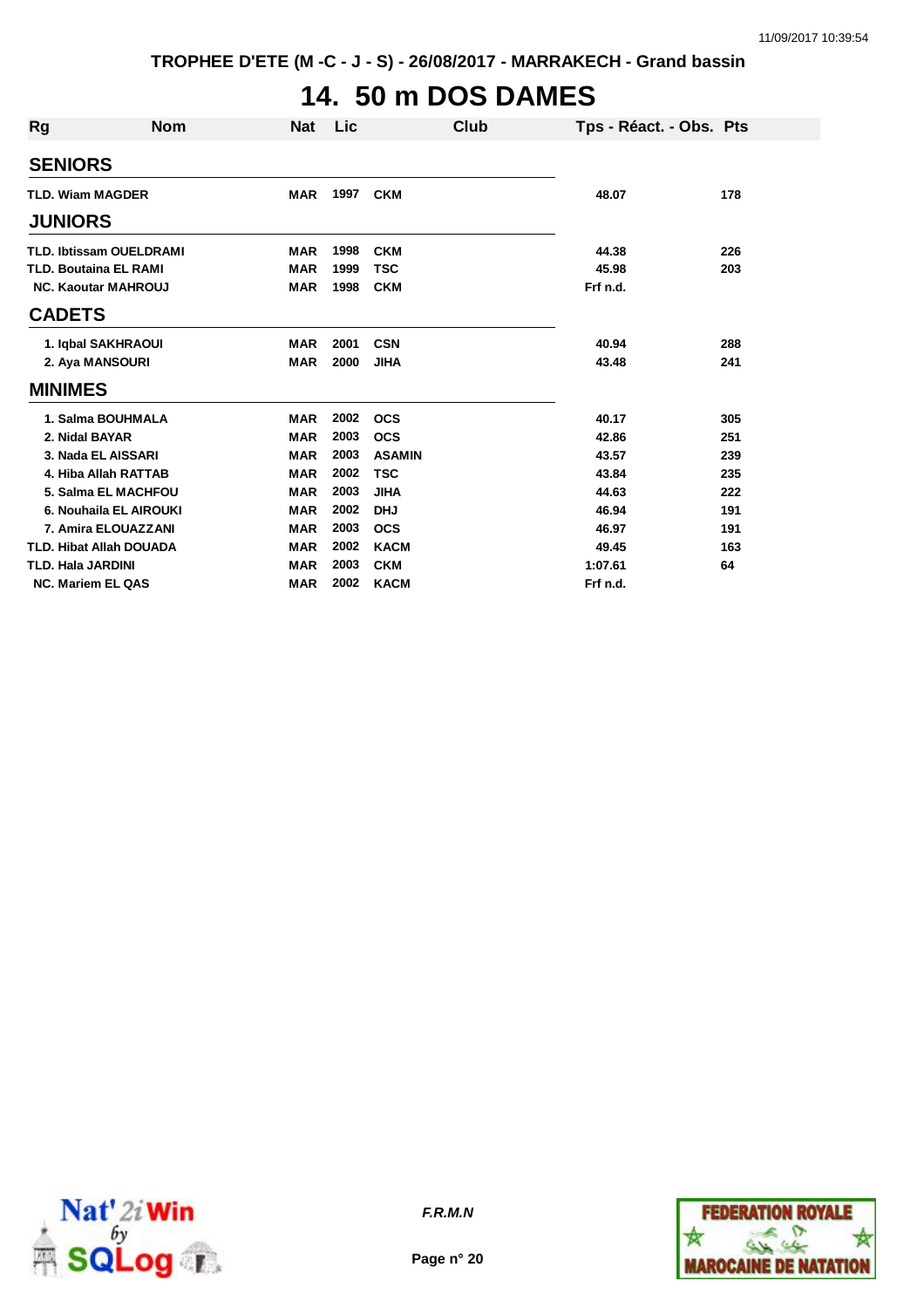# **15. 100 m BRASSE MESSIEURS**

| Rg                                   | <b>Nom</b> | Nat        | Lic  |               | Club |          | Tps - Réact. - Obs. Pts |     |
|--------------------------------------|------------|------------|------|---------------|------|----------|-------------------------|-----|
| <b>SENIORS</b>                       |            |            |      |               |      |          |                         |     |
| 1. Karim MOUCHARIQ                   |            | MAR        | 1988 | <b>COMN</b>   |      | 1:18.58  |                         | 411 |
| <b>TLD. Amine QUISTAS</b>            |            | MAR        | 1996 | <b>ADM</b>    |      | 1:21.31  |                         | 371 |
| TLD. EL YAZID AIT BENCHIBA           |            | <b>MAR</b> | 1994 | <b>JIHA</b>   |      | 1:25.81  |                         | 316 |
| <b>TLD. Arafa BOUCHTAOUI</b>         |            | <b>MAR</b> | 1990 | <b>JIHA</b>   |      | 1:32.59  |                         | 251 |
| TLD. EI Mehdi EL MAAMOURI            |            | <b>MAR</b> | 1997 | <b>KACM</b>   |      | 1:41.09  |                         | 193 |
| <b>NC. Youssef DIDI</b>              |            | <b>MAR</b> | 1995 | <b>CKM</b>    |      | Dsq Nl   |                         | 0   |
| <b>JUNIORS</b>                       |            |            |      |               |      |          |                         |     |
| <b>TLD. Achraf BENLYAMANI</b>        |            | MAR        | 1999 | <b>OCS</b>    |      | 1:28.27  |                         | 290 |
| <b>TLD. Amine EL HAIL</b>            |            | <b>MAR</b> | 1999 | <b>JIHA</b>   |      | 1:30.82  |                         | 266 |
| <b>TLD. Mohamed EL QORRI</b>         |            | <b>MAR</b> | 1999 | <b>CMM</b>    |      | 1:38.14  |                         | 211 |
| <b>NC. Oussama B'CHIRI</b>           |            | <b>MAR</b> | 1999 | <b>ADM</b>    |      | Frf n.d. |                         |     |
| <b>NC. Mohamed M'ZIRGAT</b>          |            | <b>MAR</b> | 1998 | <b>CKM</b>    |      | Dsq Nl   |                         | 0   |
| <b>CADETS</b>                        |            |            |      |               |      |          |                         |     |
| 1. El Mehdi DIANE                    |            | <b>MAR</b> | 2001 | <b>ASAMIN</b> |      | 1:18.84  |                         | 407 |
| 2. Anas AIT HADDOUCH                 |            | <b>MAR</b> | 2001 | <b>ASAMIN</b> |      | 1:25.25  |                         | 322 |
| <b>TLD. Amine CHIHAZ</b>             |            | <b>MAR</b> | 2001 | <b>CBN</b>    |      | 1:33.08  |                         | 247 |
| TLD. Ayoub AZZA                      |            | <b>MAR</b> | 2001 | <b>ADM</b>    |      | 1:34.11  |                         | 239 |
| <b>TLD. Youness BELBOUKHARI</b>      |            | <b>MAR</b> | 2000 | <b>CBN</b>    |      | 1:35.20  |                         | 231 |
| <b>TLD. Mohamed JARDINI</b>          |            | <b>MAR</b> | 2001 | <b>CKM</b>    |      | 1:37.06  |                         | 218 |
| TLD. Mustapha KHATIM                 |            | <b>MAR</b> | 2000 | <b>CMND</b>   |      | 1:38.91  |                         | 206 |
| <b>TLD. Abderahmane SOUHJOUD</b>     |            | <b>MAR</b> | 2001 | <b>CKM</b>    |      | 1:46.11  |                         | 167 |
| <b>MINIMES</b>                       |            |            |      |               |      |          |                         |     |
| 1. Mohamed Imam MAHJOUBI             |            | <b>MAR</b> | 2003 | <b>ASAMIN</b> |      | 1:25.03  |                         | 325 |
| 2. Imad AFEJDGHANE                   |            | <b>MAR</b> | 2002 | <b>ASAMIN</b> |      | 1:25.95  |                         | 314 |
| 3. Mounir ZAHIDI                     |            | <b>MAR</b> | 2002 | <b>JIHA</b>   |      | 1:26.13  |                         | 312 |
| 4. Mehdi SAISSI HASSANI              |            | MAR        | 2002 | <b>ACK</b>    |      | 1:28.13  |                         | 291 |
| 5. Naoufal JRAFE                     |            | <b>MAR</b> | 2002 | <b>ACK</b>    |      | 1:30.20  |                         | 272 |
| 6. Achraf HMAITTANE                  |            | <b>MAR</b> | 2003 | <b>CBN</b>    |      | 1:33.80  |                         | 242 |
| <b>TLD. Anas LAMKHIDA</b>            |            | <b>MAR</b> | 2003 | <b>KACM</b>   |      | 1:38.22  |                         | 210 |
| <b>TLD. Abd El Kaddouss ERRIFAIY</b> |            | MAR        | 2002 | <b>CMM</b>    |      | 1:42.32  |                         | 186 |
| TLD. Ilyas BKHIBKHI                  |            | <b>MAR</b> | 2002 | <b>CMND</b>   |      | 1:42.50  |                         | 185 |
| <b>TLD. Ayoub EL HAJRAOUI</b>        |            | MAR        | 2002 | <b>CKM</b>    |      | 1:48.95  |                         | 154 |
| <b>TLD. Chihabeddine LACHHAB</b>     |            | <b>MAR</b> | 2003 | <b>CBN</b>    |      | 1:49.03  |                         | 154 |
| <b>TLD. Youssef RHALLAB</b>          |            | <b>MAR</b> | 2002 | <b>CKM</b>    |      | 1:49.44  |                         | 152 |
| <b>TLD. Zakaria NADIR</b>            |            | <b>MAR</b> | 2003 | <b>ADM</b>    |      | 1:52.22  |                         | 141 |
| <b>TLD. Yassine AADAD</b>            |            | <b>MAR</b> | 2003 | <b>CMND</b>   |      | 1:54.48  |                         | 133 |
| <b>NC. Fouad EL MOFID</b>            |            | <b>MAR</b> | 2002 | <b>CMM</b>    |      | Dsq VI   |                         | 0   |
| <b>NC. Ahmed Amine CHAYED</b>        |            | <b>MAR</b> | 2003 | <b>JIHA</b>   |      | Dsq NI   |                         | 0   |



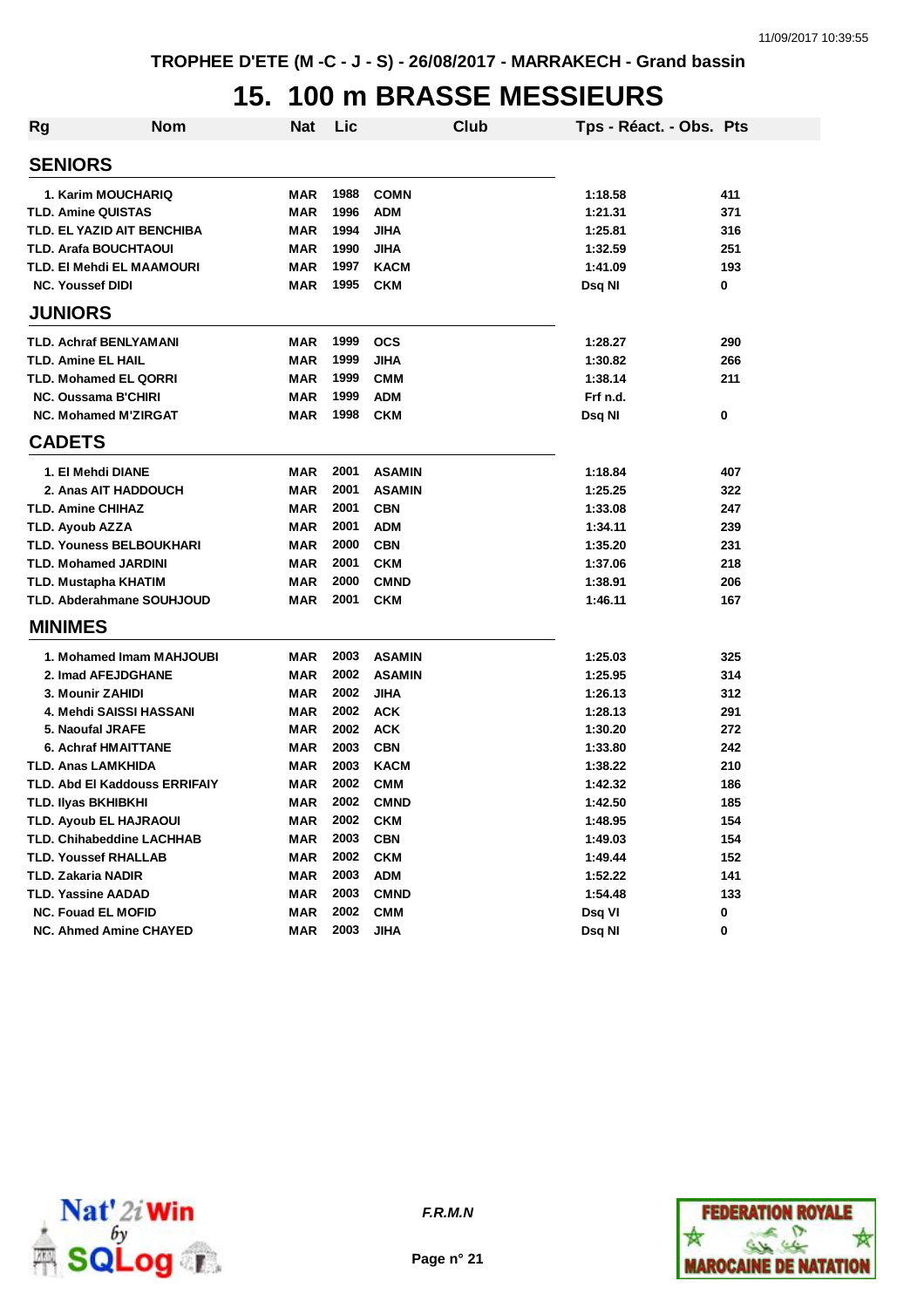# **16. 100 m BRASSE DAMES**

| Rg                       | <b>Nom</b>                       | <b>Nat</b> | <b>Lic</b> |             | Club | Tps - Réact. - Obs. Pts |     |
|--------------------------|----------------------------------|------------|------------|-------------|------|-------------------------|-----|
| <b>JUNIORS</b>           |                                  |            |            |             |      |                         |     |
| 1. Hind KAZAMA           |                                  | <b>MAR</b> | 1999       | <b>JIHA</b> |      | 1:40.53                 | 262 |
| <b>CADETS</b>            |                                  |            |            |             |      |                         |     |
| TLD. Hala BAHI           |                                  | MAR        | 2001       | <b>TSC</b>  |      | 1:40.91                 | 259 |
|                          | <b>TLD. Nada ELAAKIL ELFAKIH</b> | <b>MAR</b> | 2001       | TSC         |      | 1:47.38                 | 215 |
| <b>MINIMES</b>           |                                  |            |            |             |      |                         |     |
|                          | 1. Yasmine BOUSLIM               | <b>MAR</b> | 2002       | <b>TSC</b>  |      | 1:36.72                 | 294 |
| 2. Mayare YAHIA          |                                  | <b>MAR</b> | 2003       | <b>DHJ</b>  |      | 1:38.97                 | 274 |
|                          | 3. Samia MAHASSINE               | <b>MAR</b> | 2003       | <b>ADM</b>  |      | 1:39.59                 | 269 |
|                          | 4. Rima EL BROUZI                | <b>MAR</b> | 2003       | <b>TSC</b>  |      | 1:40.20                 | 264 |
|                          | 5. Oumniyya TOURBI               | <b>MAR</b> | 2003       | <b>CMND</b> |      | 1:44.09                 | 236 |
|                          | TLD. Yasmine OUHADOUCH           | <b>MAR</b> | 2002       | <b>TSC</b>  |      | 1:50.41                 | 198 |
| TLD. Samia ENNAJI        |                                  | <b>MAR</b> | 2003       | <b>CBN</b>  |      | 1:57.06                 | 166 |
| <b>TLD. Lina BOURZIK</b> |                                  | <b>MAR</b> | 2002       | TSC         |      | 2:00.44                 | 152 |
|                          | TLD. Asmaa OUCHKOUK              | <b>MAR</b> | 2002       | <b>CBN</b>  |      | 2:02.19                 | 146 |
|                          | <b>NC. Chaimae MAAROUF</b>       | <b>MAR</b> | 2002       | <b>KAC</b>  |      | Frf n.d.                |     |



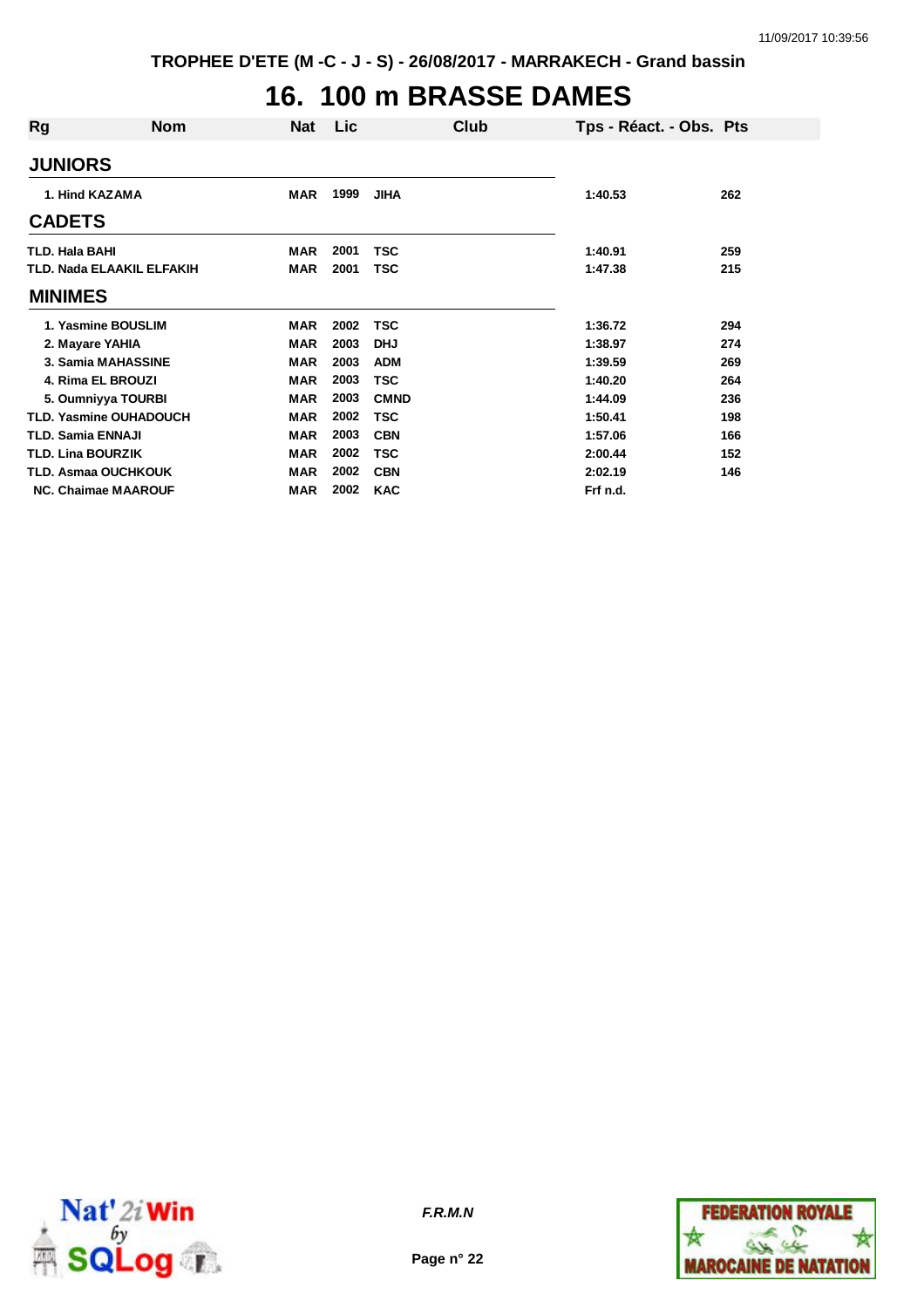# **17. 50 m PAPILLON MESSIEURS**

| <b>Rg</b> | <b>Nom</b>                       | <b>Nat</b> | Lic  |                  | Club | Tps - Réact. - Obs. Pts |     |
|-----------|----------------------------------|------------|------|------------------|------|-------------------------|-----|
|           | <b>SENIORS</b>                   |            |      |                  |      |                         |     |
|           | 1. Mohamed CHEQBOUB              | MAR        | 1992 | <b>KACM</b>      |      | 29.30                   | 448 |
|           | 2. EL YAZID AIT BENCHIBA         | MAR        | 1994 | <b>JIHA</b>      |      | 31.18                   | 372 |
|           | <b>TLD. Amine EL KASBI</b>       | MAR        | 1991 | <b>OUM RABII</b> |      | 36.03                   | 241 |
|           | <b>TLD. Hicham EL QASEMY</b>     | MAR        | 1984 | <b>JIHA</b>      |      | 36.95                   | 223 |
|           | <b>TLD. Arafa BOUCHTAOUI</b>     | MAR        | 1990 | <b>JIHA</b>      |      | 41.44                   | 158 |
|           | <b>TLD. Anouar AOUZIOU</b>       | MAR        | 1997 | <b>CKM</b>       |      | 44.98                   | 124 |
|           | <b>NC. Khalid KHATIM</b>         | MAR        | 1986 | <b>CMND</b>      |      | Frf n.d.                |     |
|           | <b>NC. Jamal HOUZAM</b>          | <b>MAR</b> | 1981 | <b>COMN</b>      |      | Frf n.d.                |     |
|           | <b>NC. Mohamed ACHIR</b>         | MAR        | 1981 | JIHA             |      | Frf n.d.                |     |
|           | <b>JUNIORS</b>                   |            |      |                  |      |                         |     |
|           | 1. Mosab ELHAMDOUNI              | MAR        | 1999 | <b>OCS</b>       |      | 30.90                   | 382 |
|           | TLD. Ali HAFID                   | MAR        | 1998 | JIHA             |      | 34.83                   | 267 |
|           | TLD. Hicham EL AABID             | MAR        | 1999 | <b>CKM</b>       |      | 35.84                   | 245 |
|           | <b>TLD. Ouadii IGOUZAL</b>       | MAR        | 1999 | <b>CSN</b>       |      | 36.79                   | 226 |
|           | <b>TLD. Abderahmane BECHARY</b>  | MAR        | 1999 | <b>CKM</b>       |      | 41.98                   | 152 |
|           | TLD. Yassir KAZZOUNE             | <b>MAR</b> | 1998 | <b>KACM</b>      |      | 42.69                   | 145 |
|           | <b>NC. Youssef ELMOUTAOUAKIL</b> | <b>MAR</b> | 1999 | <b>CMND</b>      |      | Frf n.d.                |     |
|           | <b>NC. Omar KHALAL</b>           | MAR        | 1999 | <b>KACM</b>      |      | Frf n.d.                |     |
|           | <b>CADETS</b>                    |            |      |                  |      |                         |     |
|           | <b>1. Yassine CHERGUI MOUANE</b> | MAR        | 2001 | ocs              |      | 33.59                   | 297 |
|           | 2. Yassine ELAOUD                | MAR        | 2001 | <b>CMND</b>      |      | 33.79                   | 292 |
|           | 3. Abdelmoughit CHHABNI          | MAR        | 2000 | <b>CMM</b>       |      | 33.84                   | 291 |
|           | 4. Nasser Eddine BAZTIRI         | MAR        | 2000 | <b>CKM</b>       |      | 34.70                   | 270 |
|           | 5. Omar AZIKOU                   | MAR        | 2000 | <b>KAC</b>       |      | 34.91                   | 265 |
|           | 6. Abdessamad SABIH              | MAR        | 2001 | <b>KACM</b>      |      | 37.14                   | 220 |
|           | <b>TLD. Anas LAKNANBI</b>        | MAR        | 2000 | JIHA             |      | 38.13                   | 203 |
|           | TLD. Abdelkodouss AIT ABDALLAH   | MAR        | 2000 | <b>CKM</b>       |      | 41.97                   | 152 |
|           | <b>TLD. Younes ELBEZOUARI</b>    | <b>MAR</b> | 2001 | <b>CMM</b>       |      | 45.75                   | 117 |
|           | <b>NC. Mohamed ELOUKKAIL</b>     | MAR        | 2000 | <b>OUM RABII</b> |      | Frf n.d.                |     |
|           | <b>NC. Hicham EL GHOUFILI</b>    | MAR        | 2000 | <b>KACM</b>      |      | Frf n.d.                |     |
|           | NC. Abdelmajid ANKA SOUBAAI      | MAR        | 2001 | <b>KACM</b>      |      | Frf n.d.                |     |
|           | <b>MINIMES</b>                   |            |      |                  |      |                         |     |
|           | 1. Ouadii ZINE                   | <b>MAR</b> | 2003 | <b>OCS</b>       |      | 32.44                   | 330 |
|           | 2. El Mehdi LAANAYA              | <b>MAR</b> | 2003 | <b>TSC</b>       |      | 34.78                   | 268 |
|           | 3. Rayyane ELOUAZZANI            | <b>MAR</b> | 2002 | <b>OCS</b>       |      | 35.31                   | 256 |
|           | 4. Amjad SAISSI                  | MAR        | 2003 | <b>OCS</b>       |      | 35.69                   | 248 |
|           | 5. Mounir ZAHIDI                 | MAR        | 2002 | JIHA             |      | 35.81                   | 245 |
|           | 6. Ayoub RABOUN                  | MAR        | 2003 | <b>CMND</b>      |      | 35.88                   | 244 |
|           | 7. Naoufal JRAFE                 | <b>MAR</b> | 2002 | <b>ACK</b>       |      | 37.41                   | 215 |
|           | 8. Houssam HOUARI                | <b>MAR</b> | 2003 | <b>TSC</b>       |      | 38.56                   | 196 |
|           | 9. Saad ABDOUH                   | <b>MAR</b> | 2002 | JIHA             |      | 39.25                   | 186 |
|           | 10. Ayoub KHYAT                  | <b>MAR</b> | 2002 | <b>KACM</b>      |      | 39.64                   | 181 |
|           | <b>11. El Khalil EL MAZOUNI</b>  | MAR        | 2003 | <b>CSN</b>       |      | 40.16                   | 174 |
|           | <b>TLD. Saad ELMESKINI</b>       | <b>MAR</b> | 2002 | <b>JIHA</b>      |      | 41.44                   | 158 |
|           | <b>TLD. Ahmed Amine CHAYED</b>   | MAR        | 2003 | <b>JIHA</b>      |      | 41.63                   | 156 |
|           | <b>TLD. Mohamed JERRARI</b>      | <b>MAR</b> | 2003 | <b>KACM</b>      |      | 43.63                   | 135 |
|           | <b>TLD. Mohamed Adam SAIB</b>    | <b>MAR</b> | 2002 | <b>JIHA</b>      |      | 43.72                   | 135 |
|           | <b>TLD. Samy ENOUASSIH</b>       | MAR        | 2003 | <b>JIHA</b>      |      | 48.44                   | 99  |
|           | <b>TLD. Ayman LAKHOUAL</b>       | MAR        | 2002 | JIHA             |      | 51.81                   | 81  |
|           | <b>TLD. Youssef ELAASSAL</b>     | MAR        | 2003 | KACM             |      | 54.02                   | 71  |
|           | <b>NC. Ziad SGHYAR</b>           | MAR        | 2002 | <b>KACM</b>      |      | Frf n.d.                |     |
|           | <b>NC. Amine ZAKHA</b>           | MAR        | 2002 | <b>CKM</b>       |      | Dsq NI                  | 0   |
|           | $N = 4!$ $\approx$ 1442          |            |      |                  |      |                         |     |



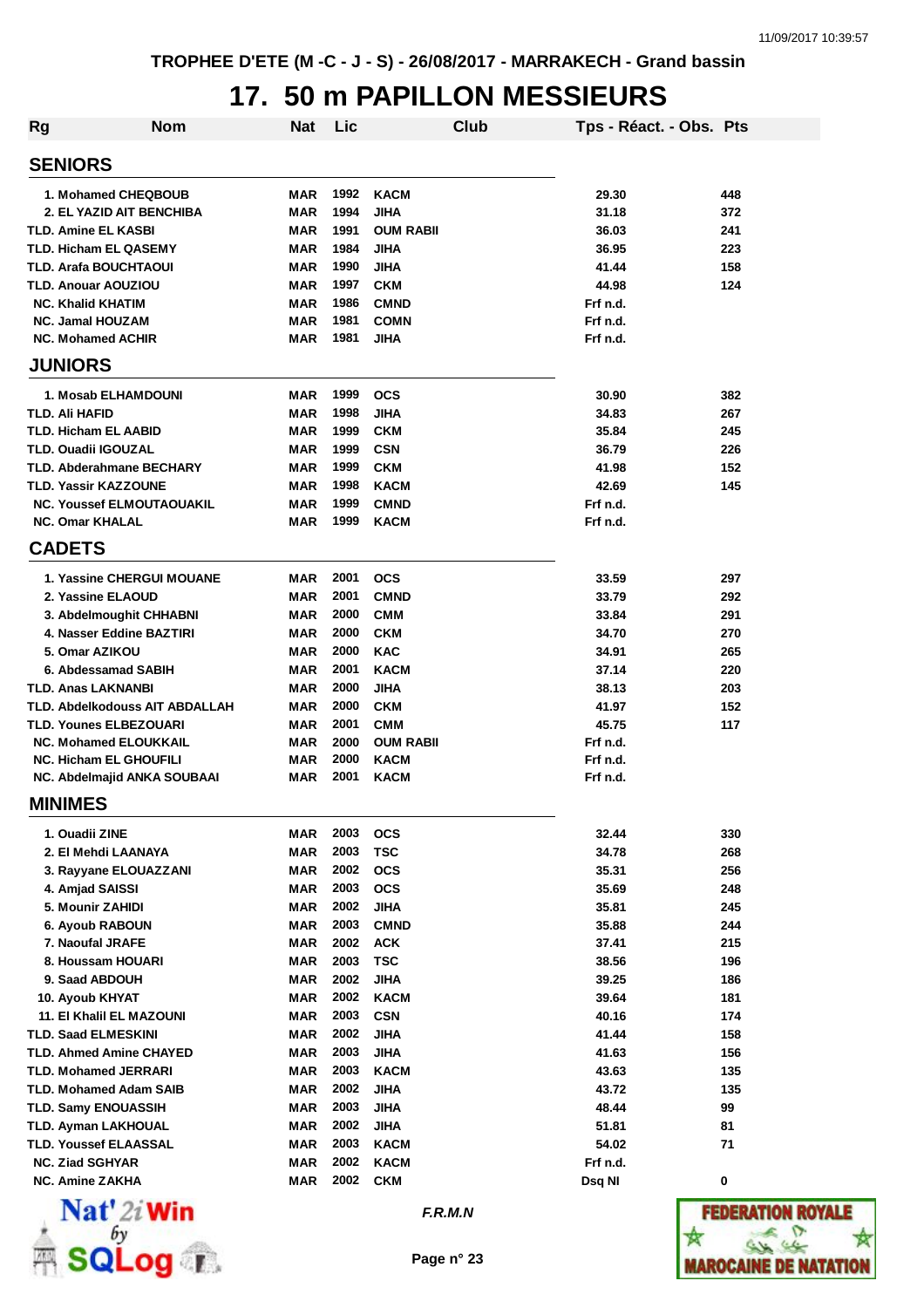### **18. 50 m PAPILLON DAMES**

| Rg                           | <b>Nom</b>                  | <b>Nat</b> | Lic  | Club          | Tps - Réact. - Obs. Pts |     |
|------------------------------|-----------------------------|------------|------|---------------|-------------------------|-----|
| <b>CADETS</b>                |                             |            |      |               |                         |     |
|                              | 1. Karima ALAYOUD           | MAR        | 2001 | <b>CMND</b>   | 39.75                   | 232 |
| <b>TLD. Zineb DRIOUACHE</b>  |                             | <b>MAR</b> | 2000 | <b>CMND</b>   | 44.66                   | 163 |
| <b>TLD. Marwa EL AISSARI</b> |                             | <b>MAR</b> | 2001 | <b>ASAMIN</b> | 45.34                   | 156 |
| <b>TLD. Rim LAABIED</b>      |                             | <b>MAR</b> | 2001 | <b>CMND</b>   | 46.55                   | 144 |
| <b>TLD. Samia M'SAFER</b>    |                             | <b>MAR</b> | 2001 | <b>CMND</b>   | 52.64                   | 99  |
| <b>MINIMES</b>               |                             |            |      |               |                         |     |
|                              | 1. Salma BOUHMALA           | MAR        | 2002 | <b>OCS</b>    | 36.78                   | 293 |
|                              | 2. Manal ANOUAR EL ALAMI    | MAR        | 2003 | <b>ADM</b>    | 37.48                   | 277 |
|                              | 3. Ihssane ELJAZOULI        | <b>MAR</b> | 2003 | <b>OCS</b>    | 39.22                   | 241 |
|                              | 4. Yasmine OUHADOUCH        | <b>MAR</b> | 2002 | TSC           | 39.36                   | 239 |
| 5. Ghita AMRANI              |                             | <b>MAR</b> | 2002 | TSC           | 39.84                   | 230 |
|                              | 6. Ghita BAGHDAD            | <b>MAR</b> | 2002 | <b>CSN</b>    | 40.13                   | 225 |
|                              | 7. Hiba Allah RATTAB        | <b>MAR</b> | 2002 | TSC           | 40.22                   | 224 |
| 8. Rim AFIF                  |                             | <b>MAR</b> | 2002 | TSC           | 41.23                   | 208 |
|                              | <b>TLD. Amina DRIOUACHE</b> | MAR        | 2002 | <b>CMND</b>   | 49.50                   | 120 |



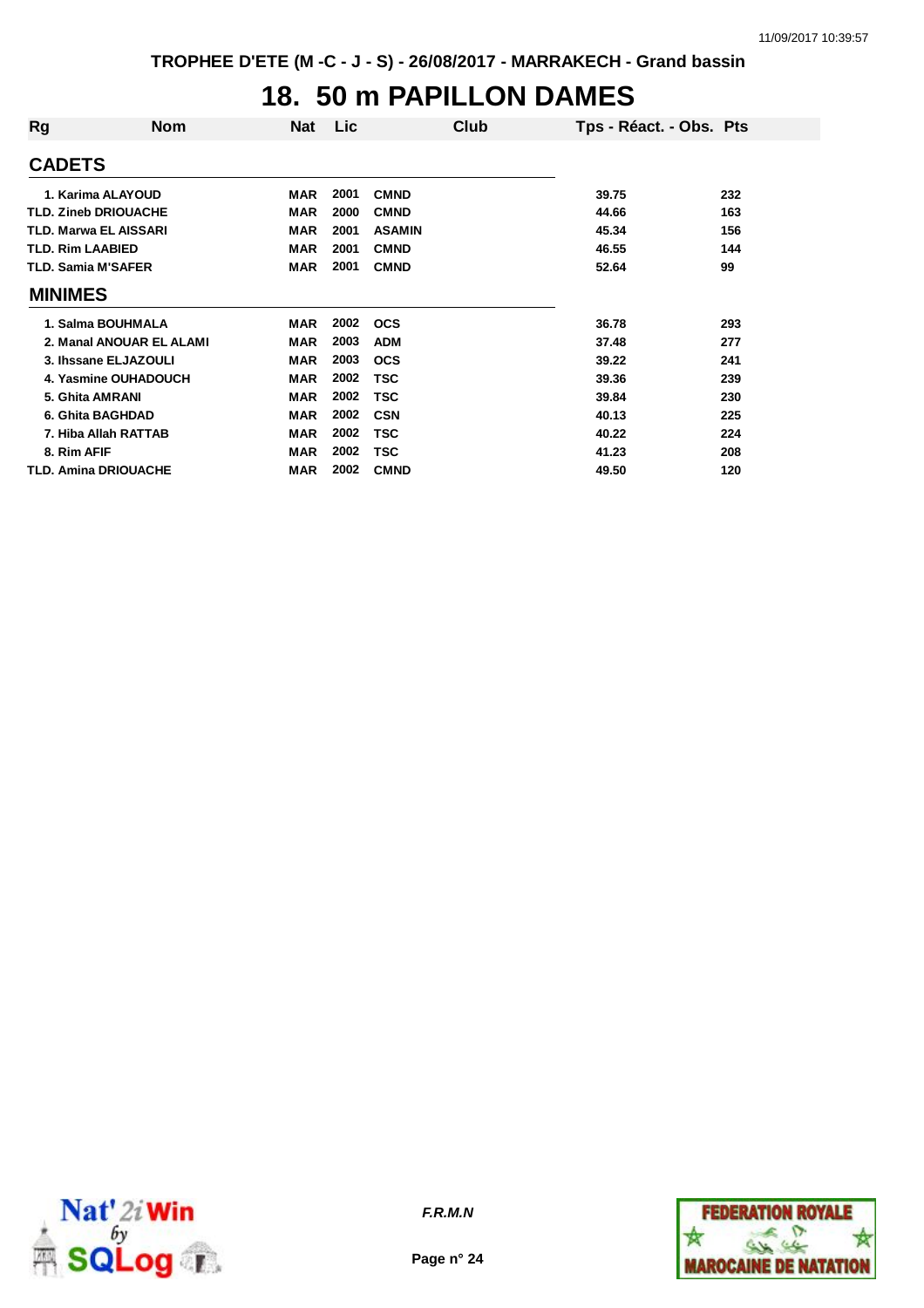### **19. 4 x 50 m 4 NAGES DAMES**

| Rg                            | <b>Nom</b>                             | <b>Nat</b>               | Lic          |                            | Club | Tps - Réact. - Obs. Pts |     |
|-------------------------------|----------------------------------------|--------------------------|--------------|----------------------------|------|-------------------------|-----|
|                               | <b>SENIORS</b>                         |                          |              |                            |      |                         |     |
| <b>NC. Ilham AIT MOUDJOUT</b> |                                        | <b>MAR</b>               | 1994<br>1997 | <b>JIHA</b><br><b>JIHA</b> |      | Frf n.d.                |     |
|                               | Najoua CHAKIR<br><b>Amina EL AKKAD</b> | <b>MAR</b><br><b>MAR</b> | 1995         | <b>JIHA</b>                |      |                         |     |
|                               | <b>Ghita EL OUAFI</b>                  | <b>MAR</b>               | 1994         | <b>JIHA</b>                |      |                         |     |
|                               | <b>JUNIORS</b>                         |                          |              |                            |      |                         |     |
|                               | 1. Oumaima DIANI                       | <b>MAR</b>               | 1998         | <b>JIHA</b>                |      | 2:57.44                 | 227 |
|                               | <b>Hind KAZAMA</b>                     | <b>MAR</b>               | 1999         | <b>JIHA</b>                |      |                         | 227 |
|                               | <b>Imane ZAYANE</b>                    | <b>MAR</b>               | 1998         | <b>JIHA</b>                |      |                         | 227 |
|                               | <b>Nouhaila ZAYANE</b>                 | <b>MAR</b>               | 1998         | <b>JIHA</b>                |      |                         | 227 |
|                               | <b>NC. Amal AL BAKRACH</b>             | <b>MAR</b>               | 1998         | <b>CKM</b>                 |      | Frf n.d.                |     |
|                               | <b>Wissal DIGOURDI</b>                 | <b>MAR</b>               | 1999         | <b>CKM</b>                 |      |                         |     |
|                               | <b>Kaoutar MAHROUJ</b>                 | <b>MAR</b>               | 1998         | <b>CKM</b>                 |      |                         |     |
|                               | <b>Ibtissam OUELDRAMI</b>              | <b>MAR</b>               | 1998         | <b>CKM</b>                 |      |                         |     |
|                               | <b>CADETS</b>                          |                          |              |                            |      |                         |     |
|                               | <b>NC. Asmaa EDDOUNE</b>               | <b>MAR</b>               | 2001         | <b>JIHA</b>                |      | Frf n.d.                |     |
|                               | Jihane HADHOUMI                        | <b>MAR</b>               | 2001         | <b>JIHA</b>                |      |                         |     |
|                               | <b>Aya MANSOURI</b>                    | MAR                      | 2000         | <b>JIHA</b>                |      |                         |     |
|                               | <b>Ikram TLEMCANI LAACHOUBI</b>        | <b>MAR</b>               | 2000         | <b>JIHA</b>                |      |                         |     |
|                               | <b>MINIMES</b>                         |                          |              |                            |      |                         |     |
|                               | 1. Rim AFIF                            | MAR                      | 2002         | <b>TSC</b>                 |      | 2:39.03                 | 315 |
|                               | <b>Ghita AMRANI</b>                    | <b>MAR</b>               | 2002         | <b>TSC</b>                 |      |                         | 315 |
|                               | <b>Lina BOURZIK</b>                    | MAR                      | 2002         | <b>TSC</b>                 |      |                         | 315 |
|                               | <b>Yasmine BOUSLIM</b>                 | <b>MAR</b>               | 2002         | <b>TSC</b>                 |      |                         | 315 |
|                               | 2. Nidal BAYAR                         | <b>MAR</b>               | 2003         | <b>OCS</b>                 |      | 2:46.22                 | 276 |
|                               | Salma BOUHMALA                         | <b>MAR</b>               | 2002         | <b>OCS</b>                 |      |                         | 276 |
|                               | <b>Ihssane ELJAZOULI</b>               | <b>MAR</b>               | 2003         | <b>OCS</b>                 |      |                         | 276 |
|                               | <b>Amira ELOUAZZANI</b>                | <b>MAR</b>               | 2003         | <b>OCS</b>                 |      |                         | 276 |
|                               | <b>NC. Ghita AIT EL HAJ</b>            | <b>MAR</b>               | 2002         | <b>JIHA</b>                |      | Frf n.d.                |     |
|                               | <b>Ilham AMLOUL</b>                    | <b>MAR</b>               | 2002         | <b>JIHA</b>                |      |                         |     |
|                               | <b>Salma EL MACHFOU</b>                | <b>MAR</b>               | 2003         | <b>JIHA</b>                |      |                         |     |
|                               | Aya BARHDADI                           | <b>MAR</b>               | 2002         | <b>JIHA</b>                |      |                         |     |



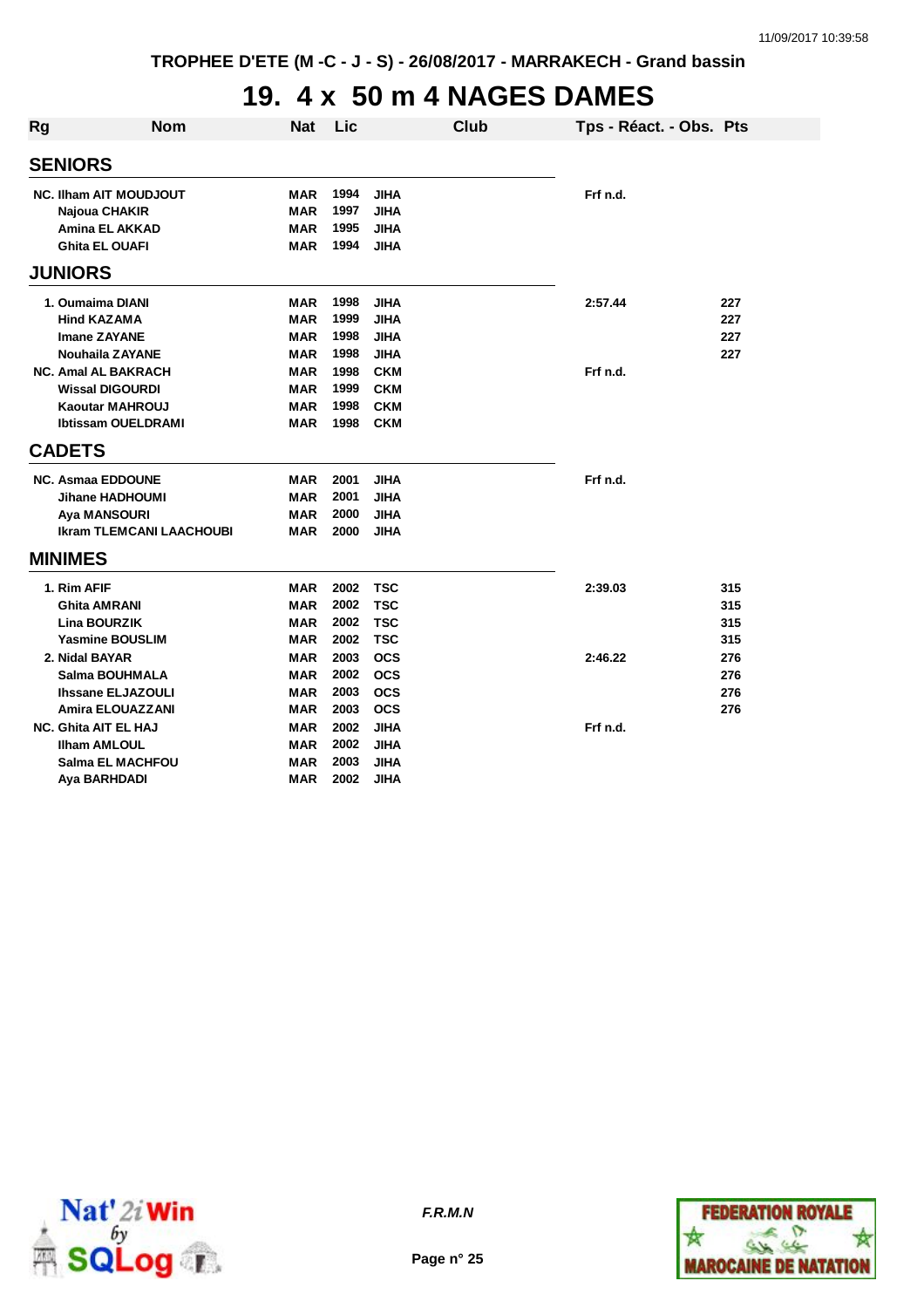#### **20. 4 x 50 m 4 NAGES MESSIEURS**

| Rg                                                     | <b>Nom</b>                     | <b>Nat</b>               | Lic          |                                      | Club    | Tps - Réact. - Obs. Pts |            |
|--------------------------------------------------------|--------------------------------|--------------------------|--------------|--------------------------------------|---------|-------------------------|------------|
| <b>SENIORS</b>                                         |                                |                          |              |                                      |         |                         |            |
| 1. Mohamed ACHIR                                       |                                | MAR                      | 1981         | <b>JIHA</b>                          |         | 2:25.55                 | 275        |
| EL YAZID AIT BENCHIBA                                  |                                | MAR                      | 1994         | <b>JIHA</b>                          |         |                         | 275        |
| Arafa BOUCHTAOUI                                       |                                | MAR                      | 1990         | JIHA                                 |         |                         | 275        |
| <b>Achraf EL FARIDI</b>                                |                                | <b>MAR</b>               | 1994         | <b>JIHA</b>                          |         |                         | 275        |
| 2. Achraf ELHAJRAOUI                                   |                                | MAR                      | 1991         | <b>COMN</b>                          |         | 2:33.76                 | 233        |
| <b>Jamal HOUZAM</b>                                    |                                | MAR                      | 1981         | <b>COMN</b>                          |         |                         | 233        |
| <b>Karim MOUCHARIQ</b>                                 |                                | MAR                      | 1988         | <b>COMN</b>                          |         |                         | 233        |
| <b>Yassine OUAHNINE</b>                                |                                | <b>MAR</b>               | 1983         | <b>COMN</b>                          |         |                         | 233        |
| <b>NC. Ayoub CHBILI</b>                                |                                | <b>MAR</b>               | 1995         | <b>OUM RABII</b>                     |         | Frf n.d.                |            |
| Imad BOUAROUA<br><b>Amine EL KASBI</b>                 |                                | <b>MAR</b><br><b>MAR</b> | 1991<br>1991 | <b>OUM RABII</b><br><b>OUM RABII</b> |         |                         |            |
| Ayoub KARAM                                            |                                | <b>MAR</b>               | 1995         | <b>OUM RABII</b>                     |         |                         |            |
| <b>JUNIORS</b>                                         |                                |                          |              |                                      |         |                         |            |
| 1. Khalid BOU LAADAM                                   |                                | MAR                      | 1999         | <b>JIHA</b>                          |         | 2:37.06                 | 219        |
| <b>Amine EL HAIL</b>                                   |                                | <b>MAR</b>               | 1999         | <b>JIHA</b>                          |         |                         | 219        |
| <b>Soulaimane EL OUAFI</b>                             |                                | MAR                      | 1998         | <b>JIHA</b>                          |         |                         | 219        |
| <b>Ali HAFID</b>                                       |                                | MAR                      | 1998         | <b>JIHA</b>                          |         |                         | 219        |
| 2. Zouhair BARMAKI                                     |                                | <b>MAR</b>               | 1999         | <b>CKM</b>                           |         | 2:44.03                 | 192        |
| <b>Abderahmane BECHARY</b>                             |                                | <b>MAR</b>               | 1999         | <b>CKM</b>                           |         |                         | 192        |
| <b>Hicham EL AABID</b>                                 |                                | <b>MAR</b>               | 1999         | <b>CKM</b>                           |         |                         | 192        |
| <b>Mouad ELKANBOUGI</b>                                |                                | MAR                      | 1999         | <b>CKM</b>                           |         |                         | 192        |
| <b>CADETS</b>                                          |                                |                          |              |                                      |         |                         |            |
| 1. Yahya AOKACH                                        |                                | MAR                      | 2000         | <b>JIHA</b>                          |         | 2:30.41                 | 249        |
| <b>Ahmed DAHLANE</b>                                   |                                | MAR                      | 2001         | <b>JIHA</b>                          |         |                         | 249        |
| <b>Omar EL HAMDANI</b>                                 |                                | MAR                      | 2001         | <b>JIHA</b>                          |         |                         | 249        |
| <b>Anas LAKNANBI</b>                                   |                                | MAR                      | 2000         | <b>JIHA</b>                          |         |                         | 249        |
|                                                        | 2. Abdelkodouss AIT ABDALLAH   | MAR                      | 2000         | <b>CKM</b>                           |         | 2:41.10                 | 203        |
| <b>Nasser Eddine BAZTIRI</b>                           |                                | <b>MAR</b>               | 2000         | <b>CKM</b>                           |         |                         | 203        |
| <b>Ahmed EL AABID</b>                                  |                                | MAR                      | 2000         | <b>CKM</b>                           |         |                         | 203        |
| <b>Youssef ESSAFA</b>                                  |                                | MAR                      | 2001         | <b>CKM</b>                           |         |                         | 203        |
| 3. Yahya AHL M'BAREK                                   |                                | MAR                      | 2000         | <b>CBN</b>                           |         | 2:43.58                 | 194        |
| <b>Abdelbar AMEJJOUD</b><br><b>Youness BELBOUKHARI</b> |                                | <b>MAR</b>               | 2001<br>2000 | <b>CBN</b>                           |         |                         | 194        |
| <b>Amine CHIHAZ</b>                                    |                                | MAR<br><b>MAR</b>        | 2001         | <b>CBN</b><br><b>CBN</b>             |         |                         | 194<br>194 |
| 4. Mohamed ELOUKKAIL                                   |                                | MAR                      | 2000         | <b>OUM RABII</b>                     |         | 2:44.56                 | 190        |
| <b>Houssam ADDI</b>                                    |                                | <b>MAR</b>               | 2000         | <b>OUM RABII</b>                     |         |                         | 190        |
| <b>Aissa MOURHAT</b>                                   |                                | MAR                      | 2000         | <b>OUM RABII</b>                     |         |                         | 190        |
| <b>Abdelmoutalib NACIRI</b>                            |                                | MAR                      | 2000         | <b>OUM RABII</b>                     |         |                         | 190        |
| NC. Elouadoudi AKKOUR                                  |                                | MAR                      | 2002         | <b>OUM RABII</b>                     |         | Frf n.d.                |            |
| El Mehdi MARZAK                                        |                                | <b>MAR</b>               | 2002         | <b>OUM RABII</b>                     |         |                         |            |
| <b>Youssef ASSAKIN</b>                                 |                                | MAR                      | 2001         | <b>OUM RABII</b>                     |         |                         |            |
| <b>Mohamed Taha BADR</b>                               |                                | MAR                      | 2002         | <b>OUM RABII</b>                     |         |                         |            |
| NC. Abdelmajid ANKA SOUBAAI                            |                                | <b>MAR</b>               | 2001         | <b>KACM</b>                          |         | Frf n.d.                |            |
|                                                        | <b>Naoufal BACHIRI TAOUFIQ</b> | MAR                      | 2000         | <b>KACM</b>                          |         |                         |            |
| Hamza BELAAZRI                                         |                                | MAR                      | 2001         | <b>KACM</b>                          |         |                         |            |
| <b>Mohamad CHAKIB</b>                                  |                                | <b>MAR</b>               | 2000         | <b>KACM</b>                          |         |                         |            |
| <b>MINIMES</b>                                         |                                |                          |              |                                      |         |                         |            |
| 1. Hamza AMEJJOUD                                      |                                | MAR                      | 2002         | <b>CBN</b>                           |         | 2:24.78                 | 280        |
| <b>Charaf Eddine BABBIH</b>                            |                                | MAR                      | 2003         | <b>CBN</b>                           |         |                         | 280        |
| <b>Fouad BABBIH</b>                                    |                                | MAR                      | 2002         | <b>CBN</b>                           |         |                         | 280        |
| <b>Outman BELBAGARI</b>                                |                                | MAR                      | 2002         | <b>CBN</b>                           |         |                         | 280        |
| 2. Ilyasse ALIOUI                                      |                                | <b>MAR</b>               | 2002         | <b>OCS</b>                           |         | 2:25.03                 | 278        |
| <b>Badr Eddine ARGUIEL</b>                             |                                | MAR                      | 2003         | <b>OCS</b>                           |         |                         | 278        |
| <b>Hatim BENAZZOUZ</b>                                 |                                | <b>MAR</b>               | 2003         | <b>OCS</b>                           |         |                         | 278        |
| $\mathbf{Nat}'$ 2i Win                                 |                                |                          |              |                                      | F.R.M.N |                         | FEDERATION |
|                                                        |                                |                          |              |                                      |         |                         |            |
|                                                        | SQLog r                        |                          |              | Page n° 26                           |         |                         | MAROCAINI  |